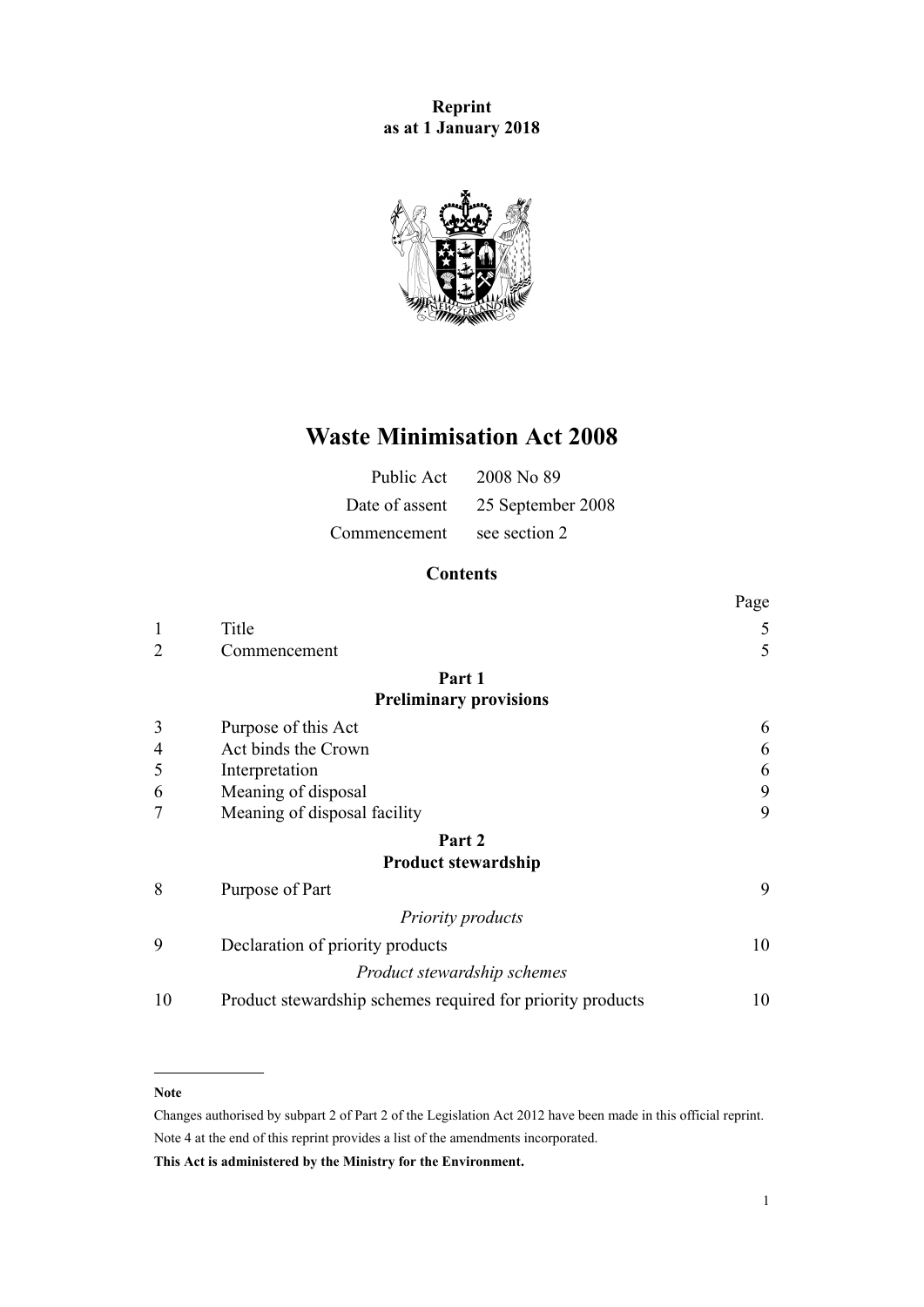|          | <b>Waste Minimisation Act 2008</b>                                                                                                                                     | Reprinted as at<br>1 January 2018 |
|----------|------------------------------------------------------------------------------------------------------------------------------------------------------------------------|-----------------------------------|
| 11<br>12 | Voluntary product stewardship schemes<br>Ministerial guidelines for product stewardship schemes for priority                                                           | 10<br>11                          |
|          | products                                                                                                                                                               |                                   |
|          | Accreditation of product stewardship schemes                                                                                                                           |                                   |
| 13       | Application for accreditation                                                                                                                                          | 11                                |
| 14       | Requirements for accreditation                                                                                                                                         | 12                                |
| 15       | Accreditation                                                                                                                                                          | 12                                |
| 16       | Variation of accredited scheme                                                                                                                                         | 13                                |
| 17       | Expiry of accreditation                                                                                                                                                | 13                                |
| 18       | Revocation of accreditation                                                                                                                                            | 14                                |
| 19       | Accredited scheme subject to other laws                                                                                                                                | 14                                |
|          | Monitoring of accredited schemes                                                                                                                                       |                                   |
| 20       | Monitoring of accredited schemes                                                                                                                                       | 14                                |
| 21       | Monitoring costs recoverable as debt if unpaid                                                                                                                         | 14                                |
|          | Regulations in relation to priority products, accredited schemes,<br>products, materials, and waste                                                                    |                                   |
| 22<br>23 | Regulations in relation to priority products and accredited schemes<br>Regulations in relation to products (whether or not priority<br>products), materials, and waste | 15<br>16                          |
|          | New Zealand Customs Service to provide information about<br>priority products                                                                                          |                                   |
| 24       | New Zealand Customs Service to provide information about<br>priority products                                                                                          | 17                                |
|          | Part 3                                                                                                                                                                 |                                   |
|          | <b>Waste disposal levy</b>                                                                                                                                             |                                   |
| 25       | Purpose of Part                                                                                                                                                        | 18                                |
|          | Levy must be paid                                                                                                                                                      |                                   |
| 26       | Levy imposed on waste disposed of at disposal facility                                                                                                                 | 18                                |
| 27       | Rate of levy                                                                                                                                                           | 18                                |
| 28       | Operator of disposal facility must pay levy to levy collector                                                                                                          | 18                                |
| 29       | Waiver of levy payment                                                                                                                                                 | 19                                |
|          | Distribution and spending of levy money                                                                                                                                |                                   |
| 30       | Secretary must distribute and spend levy money                                                                                                                         | 19                                |
| 31       | Territorial authorities to receive share                                                                                                                               | 19                                |
| 32       | Spending of levy money by territorial authorities                                                                                                                      | 20                                |
| 33       | Secretary must retain levy money instead of paying territorial<br>authority in certain situations                                                                      | 20                                |
|          | Estimated levy and unpaid levy                                                                                                                                         |                                   |
| 34       | Estimation of amount of levy payable                                                                                                                                   | 21                                |
| 35       | Interest on unpaid levy                                                                                                                                                | 21                                |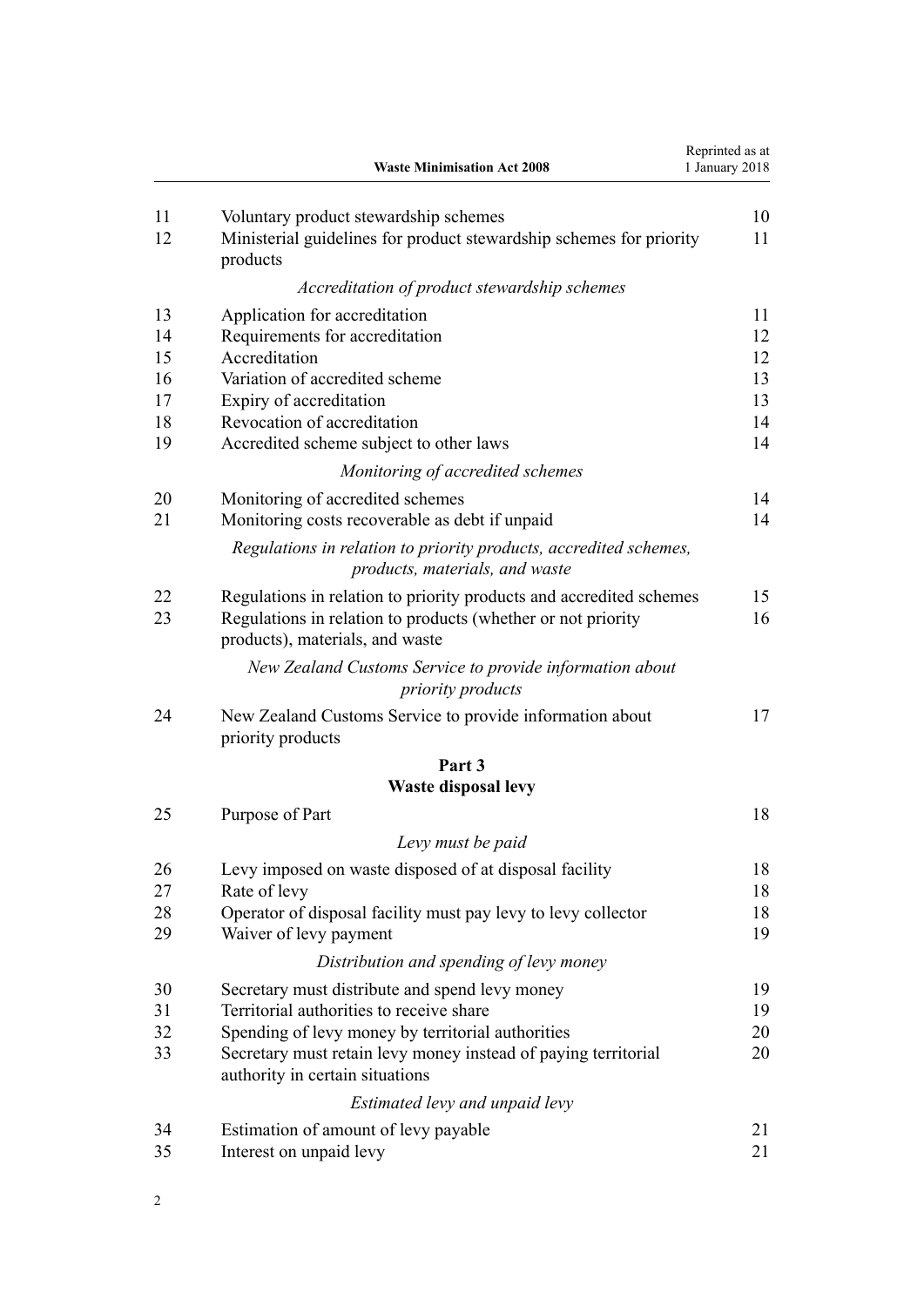| Reprinted as at<br><b>Waste Minimisation Act 2008</b><br>1 January 2018 |                                                                                                                                        |          |
|-------------------------------------------------------------------------|----------------------------------------------------------------------------------------------------------------------------------------|----------|
| 36                                                                      | Unpaid levy is debt                                                                                                                    | 21       |
|                                                                         | Minister's functions in relation to levy                                                                                               |          |
| 37                                                                      | Minister may direct Secretary to retain payment to territorial<br>authority                                                            | 21       |
| 38                                                                      | Minister may approve funding of projects to promote or achieve<br>waste minimisation                                                   | 22       |
| 39                                                                      | Minister must review effectiveness of levy                                                                                             | 22       |
| 40                                                                      | Minister may appoint levy collector                                                                                                    | 22       |
|                                                                         | Regulations in relation to waste disposal levy and related matters                                                                     |          |
| 41<br>41A                                                               | Regulations in relation to waste disposal levy and related matters<br>Regulations under section $41(1)(e)$ are confirmable instruments | 23<br>24 |
|                                                                         | Part 4                                                                                                                                 |          |
|                                                                         | Responsibilities of territorial authorities in relation to waste<br>management and minimisation                                        |          |
| 42                                                                      | Territorial authorities to encourage effective and efficient waste<br>management and minimisation                                      | 25       |
|                                                                         | Waste management and minimisation plans                                                                                                |          |
| 43                                                                      | Waste management and minimisation plans                                                                                                | 25       |
| 44                                                                      | Requirements when preparing, amending, or revoking plans                                                                               | 26       |
| 45                                                                      | Joint plans                                                                                                                            | 26       |
| 46                                                                      | Funding of plans                                                                                                                       | 26       |
| 47                                                                      | Grants                                                                                                                                 | 27       |
| 48<br>49                                                                | Governor-General may give directions to territorial authority<br>Minister may set performance standards for territorial authorities    | 27<br>27 |
|                                                                         | Review of waste management and minimisation plans                                                                                      |          |
| 50<br>51                                                                | Review of waste management and minimisation plan<br>Requirements for waste assessment                                                  | 28<br>28 |
|                                                                         | Waste management and minimisation services, facilities, and<br>activities                                                              |          |
| 52                                                                      | Waste management and minimisation services, facilities, and<br>activities                                                              | 29       |
| 53                                                                      | Proceeds from activities and services must be used in<br>implementing waste management and minimisation plan                           | 29       |
|                                                                         | Collection and disposal of waste                                                                                                       |          |
| 54                                                                      | Waste must be collected promptly, efficiently, and regularly                                                                           | 29       |
| 55                                                                      | Health Protection Officer may serve notice on territorial authority<br>for causing nuisance                                            | 29       |
|                                                                         | <b>Bylaws</b>                                                                                                                          |          |
| 56                                                                      | <b>Bylaws</b>                                                                                                                          | 30       |
| 57                                                                      | Crown bound by bylaws                                                                                                                  | 32       |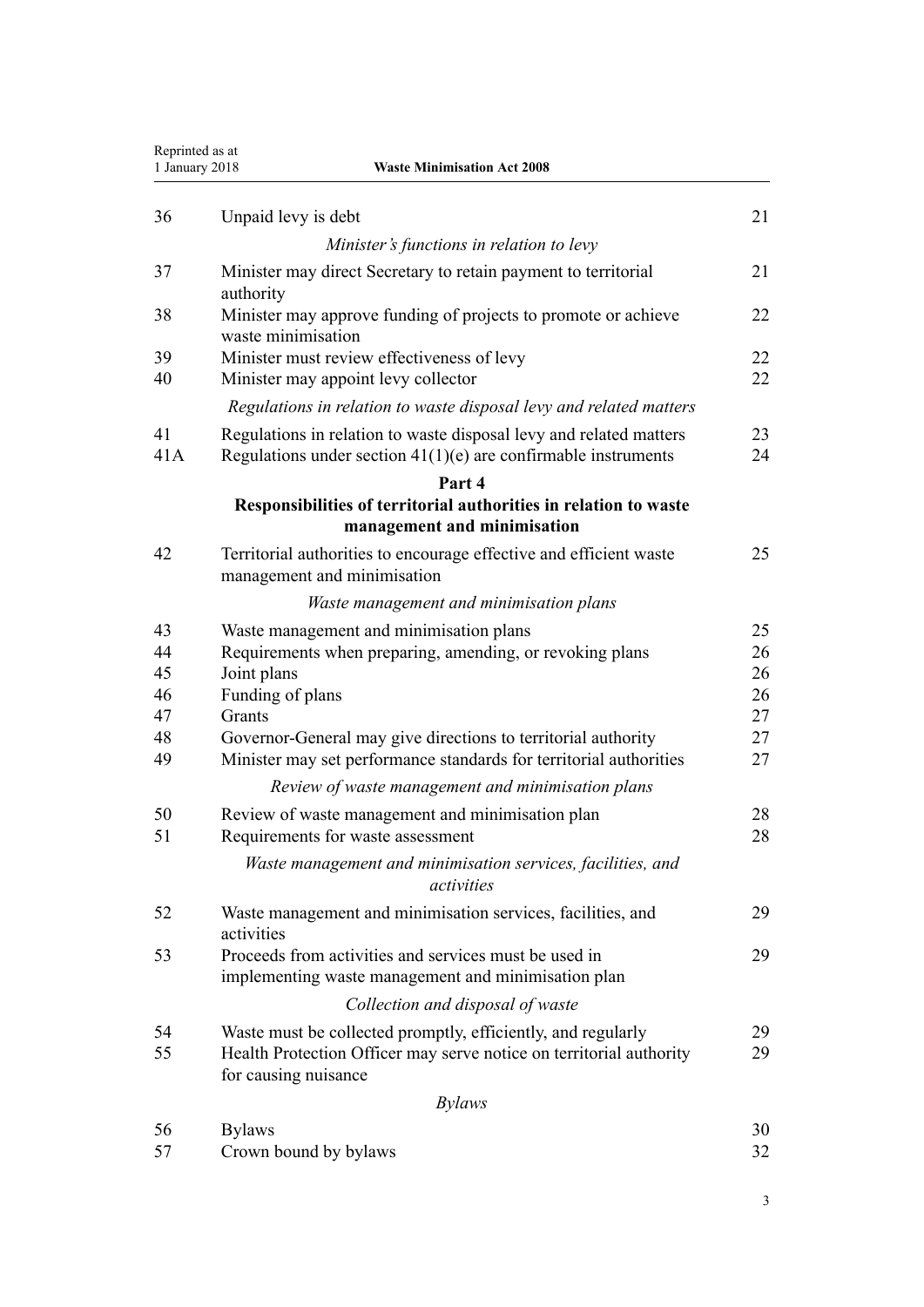|    | <b>Waste Minimisation Act 2008</b>                                  | Reprinted as at<br>1 January 2018 |
|----|---------------------------------------------------------------------|-----------------------------------|
| 58 | Review of bylaws                                                    | 32                                |
| 59 | Regulations in relation to bylaws                                   | 32                                |
|    | Relationship of this Part with Local Government Act 2002            |                                   |
| 60 | Relationship of this Part with Local Government Act 2002            | 32                                |
|    | Consequential and transitional provisions                           |                                   |
| 61 | Consequential repeal of Part 31 of Local Government Act 1974        | 33                                |
| 62 | Sanitary services                                                   | 33                                |
| 63 | Waste management plans                                              | 33                                |
| 64 | Bylaws made under Local Government Act 1974                         | 33                                |
|    | Part 5                                                              |                                   |
|    | <b>Offences and enforcement</b>                                     |                                   |
|    | <i><b>Offences</b></i>                                              |                                   |
| 65 | Offences                                                            | 33                                |
| 66 | Offences against bylaws                                             | 35                                |
| 67 | Additional penalty for contravention involving commercial gain      | 35                                |
|    | Strict liability and defences                                       |                                   |
| 68 | <b>Strict liability</b>                                             | 35                                |
| 69 | Defences                                                            | 35                                |
|    | Liability of principals for acts of agents                          |                                   |
| 70 | Liability of principals for acts of agents                          | 36                                |
|    | Time for filing charge                                              |                                   |
| 71 | Time for filing charge                                              | 37                                |
|    | <i>Injunctions</i>                                                  |                                   |
| 72 | Injunctions restraining commission of offence under section $65(2)$ | 37                                |
|    | Infringement offences                                               |                                   |
| 73 | Proceedings for infringement offences                               | 38                                |
| 74 | Issue and service of infringement notices                           | 38                                |
| 75 | Entitlement to infringement fees                                    | 39                                |
|    | <b>Enforcement officers</b>                                         |                                   |
| 76 | Enforcement officers                                                | 39                                |
|    | <b>Enforcement officer powers</b>                                   |                                   |
| 77 | Exercise of powers [Repealed]                                       | 40                                |
| 78 | Power to require certain information [Repealed]                     | 40                                |
| 79 | Power to inspect property and obtain information                    | 40                                |
| 80 | Consent or warrant required to inspect dwellinghouse or marae       | 40                                |
| 81 | Seizure of property not on private land                             | 42                                |
| 82 | Seizure of property from private land                               | 43                                |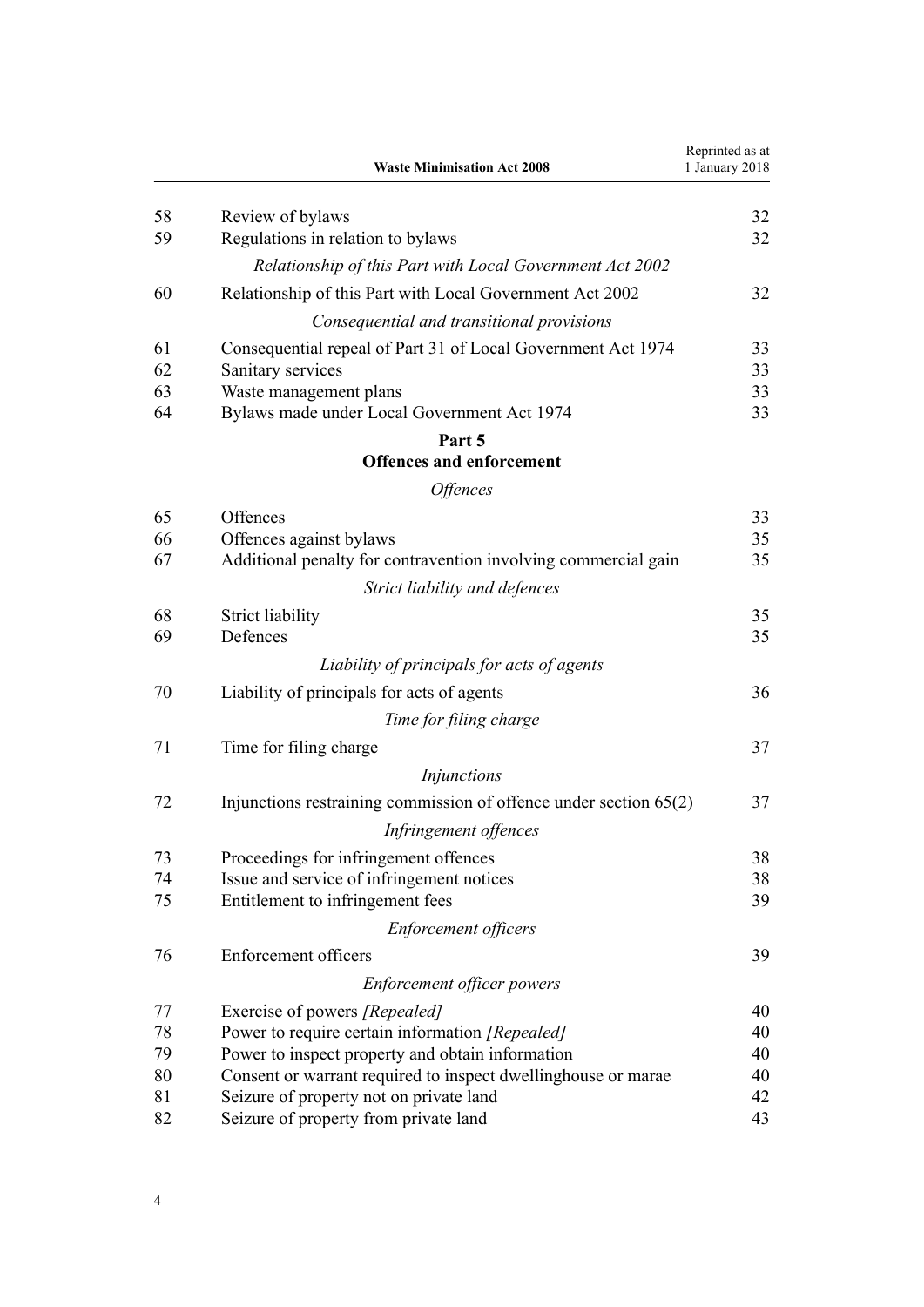<span id="page-4-0"></span>

|    | Reprinted as at                                                                              |                |
|----|----------------------------------------------------------------------------------------------|----------------|
|    | <b>Waste Minimisation Act 2008</b><br>1 January 2018                                         | s <sub>2</sub> |
| 83 | Conditions for exercise of warrant to seize property on private land<br>[Repealed]           | 43             |
| 84 | Return of property seized and impounded                                                      | 44             |
| 85 | Power to dispose of property seized and impounded under section<br>81                        | 44             |
|    | Part 6                                                                                       |                |
|    | <b>Reporting and audits</b>                                                                  |                |
|    | Reporting                                                                                    |                |
| 86 | Regulations in relation to records, information, and reports                                 | 45             |
|    | Audits                                                                                       |                |
| 87 | Secretary may require audit                                                                  | 46             |
| 88 | Audit in respect of certain matters relating to facility or person                           | 46             |
|    | Part 7                                                                                       |                |
|    | <b>Waste Advisory Board</b>                                                                  |                |
| 89 | <b>Establishment of Waste Advisory Board</b>                                                 | 47             |
| 90 | <b>Function of Board</b>                                                                     | 47             |
| 91 | Terms of reference                                                                           | 48             |
| 92 | Minister to appoint members to Board                                                         | 48             |
| 93 | How members appointed                                                                        | 48             |
| 94 | Term of office of members                                                                    | 49             |
| 95 | Removal of members                                                                           | 49             |
| 96 | No compensation for loss of office                                                           | 49             |
| 97 | Fees and expenses of members                                                                 | 49             |
| 98 | Proceedings of Board                                                                         | 50             |
| 99 | Nominations before commencement of this Part must be treated as<br>complying with section 93 | 50             |

# **The Parliament of New Zealand enacts as follows:**

# **Title**

This Act is the Waste Minimisation Act 2008.

# **Commencement**

- (1) [Part 3](#page-17-0) (other than [section 41](#page-22-0)) and [section 62](#page-32-0) come into force on 1 July 2009.
- (2) The rest of this Act (including [section 41](#page-22-0)) comes into force on the day after the date on which it receives the Royal assent.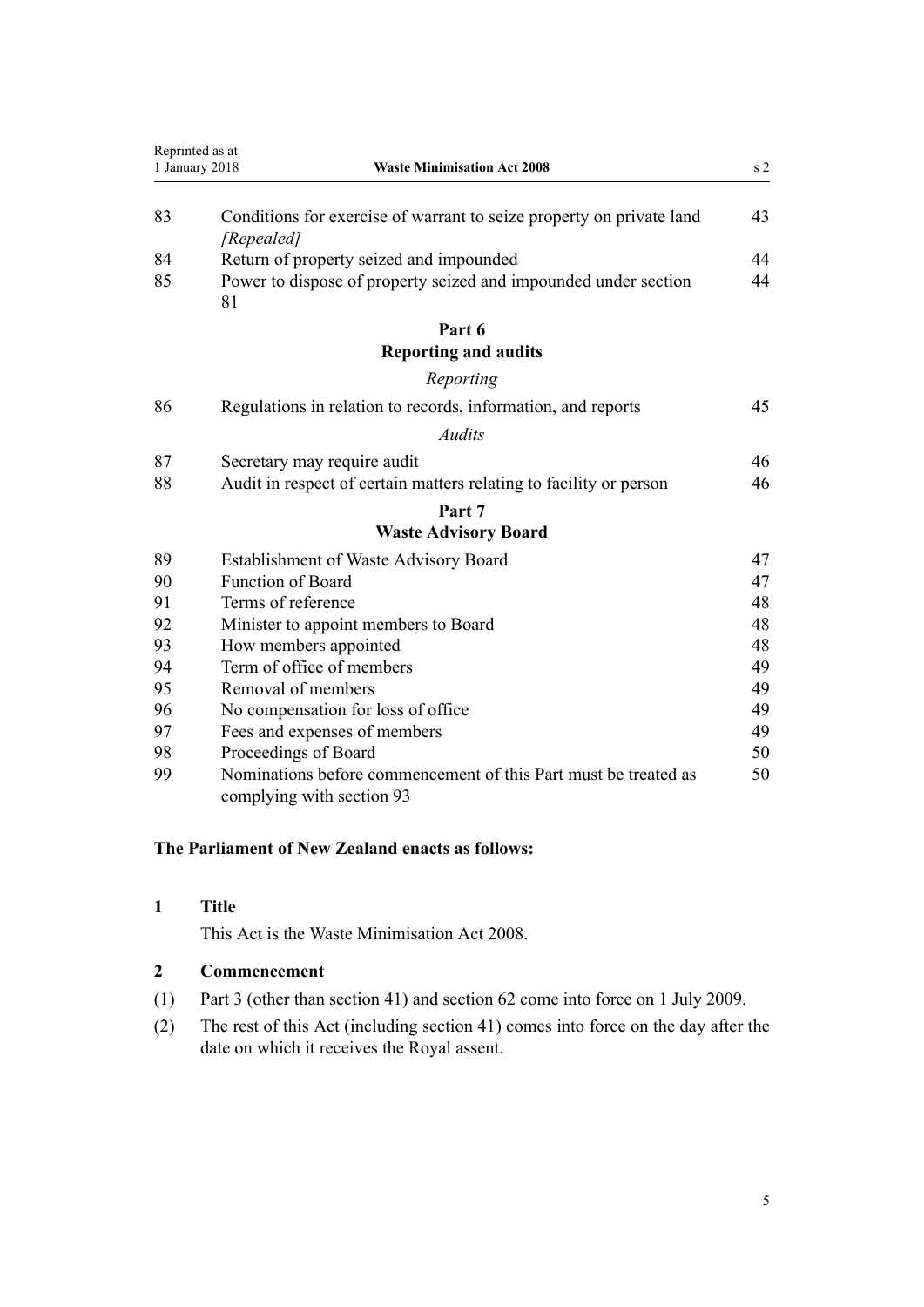# **Part 1**

# **Preliminary provisions**

# <span id="page-5-0"></span>**3 Purpose of this Act**

The purpose of this Act is to encourage waste minimisation and a decrease in waste disposal in order to—

- (a) protect the environment from harm; and
- (b) provide environmental, social, economic, and cultural benefits.

# **4 Act binds the Crown**

This Act binds the Crown.

# **5 Interpretation**

(1) In this Act, unless the context requires another meaning,—

**accredited scheme** means a product stewardship scheme accredited by the Minister under [section 15](#page-11-0)

**appointed levy collector** means a person appointed in accordance with [section](#page-21-0)  $40(1)(a)$  to collect the levy

**auditor** means a person appointed under [section 87\(1\)](#page-45-0)

**disposal** has the meaning set out in [section 6](#page-8-0)

**disposal facility** has the meaning set out in [section 7](#page-8-0)

**diverted material** means any thing that is no longer required for its original purpose and, but for commercial or other waste minimisation activities, would be disposed of or discarded

**enforcement officer** means a person appointed as an enforcement officer under section  $76(1)$  or  $(2)$ 

**environment** has the same meaning as in [section 2\(1\)](http://prd-lgnz-nlb.prd.pco.net.nz/pdflink.aspx?id=DLM230272) of the Resource Management Act 1991

**financial year** means a period of 12 months ending with 30 June

**infringement fee** means the amount prescribed as the infringement fee for the infringement offence concerned

**infringement offence** means an offence prescribed as an infringement offence under [section 59\(a\)](#page-31-0)

**judicial officer** means a District Court Judge, a Justice of the Peace, a Community Magistrate, or a Registrar (not being a constable)

**levy** means the levy imposed by [section 26](#page-17-0)

**levy collector**, in relation to a disposal facility, means—

- (a) the Secretary, if there is no appointed levy collector for the facility; or
- (b) the appointed levy collector for the facility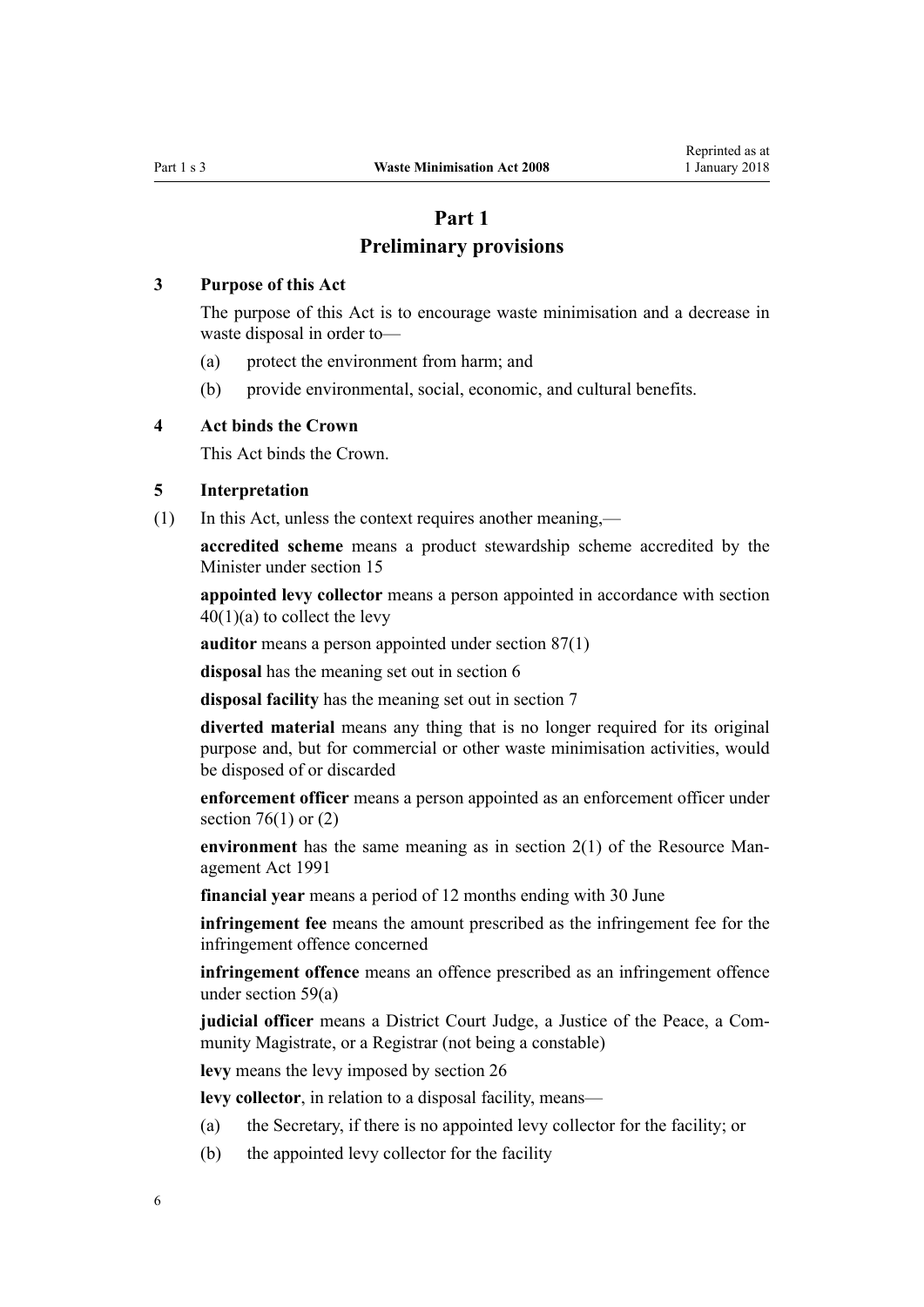**levy money** means the money paid as levy

**Medical Officer of Health** has the same meaning as in [section 2\(1\)](http://prd-lgnz-nlb.prd.pco.net.nz/pdflink.aspx?id=DLM305845) of the Health Act 1956

**Minister** means the Minister for the Environment

**nuisance** has the same meaning as in [section 29](http://prd-lgnz-nlb.prd.pco.net.nz/pdflink.aspx?id=DLM306935) of the Health Act 1956

**objectives**, in relation to a product stewardship scheme, means the objectives for the product to which the scheme relates as set under section  $14(c)(i)$ 

**operator** means the person in control of a disposal facility or other facility

**prescribed** means prescribed by regulations made under this Act

**priority product** means a product declared to be a priority product in accordance with [section 9](#page-9-0)

**producer** means a person who—

- (a) manufactures a product and sells it in New Zealand under the person's own brand; or
- (b) is the owner or licence holder of a trademark under which a product is sold in New Zealand; or
- (c) imports a product for sale in New Zealand; or
- (d) manufactures or imports a product for use in trade by the person or the person's agent

**product** includes—

- (a) packaging; and
- (b) a class of product

#### **recovery**—

- (a) means extraction of materials or energy from waste or diverted material for further use or processing; and
- (b) includes making waste or diverted material into compost

**recycling** means the reprocessing of waste or diverted material to produce new materials

#### **reduction** means—

- (a) lessening waste generation, including by using products more efficiently or by redesigning products; and
- (b) in relation to a product, lessening waste generation in relation to the product

**reuse** means the further use of waste or diverted material in its existing form for the original purpose of the materials or products that constitute the waste or diverted material, or for a similar purpose

#### **sale** includes—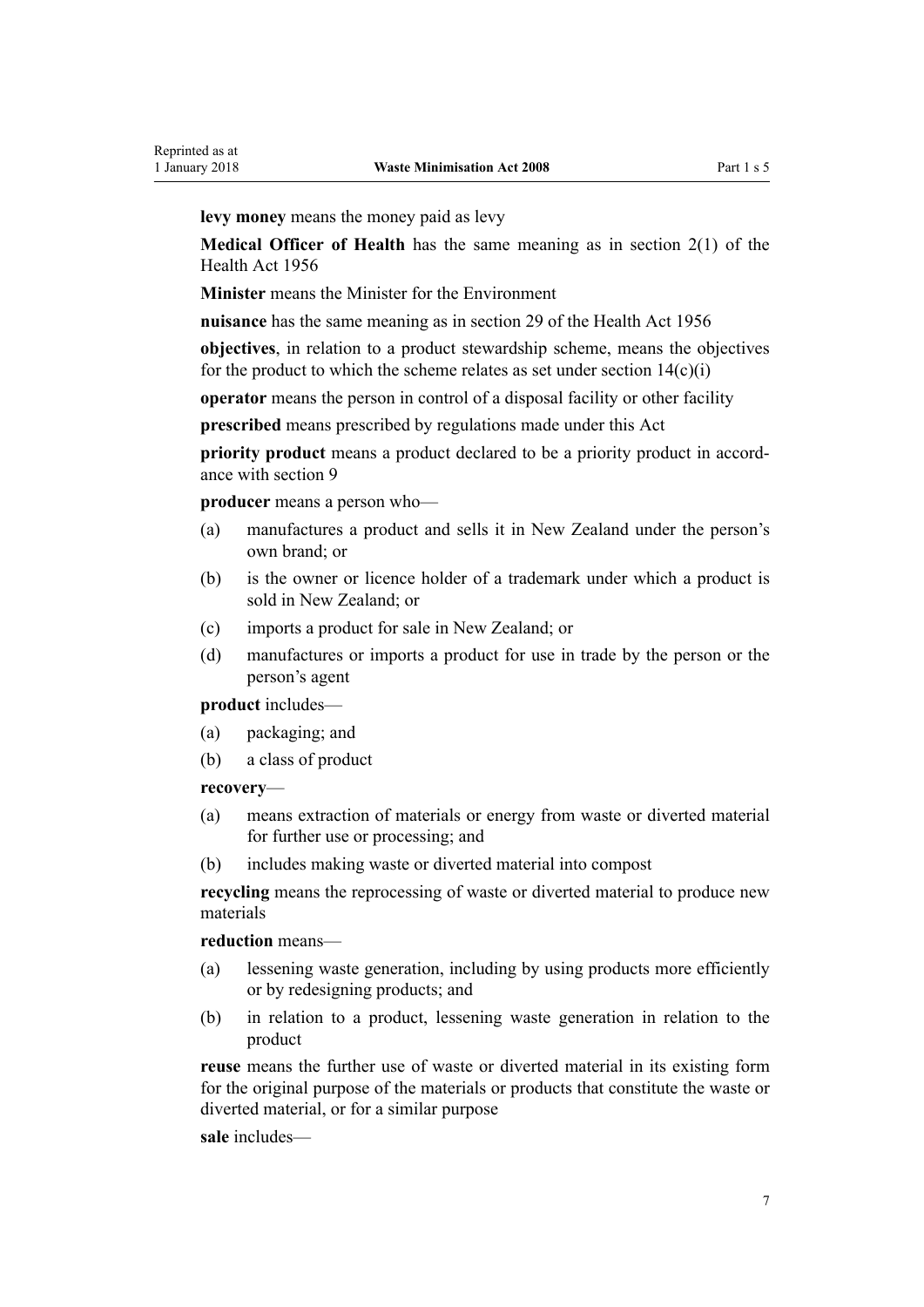- (a) an offer for sale; and
- (b) distribution or delivery, whether or not for valuable consideration (including delivery to an agent for sale on consignment)

**scheme manager** means the contact person for an accredited scheme

**Secretary** means the Secretary for the Environment appointed in accordance with [section 29](http://prd-lgnz-nlb.prd.pco.net.nz/pdflink.aspx?id=DLM99769) of the Environment Act 1986

**territorial authority** has the same meaning as in [section 5\(1\)](http://prd-lgnz-nlb.prd.pco.net.nz/pdflink.aspx?id=DLM170881) of the Local Government Act 2002

#### **treatment**—

- (a) means subjecting waste to any physical, biological, or chemical process to change its volume or character so that it may be disposed of with no or reduced adverse effect on the environment; but
- (b) does not include dilution of waste

#### **waste**—

- (a) means any thing disposed of or discarded; and
- (b) includes a type of waste that is defined by its composition or source (for example, organic waste, electronic waste, or construction and demolition waste); and
- (c) to avoid doubt, includes any component or element of diverted material, if the component or element is disposed of or discarded

**Waste Advisory Board** or **Board** means the Waste Advisory Board established by [section 89](#page-46-0)

**waste management and minimisation** means waste minimisation and treatment and disposal of waste

**waste management and minimisation plan** or **plan** means a waste management and minimisation plan adopted by a territorial authority under [section 43](#page-24-0)

#### **waste minimisation** means—

- (a) the reduction of waste; and
- (b) the reuse, recycling, and recovery of waste and diverted material.
- $(2)$  In this Act,—
	- (a) **benefits** expected from implementing regulations, or from reduction, reuse, recycling, recovery, or treatment of a product, include both monetary and non-monetary benefits:
	- (b) **costs** expected from implementing regulations include both monetary and non-monetary costs.

Section 5(1) **judicial officer**: amended, on 1 October 2008, pursuant to [section 116\(a\)\(ii\)](http://prd-lgnz-nlb.prd.pco.net.nz/pdflink.aspx?id=DLM1102349) of the Policing Act 2008 (2008 No 72).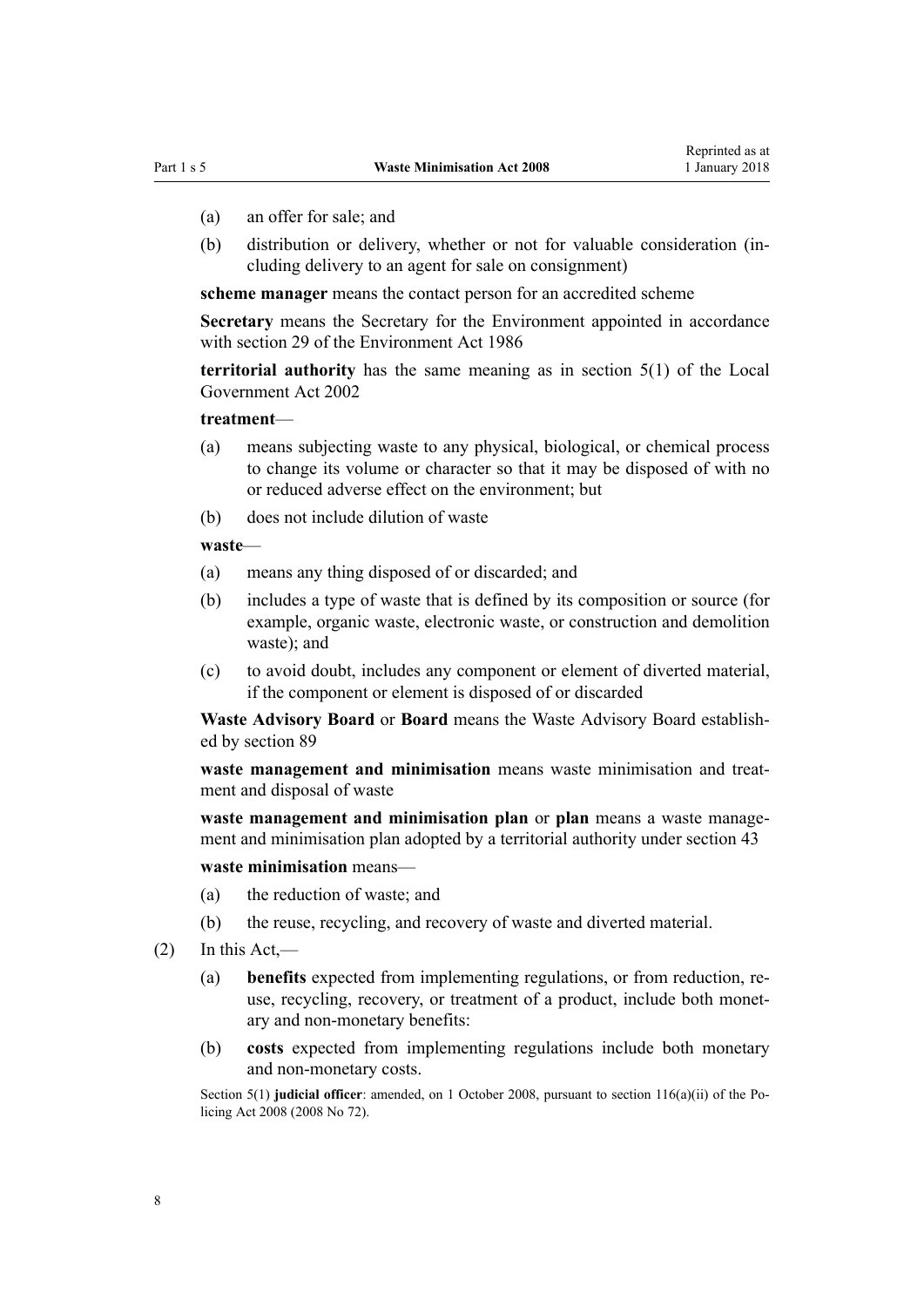# <span id="page-8-0"></span>**6 Meaning of disposal**

- (1) In this Act, unless the context requires another meaning, **disposal** means—
	- (a) the final (or more than short-term) deposit of waste into or onto land set apart for that purpose; or
	- (b) the incineration of waste.
- (2) In subsection (1)(a), for all purposes relating to the levy, **final (or more than short-term) deposit of waste** means any deposit of waste other than a deposit referred to in [section 26\(3\)](#page-17-0).
- (3) In subsection (1)(b), **incineration** means the deliberate burning of waste to destroy it, but not to recover energy from it.

# **7 Meaning of disposal facility**

- (1) In this Act, unless the context requires another meaning, **disposal facility** means—
	- (a) a facility, including a landfill,—
		- (i) at which waste is disposed of; and
		- (ii) at which the waste disposed of includes household waste; and
		- (iii) that operates, at least in part, as a business to dispose of waste; and
	- (b) any other facility or class of facility at which waste is disposed of that is prescribed as a disposal facility.
- (2) In subsection (1)(a)(ii), **household waste** means waste from a household that is not entirely from construction, renovation, or demolition of the house.

# **Part 2**

# **Product stewardship**

#### **8 Purpose of Part**

The purpose of this Part is to encourage (and, in certain circumstances, require) the people and organisations involved in the life of a product to share responsibility for—

- (a) ensuring there is effective reduction, reuse, recycling, or recovery of the product; and
- (b) managing any environmental harm arising from the product when it becomes waste.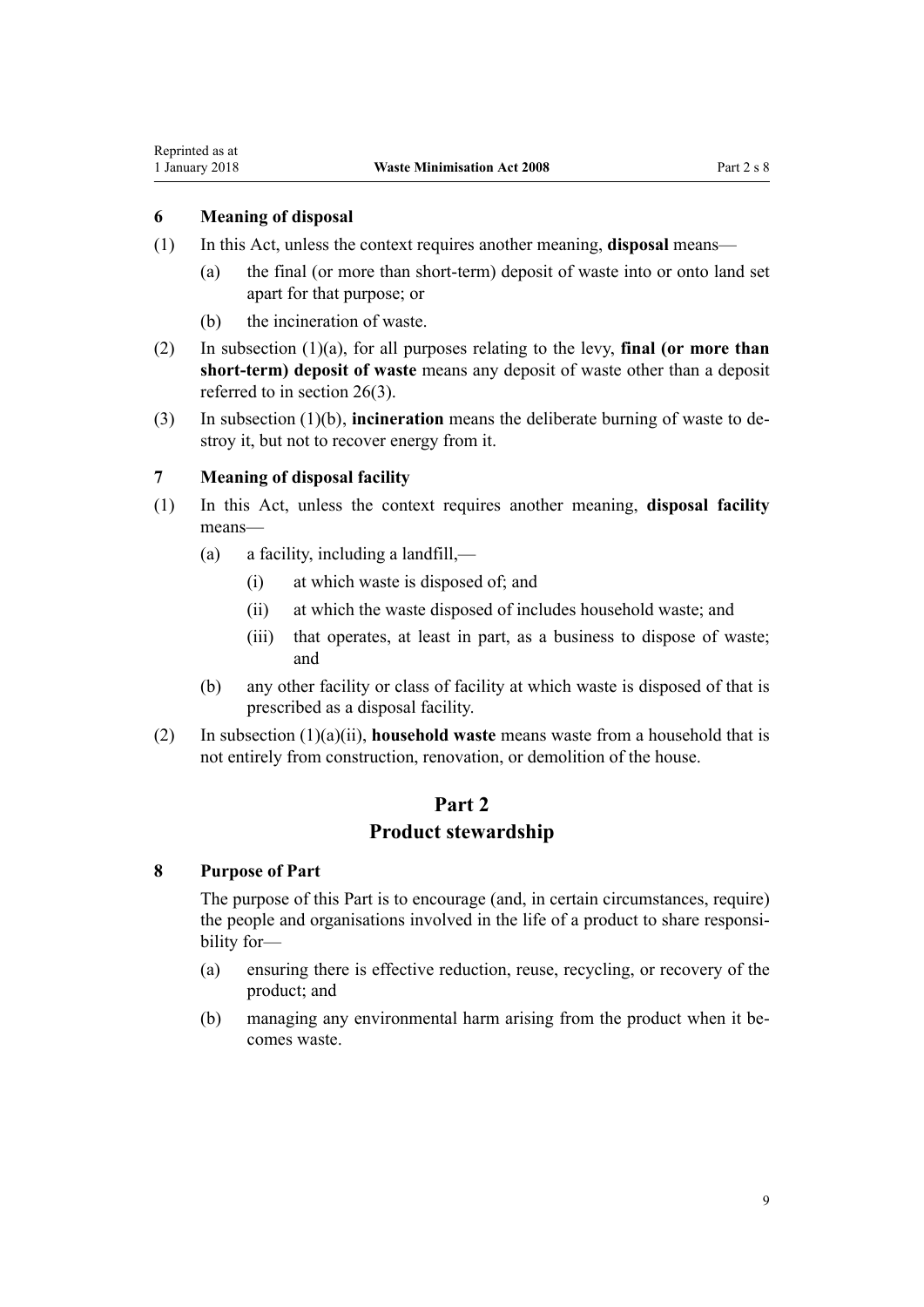#### *Priority products*

# <span id="page-9-0"></span>**9 Declaration of priority products**

- (1) The Minister may, by notice in the *Gazette*, declare a product to be a priority product.
- (2) The Minister must not make the declaration unless he or she is satisfied that—
	- (a) either—
		- (i) the product will or may cause significant environmental harm when it becomes waste; or
		- (ii) there are significant benefits from reduction, reuse, recycling, recovery, or treatment of the product; and
	- (b) the product can be effectively managed under a product stewardship scheme.
- (3) Before the Minister makes the declaration, he or she—
	- (a) must obtain and consider the advice of the Waste Advisory Board; and
	- (b) must consider any public concerns about environmental harm associated with the product when it becomes waste (including concerns about its disposal); and
	- (c) must provide the public with an opportunity to comment on the proposal; and
	- (d) must consider the effectiveness of any relevant voluntary product stewardship scheme in terms of the criteria set out in subsection (2); and
	- (e) may consider any other matters that he or she thinks relevant.
- (4) The Minister may, by notice in the *Gazette*, revoke a declaration made under subsection (1) if he or she is satisfied that it is appropriate to do so.

#### *Product stewardship schemes*

### **10 Product stewardship schemes required for priority products**

As soon as practicable after a product is declared to be a priority product,—

- (a) a product stewardship scheme for the product must be developed; and
- (b) accreditation of the scheme must be obtained.

## **11 Voluntary product stewardship schemes**

A product stewardship scheme that has been developed for a non-priority product may be accredited under this Part.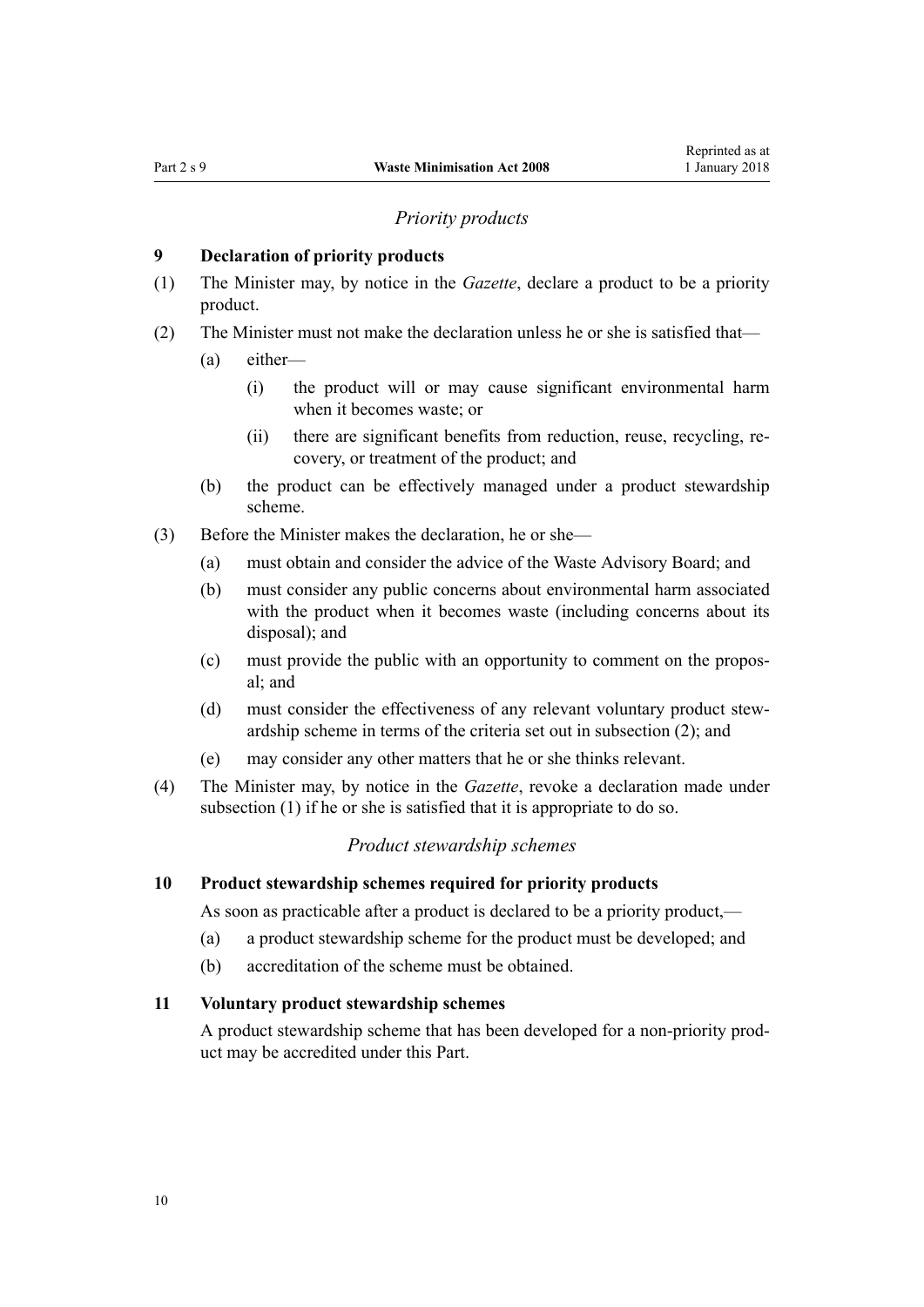# <span id="page-10-0"></span>**12 Ministerial guidelines for product stewardship schemes for priority products**

- (1) The Minister may, by notice in the *Gazette*, publish guidelines about the contents and expected effects of product stewardship schemes for priority products.
- (2) The guidelines may be general guidelines or guidelines that apply to 1 or more products.
- (3) Without limiting subsection (1), the guidelines may include 1 or more of the following matters:
	- (a) the duration of a scheme:
	- (b) the expected reduction in harm to the environment from the implementation of a scheme or the expected benefits from reduction, reuse, recycling, recovery, or treatment of the product to which a scheme relates:
	- (c) the time within which the matters specified in paragraph (b) are expected to occur:
	- (d) the expected waste minimisation, treatment, or disposal objectives for the product to which a scheme relates and the time frames for meeting them:
	- (e) reporting and information requirements, including information to be provided to purchasers, users, and handlers of the product to which a scheme relates<sup>-</sup>
	- (f) the time within which an application for accreditation of the scheme is expected to be made under section 13.
- (4) Before the Minister makes any guidelines, he or she must—
	- (a) obtain and consider the advice of the Waste Advisory Board; and
	- (b) be satisfied that there has been adequate consultation with persons or organisations who may be significantly affected by the guidelines.

*Accreditation of product stewardship schemes*

#### **13 Application for accreditation**

- (1) A scheme manager may apply to the Minister for accreditation of a product stewardship scheme.
- (2) The application must—
	- (a) be made in writing in the prescribed manner (if any); and
	- (b) include the prescribed information (if any); and
	- (c) be accompanied by the prescribed fee (if any); and
	- (d) identify how the scheme meets the requirements for accreditation under section  $14$  and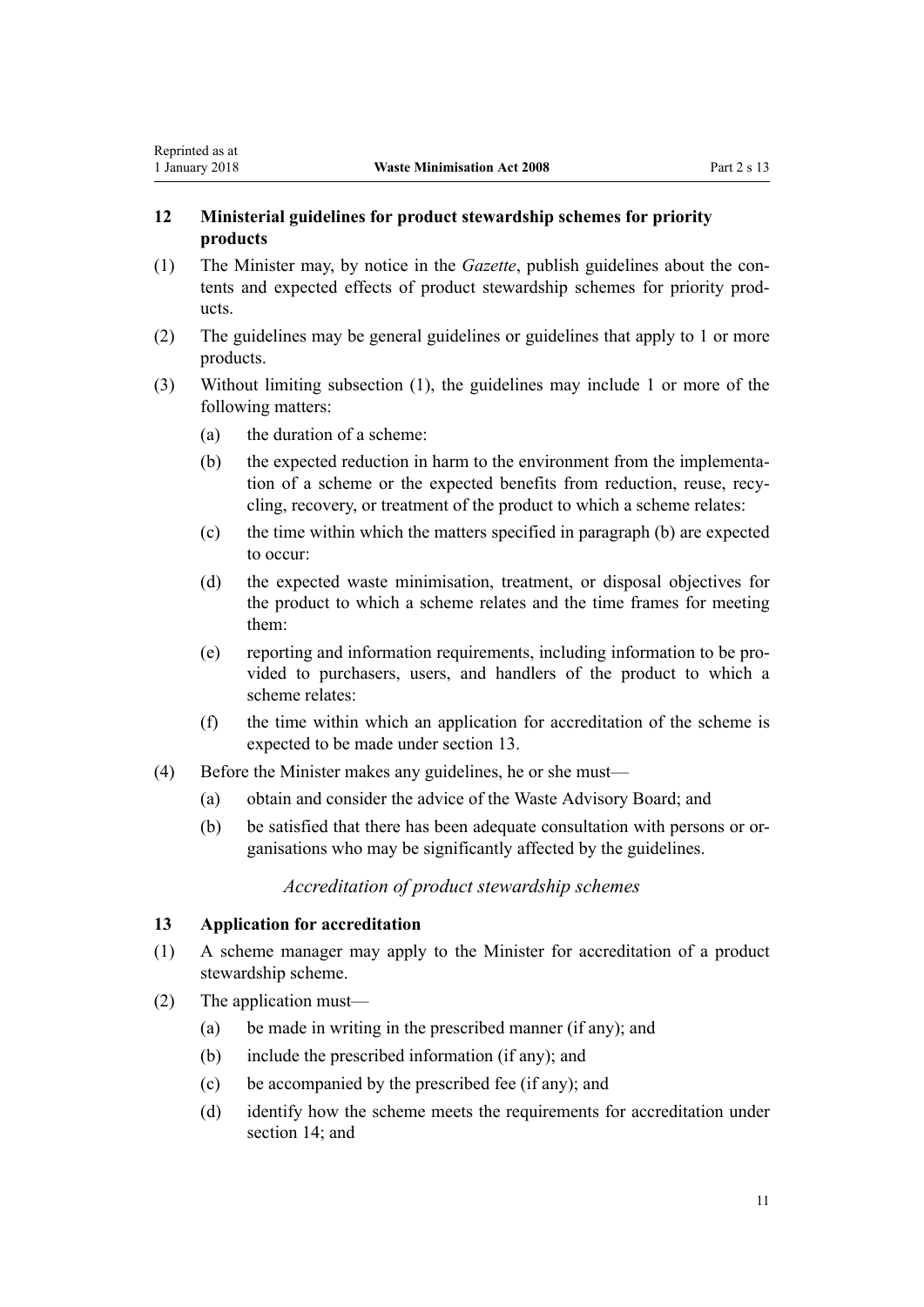- <span id="page-11-0"></span>(e) identify whether regulations under [section 22](#page-14-0) or [23](#page-15-0) will be required to implement the scheme; and
- (f) include evidence of the agreement of the participants in the scheme (being the persons referred to in section 14(e)).

#### **14 Requirements for accreditation**

To qualify for accreditation, a product stewardship scheme must—

- (a) identify the scheme manager:
- (b) provide a description of the scope of the scheme, including the product or brand of product to which it applies:
- $\text{ (c)} \quad \text{set}$ 
	- (i) measurable waste minimisation, treatment, or disposal objectives for the product; and
	- (ii) time frames for meeting the objectives:
- (d) list the classes of person involved in the design, manufacture, sale, use, servicing, collection, recovery, recycling, treatment, and disposal of the product:
- (e) list the persons who have agreed to participate in the scheme and assign responsibility to them for meeting the scheme's objectives:
- (f) specify the arrangements for—
	- (i) making decisions under the scheme:
	- (ii) the control and overall operation of the scheme:
	- (iii) keeping records and making reports under the scheme:
- (g) specify the scheme's expiry date:
- (h) identify the processes for compliance and enforcement of any agreements between participants to the scheme:
- (i) provide for assessing the scheme's performance and for reporting on its performance to the Minister:
- (j) set out a strategy for publication of the scheme:
- (k) set out how information will be provided to purchasers, users, and handlers of the product to which the scheme relates:
- (l) clearly outline how the scheme is to be funded.

# **15 Accreditation**

- (1) The Minister must accredit a product stewardship scheme if he or she is satisfied that the scheme—
	- (a) meets the requirements of section 14; and
	- (b) is likely to meet the scheme's objectives within the time frames set in the scheme; and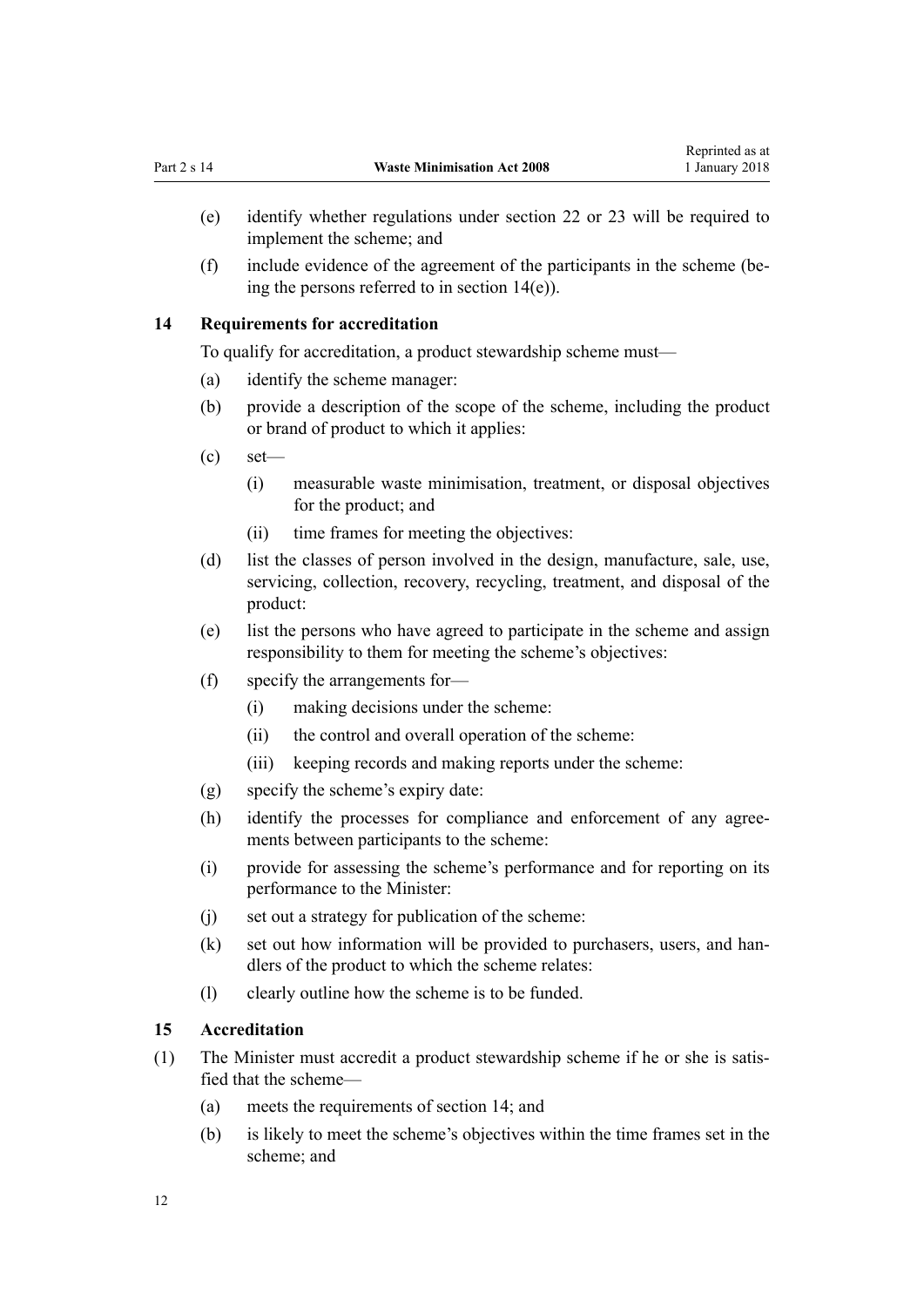- <span id="page-12-0"></span>(c) is likely to promote waste minimisation or reduce the environmental harm from disposing of the product to which the scheme relates without, in either case, causing greater environmental harm over the life cycle of the product; and
- (d) is consistent with New Zealand's international obligations; and
- (e) if the scheme relates to a priority product, is consistent with any guidelines published under [section 12](#page-10-0).
- (2) Despite subsection (1)(e), the Minister may accredit a product stewardship scheme that is not consistent with any guidelines published under [section 12](#page-10-0) if, before accrediting the scheme, he or she has obtained and considered the advice of the Waste Advisory Board.
- (3) Before deciding whether to accredit a product stewardship scheme, the Minister may seek further information from—
	- (a) the scheme manager; or
	- (b) any other person who, in the Minister's opinion, is likely to be significantly affected by the scheme.
- (4) As soon as practicable after deciding whether to accredit a product stewardship scheme, the Minister must provide to the scheme manager written notice of the decision and the reasons for the decision.

# **16 Variation of accredited scheme**

- (1) An accredited scheme may be varied.
- (2) However, no variation to an accredited scheme has any effect until the scheme, as varied, is re-accredited under [section 15.](#page-11-0)
- (3) Subsection (2) does not apply if the variation to the scheme is a variation that will not adversely affect the scheme's objectives or its ability to meet those objectives within the time frames set in the scheme but, if the variation adds 1 or more participants to the scheme or adds 1 or more brands of product to which the scheme relates, the scheme manager must notify the Minister, in writing, of the addition not more than 5 working days after the scheme is varied.

# **17 Expiry of accreditation**

- (1) The accreditation of a product stewardship scheme expires on the earlier of the following dates:
	- (a) the date specified in the scheme as its expiry date:
	- (b) 7 years after the date that notice is given under [section 15\(4\)](#page-11-0).
- (2) However, the accreditation of an existing product stewardship scheme continues if.—
	- (a) not later than 6 months before its expiry date, the scheme manager applies for accreditation of a scheme to replace it; and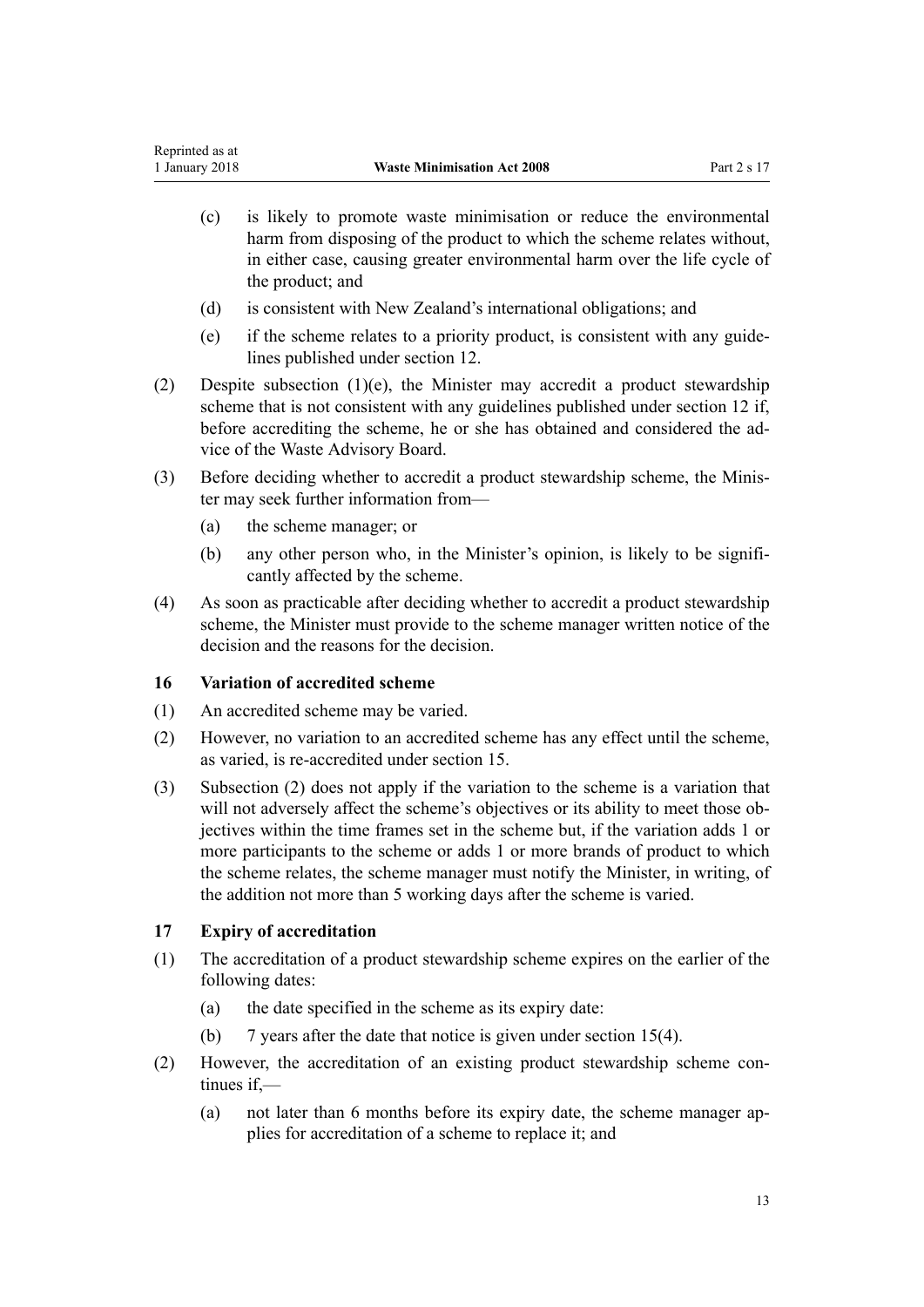- <span id="page-13-0"></span>(b) at the expiry date, the application for the replacement scheme has not been determined by the Minister under [section 15.](#page-11-0)
- (3) A product stewardship scheme to which subsection (2) applies continues as an accredited scheme until the date that the replacement scheme is accredited or the application concerned is declined by the Minister under [section 15.](#page-11-0)

#### **18 Revocation of accreditation**

- (1) The Minister may revoke the accreditation of an accredited scheme if—
	- (a) he or she is satisfied that—
		- (i) reasonable steps are not being taken to implement the scheme; and
		- (ii) the scheme's objectives are not being met or are not likely to be met within the time frames set out in the scheme; or
	- (b) he or she is satisfied that the reporting requirements for the scheme are not being complied with; or
	- (c) the product to which the scheme relates was not a priority product at the date of the scheme's accreditation, but has subsequently been declared a priority product, and he or she is satisfied that the objectives of the scheme are no longer adequate in relation to the product.
- (2) The Minister must not revoke the accreditation of an accredited scheme unless he or she—
	- (a) notifies the scheme manager in writing; and
	- (b) provides a reasonable opportunity for the scheme manager to make submissions on whether the scheme's accreditation should be revoked.

#### **19 Accredited scheme subject to other laws**

An accredited scheme applies subject to any other enactment, the general law, and any bylaws (within the meaning of the Local Government Act 2002).

#### *Monitoring of accredited schemes*

#### **20 Monitoring of accredited schemes**

The Secretary may—

- (a) monitor the performance of an accredited scheme; and
- (b) recover the costs of doing so from the scheme manager (on behalf of the scheme) as a charge in the prescribed manner.

# **21 Monitoring costs recoverable as debt if unpaid**

Any charge payable to the Secretary under section 20 is recoverable as a debt by the Secretary in a court of competent jurisdiction.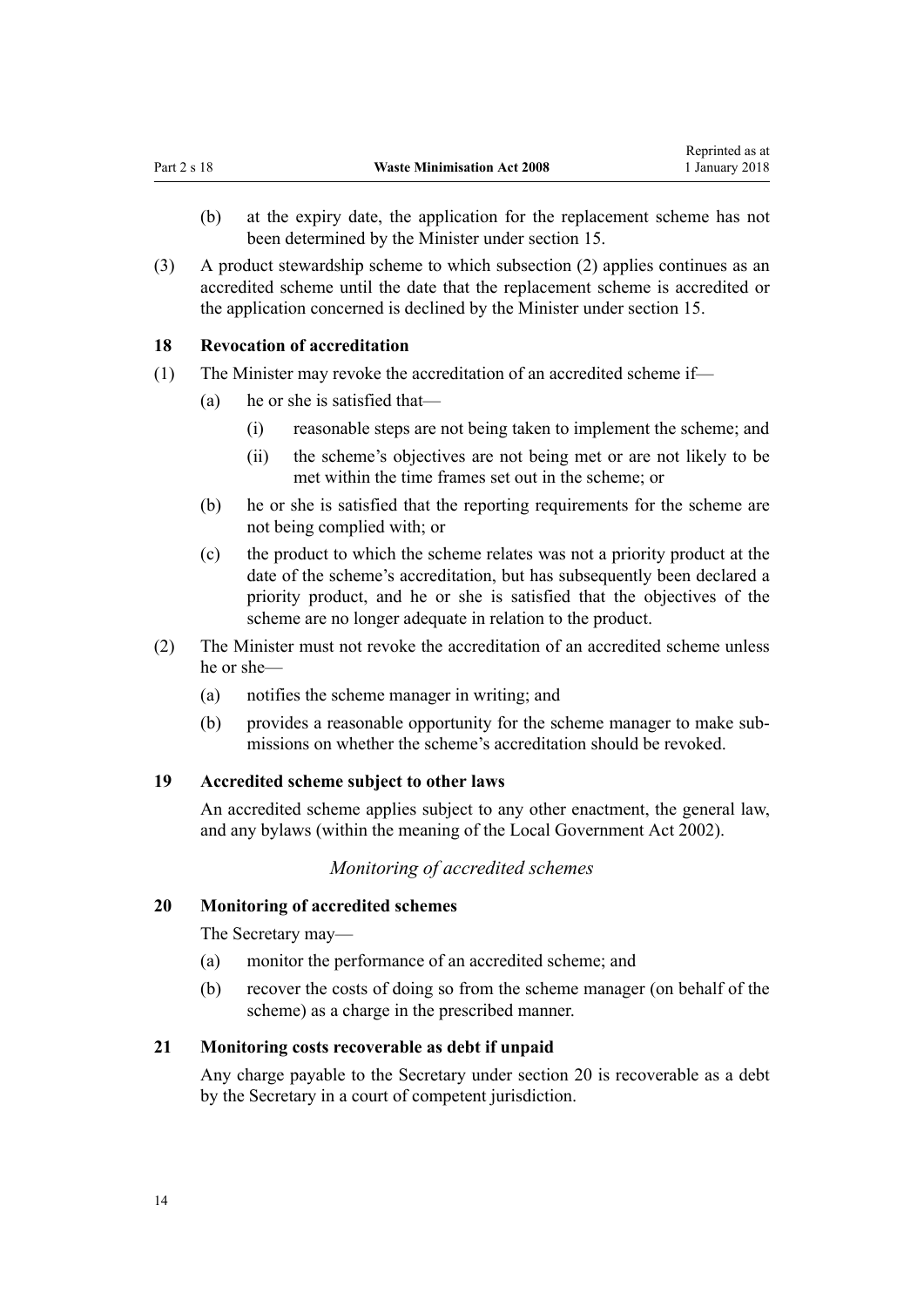<span id="page-14-0"></span>*Regulations in relation to priority products, accredited schemes, products, materials, and waste*

# **22 Regulations in relation to priority products and accredited schemes**

- (1) The Governor-General may, by Order in Council made on the recommendation of the Minister, make regulations for 1 or more of the following purposes:
	- (a) prohibiting the sale of a priority product, except in accordance with an accredited scheme:
	- (b) prescribing the manner in which applications for accreditation of a product stewardship scheme must be made:
	- (c) prescribing the information to be included in an application for accreditation:
	- (d) prescribing the fee payable for an application for accreditation (which may include the reasonable costs in assessing and accrediting a scheme):
	- (e) prescribing the charges payable to the Secretary for the monitoring of an accredited scheme.
- (2) Before recommending the making of regulations under subsection  $(1)(a)$ , the Minister must—
	- (a) obtain and consider the advice of the Waste Advisory Board; and
	- (b) be satisfied that—
		- (i) there has been adequate consultation with persons or organisations who may be significantly affected by the regulations; and
		- (ii) without the regulations, it is likely that either—
			- (A) the objectives of any relevant accredited scheme cannot be met; or
			- (B) the matters referred to in section  $12(3)(b)$  or (d) that are included in any guidelines published under section 12 cannot be met; and
		- (iii) the benefits expected from implementing the regulations exceed the costs expected from implementing the regulations; and
		- (iv) the regulations are consistent with New Zealand's international obligations.
- (3) For the purposes of subsection  $(1)(e)$ , regulations may provide for charges payable to the Secretary using 1 or more of the following methods:
	- (a) fixed charges:
	- (b) charges fixed on an hourly or other unit basis:
	- (c) estimated charges paid before any monitoring, followed by reconciliation and an appropriate payment or refund after the monitoring: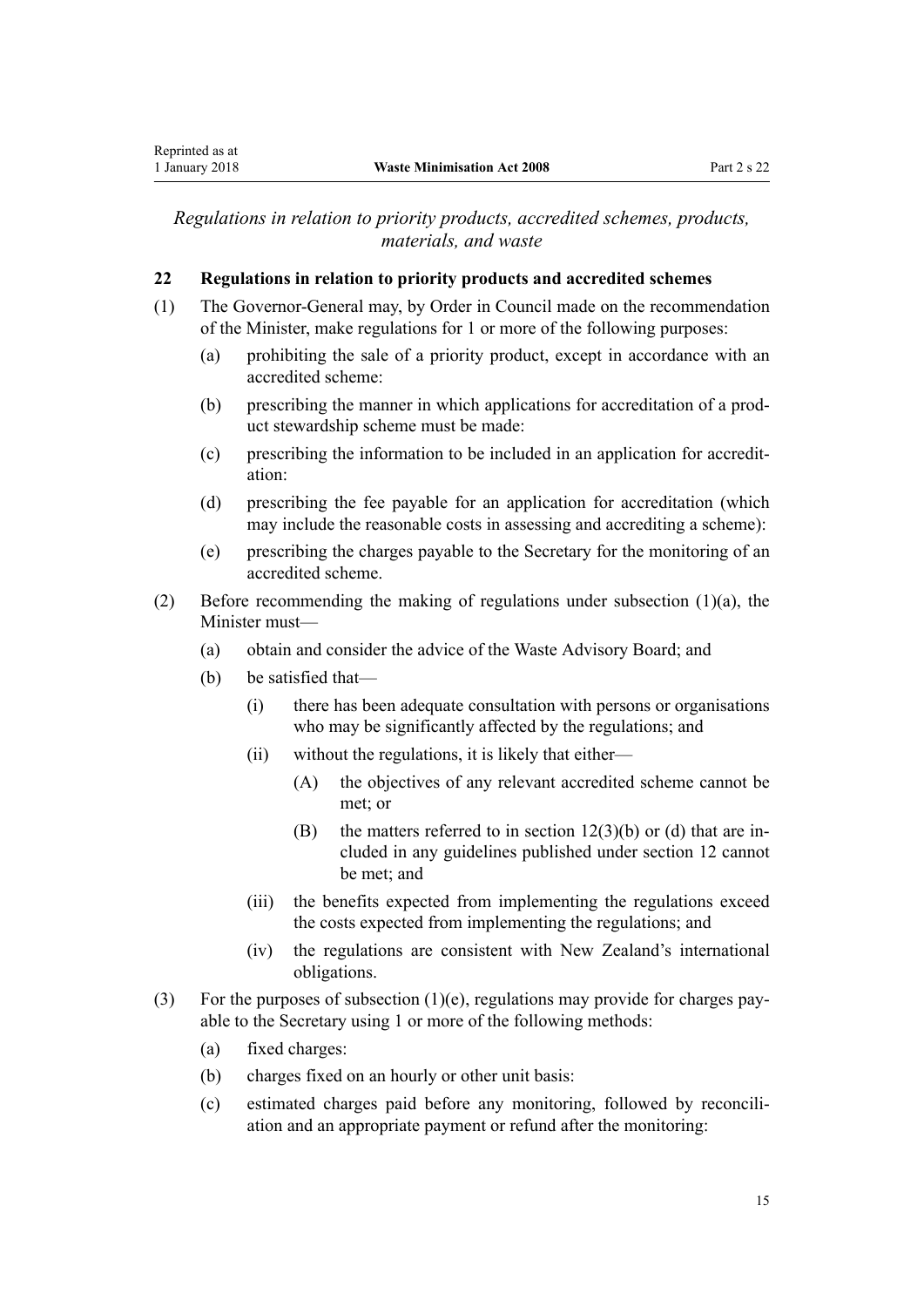- <span id="page-15-0"></span>(e) refundable or non-refundable deposits paid before any monitoring of an accredited scheme.
- (4) However, if more than 1 charging method is provided, the Secretary must use the method that he or she believes on reasonable grounds to be the most suitable and equitable in the circumstances concerned.

# **23 Regulations in relation to products (whether or not priority products), materials, and waste**

(1) The Governor-General may, by Order in Council made on the recommendation of the Minister, make regulations for 1 or more of the following purposes:

*Control or prohibition on disposal, sale, etc*

- (a) controlling or prohibiting the disposal, or anything done for the purpose of disposing, of products or waste:
- (b) controlling or prohibiting the manufacture or sale of products that contain specified materials:

*Take-back services, fees, and refundable deposits*

- (c) requiring specified classes of person to provide a take-back service for products, and prescribing requirements for—
	- (i) the take-back service; and
	- (ii) the reuse, recycling, recovery, treatment, or disposal of products taken back:
- (d) setting fees payable for the management of a product and specifying—
	- (i) the class or classes of person who must pay the fee; and
	- (ii) the stages in the life of the product where the fee must be paid; and
	- (iii) the purposes to which the fee must be applied:
- (e) requiring specified classes of person to charge a deposit on the sale of a product, requiring the deposits to be refunded in specified circumstances, and prescribing requirements for the application of any deposits not refunded:

*Labelling of products*

(f) prescribing requirements for the labelling of a product:

*Quality standards*

- (g) for any product or material that has become waste, prescribing standards to be met when reusing, recycling, or recovering the product or material:
- (h) requiring specified persons or specified classes of person to ensure that the standards prescribed under paragraph (g) are met: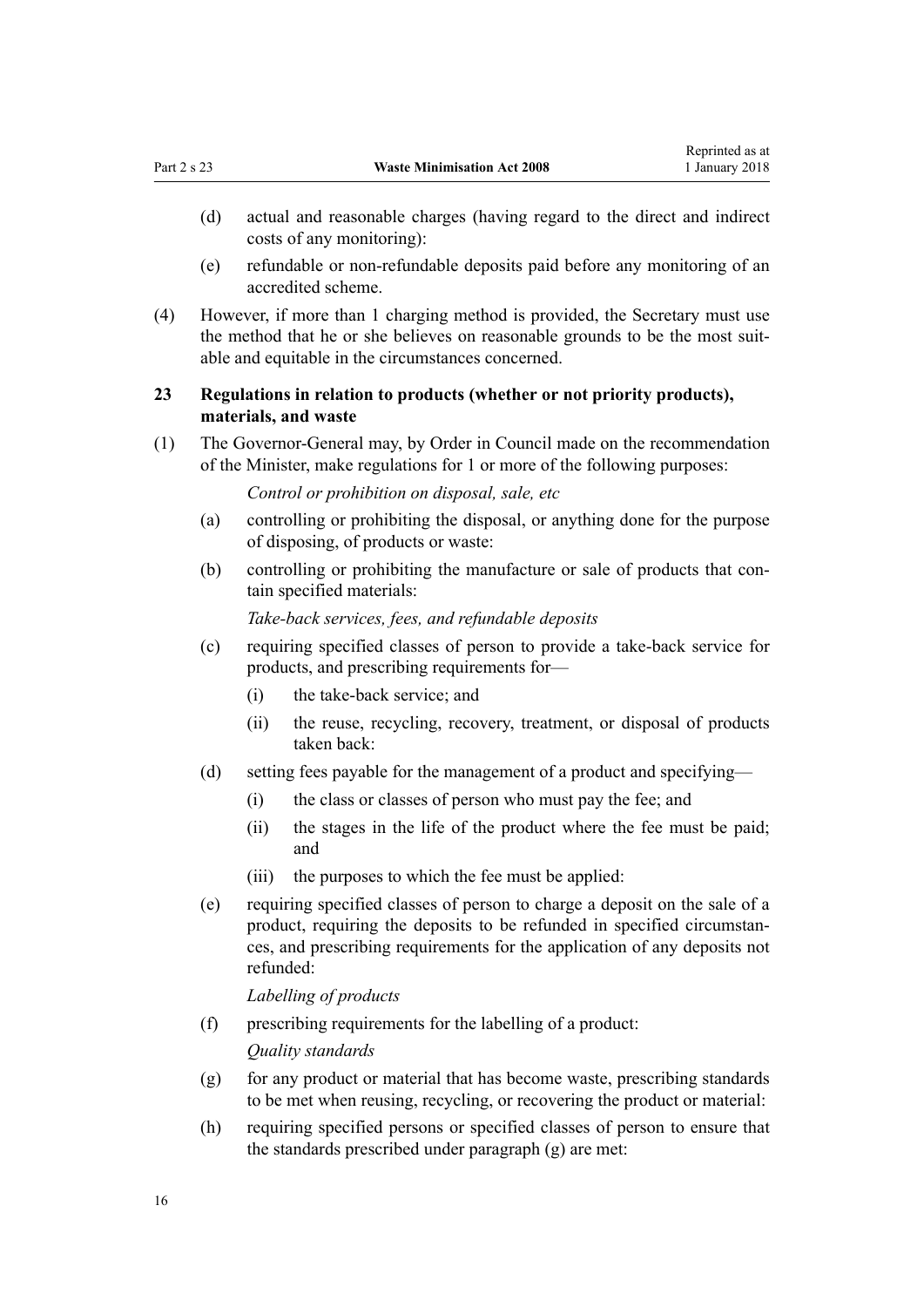### *Information to be collected and provided*

<span id="page-16-0"></span>(i) requiring specified persons or specified classes of person to collect, and provide to the Secretary, information about any requirements imposed in regulations made under paragraph  $(a)$ ,  $(b)$ ,  $(c)$ ,  $(d)$ ,  $or (e)$ :

*Miscellaneous*

- (j) providing for any other matter contemplated by this Part.
- (2) The Minister must not recommend the making of regulations—
	- (a) under subsection  $(1)(a)$ , unless he or she is satisfied that there is adequate infrastructure and facilities in place to provide a reasonably practicable alternative to disposal or, if not, that a reasonable time is provided before the regulations come into force for adequate infrastructure and facilities to be put in place:
	- (b) under subsection (1)(b), unless a reasonably practicable alternative to the specified materials is available.
- (3) Before recommending the making of regulations under subsection (1), the Minister must—
	- (a) obtain and consider the advice of the Waste Advisory Board; and
	- (b) be satisfied that—
		- (i) there has been adequate consultation with persons or organisations who may be significantly affected by the regulations; and
		- (ii) the benefits expected from implementing the regulations exceed the costs expected from implementing the regulations; and
		- (iii) the regulations are consistent with New Zealand's international obligations.

*New Zealand Customs Service to provide information about priority products*

# **24 New Zealand Customs Service to provide information about priority products**

- (1) The Secretary may request, in writing, the New Zealand Customs Service to provide to the Secretary any information that the New Zealand Customs Service holds about the importers and importation of priority products.
- (2) The New Zealand Customs Service must comply with a request as soon as practicable.
- (3) Information provided to the Secretary under this section may be used by the Secretary only for the purpose of administering and enforcing regulations made under this Part.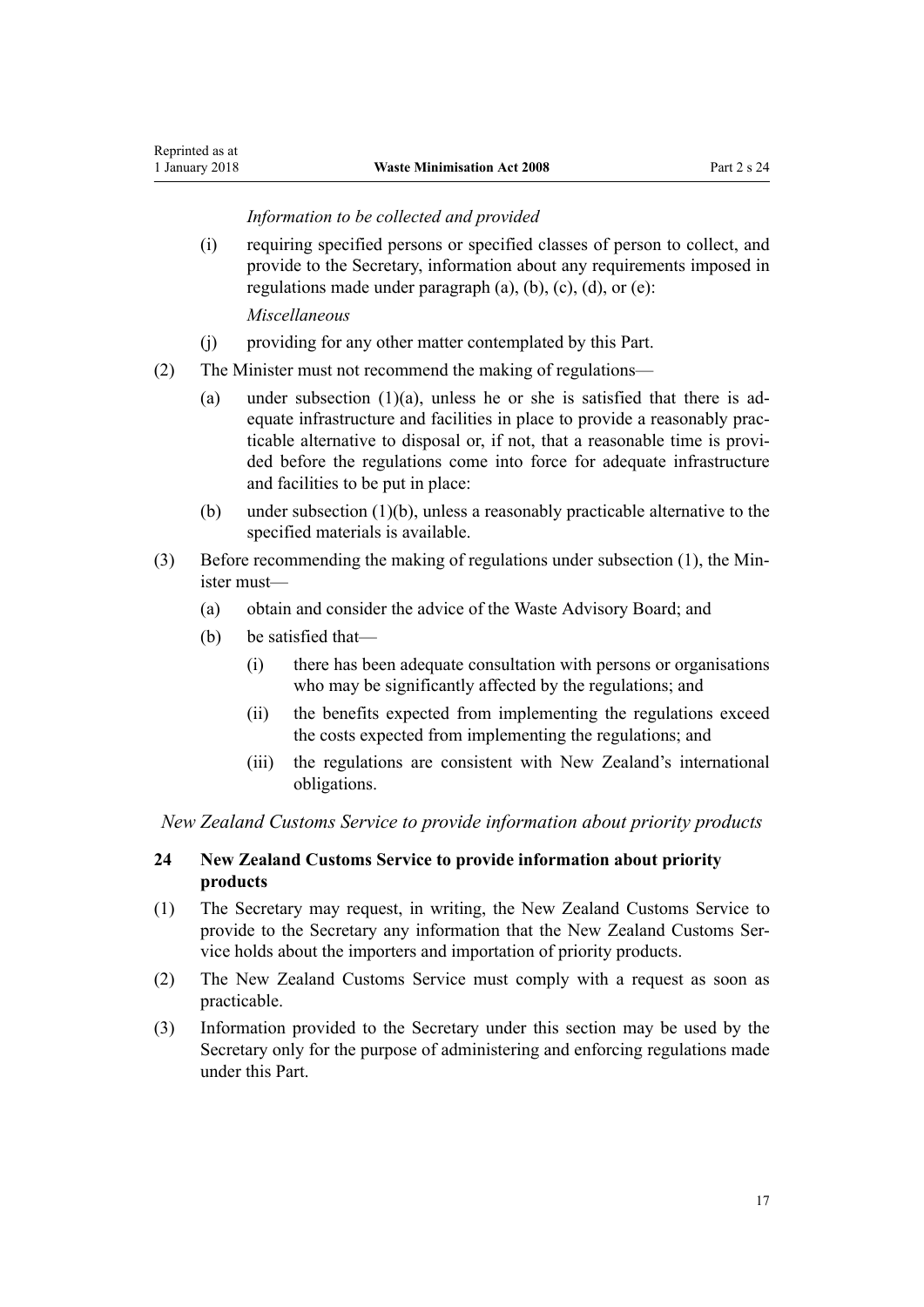# **Part 3 Waste disposal levy**

#### <span id="page-17-0"></span>**25 Purpose of Part**

The purpose of this Part is to enable a levy to be imposed on waste disposed of to—

- (a) raise revenue for promoting and achieving waste minimisation; and
- (b) increase the cost of waste disposal to recognise that disposal imposes costs on the environment, society, and the economy.

#### *Levy must be paid*

# **26 Levy imposed on waste disposed of at disposal facility**

- (1) A levy is imposed on waste disposed of at a disposal facility.
- (2) However, subsection (1) does not apply to waste disposed of at a disposal facility if—
	- (a) the facility is exempted from the levy by regulations made under this Part; or
	- (b) the waste concerned is exempted from the levy by regulations made under this Part.
- (3) For all purposes relating to the levy, **disposal** does not include the deposit of waste onto land if, not later than 6 months after its deposit (or any later time that the Secretary has agreed to in writing), the waste is—
	- (a) reused or recycled; or
	- (b) recovered or treated on the land and removed from the land for deposit elsewhere; or
	- (c) removed from the land for any other reason.

# **27 Rate of levy**

The levy is payable on the amount of waste disposed of at a disposal facility—

- (a) at the prescribed rate; or
- (b) if the rate is not prescribed, at the rate (exclusive of goods and services tax) of—
	- (i) \$10 per tonne; or
	- (ii) \$10 per unit of volume that, in accordance with regulations made under this Part, is considered equivalent to a tonne.

#### **28 Operator of disposal facility must pay levy to levy collector**

(1) The operator of a disposal facility must pay the levy on waste disposed of at the facility.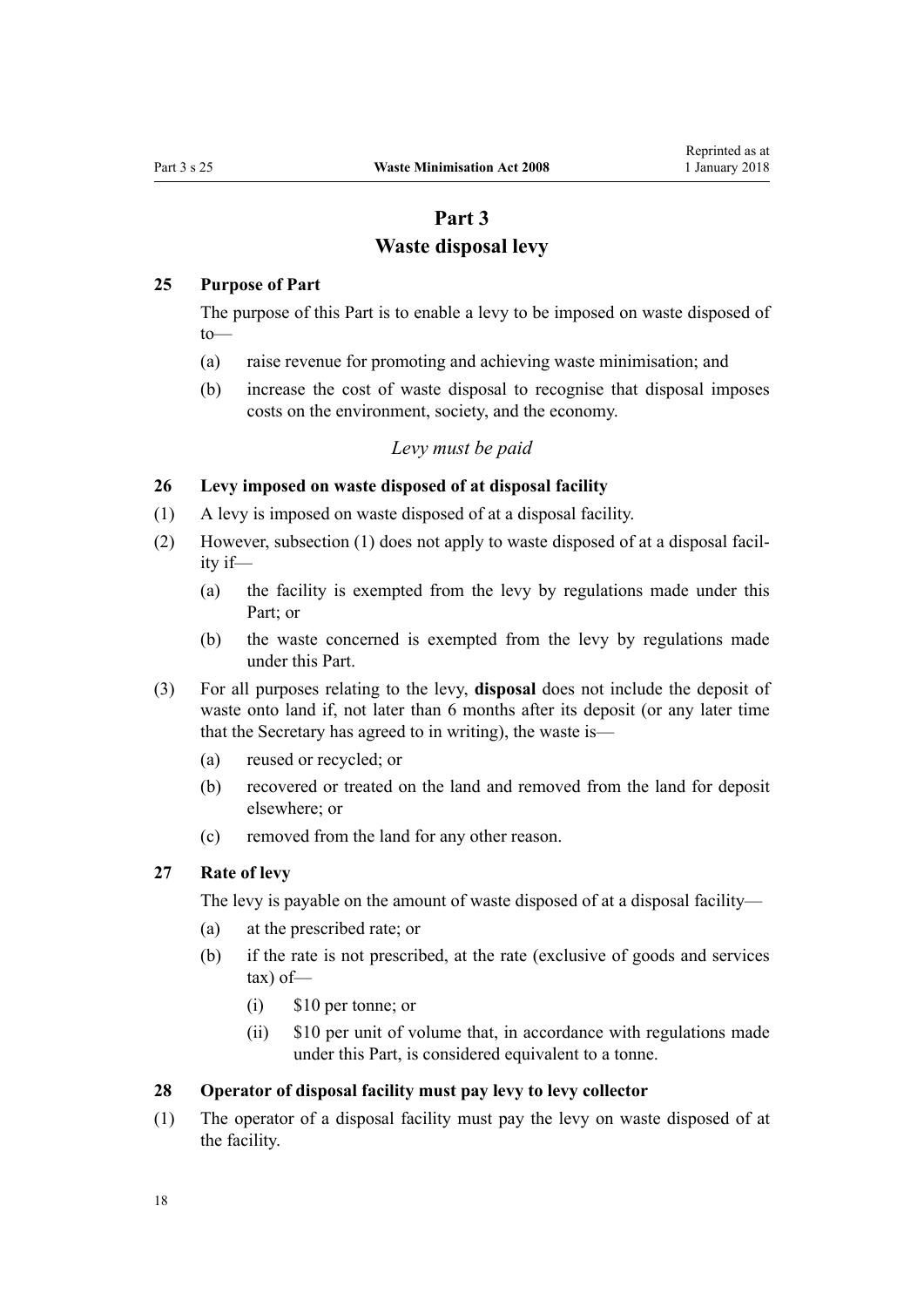- <span id="page-18-0"></span>(2) The amount of levy payable must be calculated in accordance with regulations made under this Part.
- (3) The levy must be paid to the levy collector in the prescribed manner and at the prescribed times.
- (4) This section is subject to section 29.

# **29 Waiver of levy payment**

The Secretary may waive, in writing, the requirement for an operator to pay any amount of levy, if satisfied that exceptional circumstances justify the waiver.

# *Distribution and spending of levy money*

## **30 Secretary must distribute and spend levy money**

The Secretary must distribute and spend all levy money received by—

- (a) paying any refunds to operators in accordance with regulations made under section  $41(1)(k)$ ; and
- (b) paying shares to territorial authorities in accordance with sections 31 and [33;](#page-19-0) and
- (c) spending the remainder on 1 or more of the following:
	- (i) collecting and administering the levy:
	- (ii) funding projects that the Minister has approved for funding under [section 38](#page-21-0):
	- (iii) administration costs relating to projects that the Minister has considered or approved for funding (for example, the costs of approving or declining funding or of auditing the projects).

#### **31 Territorial authorities to receive share**

- (1) The Secretary must pay each territorial authority a share of the total levy money collected in respect of a financial year.
- (2) A territorial authority's share is calculated using the following formula:

| territorial authority's share = $[(levy collected - levy refanded) \div 2] \times (distinct's$ |
|------------------------------------------------------------------------------------------------|
| population $\div$ total population)                                                            |

| where-                |                                                                                                                                      |
|-----------------------|--------------------------------------------------------------------------------------------------------------------------------------|
| levy collected        | is the total levy money collected in respect of the<br>financial year                                                                |
| levy refunded         | is the total levy money refunded in respect of the<br>financial year in accordance with regulations made<br>under section $41(1)(k)$ |
| district's population |                                                                                                                                      |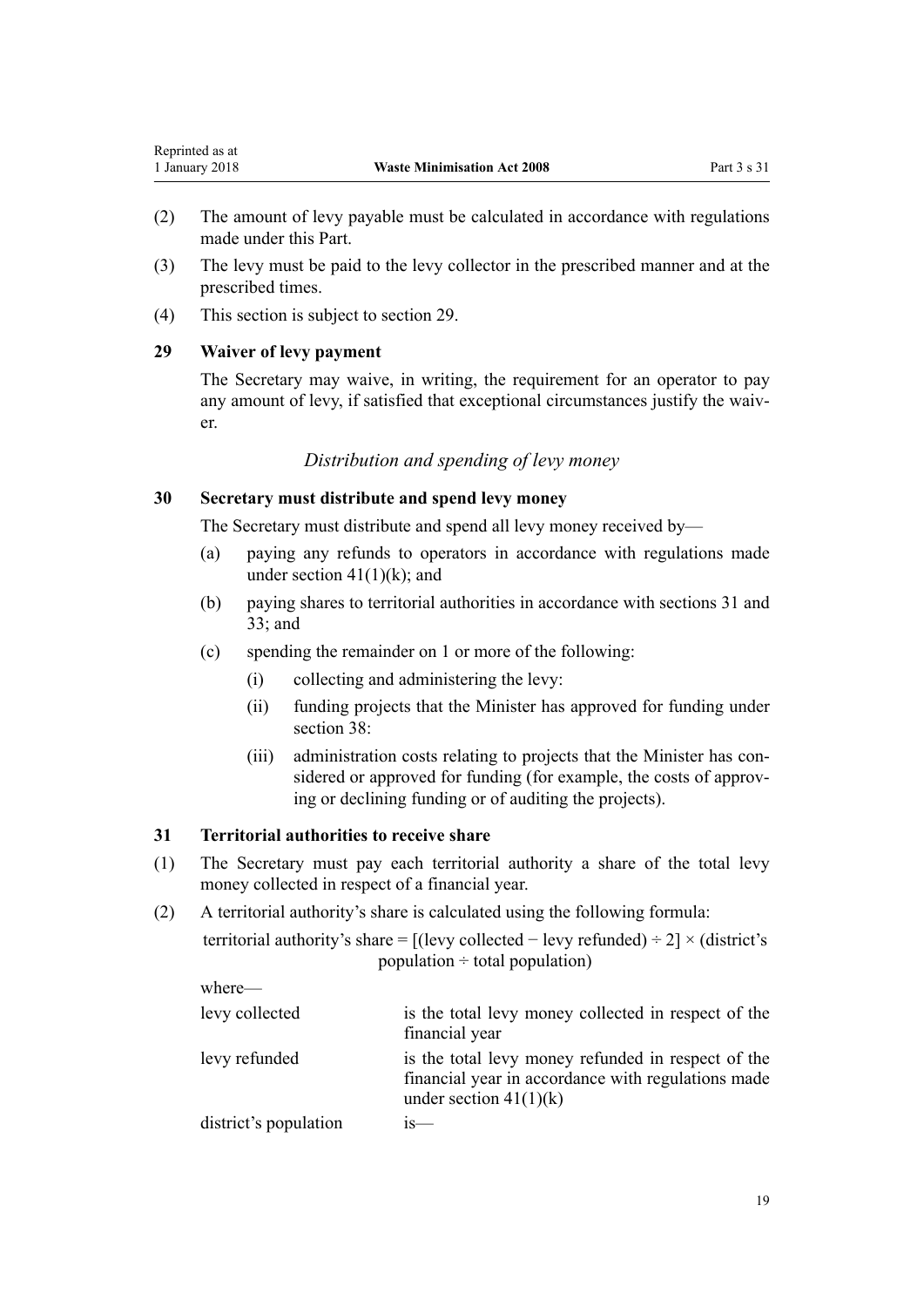- <span id="page-19-0"></span>(a) the population of the district of the territorial authority as shown by the census of population published most recently before the start of the financial year; or
- (b) if the district was constituted, or its boundaries were altered, after that census was published, the population of the district assessed by the Government Statistician as at the date of the district's constitution or boundary alteration

total population is the total of all districts' populations.

- (3) The territorial authority's share must be paid to the territorial authority in the prescribed manner and at the prescribed times.
- (4) This section is subject to section 33.

#### **32 Spending of levy money by territorial authorities**

- (1) A territorial authority may spend the levy money it receives under [section 31](#page-18-0) only—
	- (a) on matters to promote or achieve waste minimisation; and
	- (b) in accordance with its waste management and minimisation plan.
- (2) When making a decision in relation to funding any matter to which subsection (1) applies, the territorial authority must consider the effects that the decision may have on any existing waste minimisation services, facilities, and activities (whether provided by the territorial authority or otherwise).

# **33 Secretary must retain levy money instead of paying territorial authority in certain situations**

- (1) Despite [section 31](#page-18-0), the Secretary must retain levy money payable to a territorial authority if,—
	- (a) at the time the payment is to be made, the territorial authority has not—
		- (i) adopted a waste management and minimisation plan; or
		- (ii) reviewed its waste management and minimisation plan under [sec](#page-27-0)[tion 50](#page-27-0), if a review was required before the time for payment; or
	- (b) the Minister has directed the Secretary to retain the payment under [sec](#page-20-0)[tion 37](#page-20-0).
- (2) The Secretary must spend any money retained under subsection (1) in accordance with [section 30\(c\)](#page-18-0).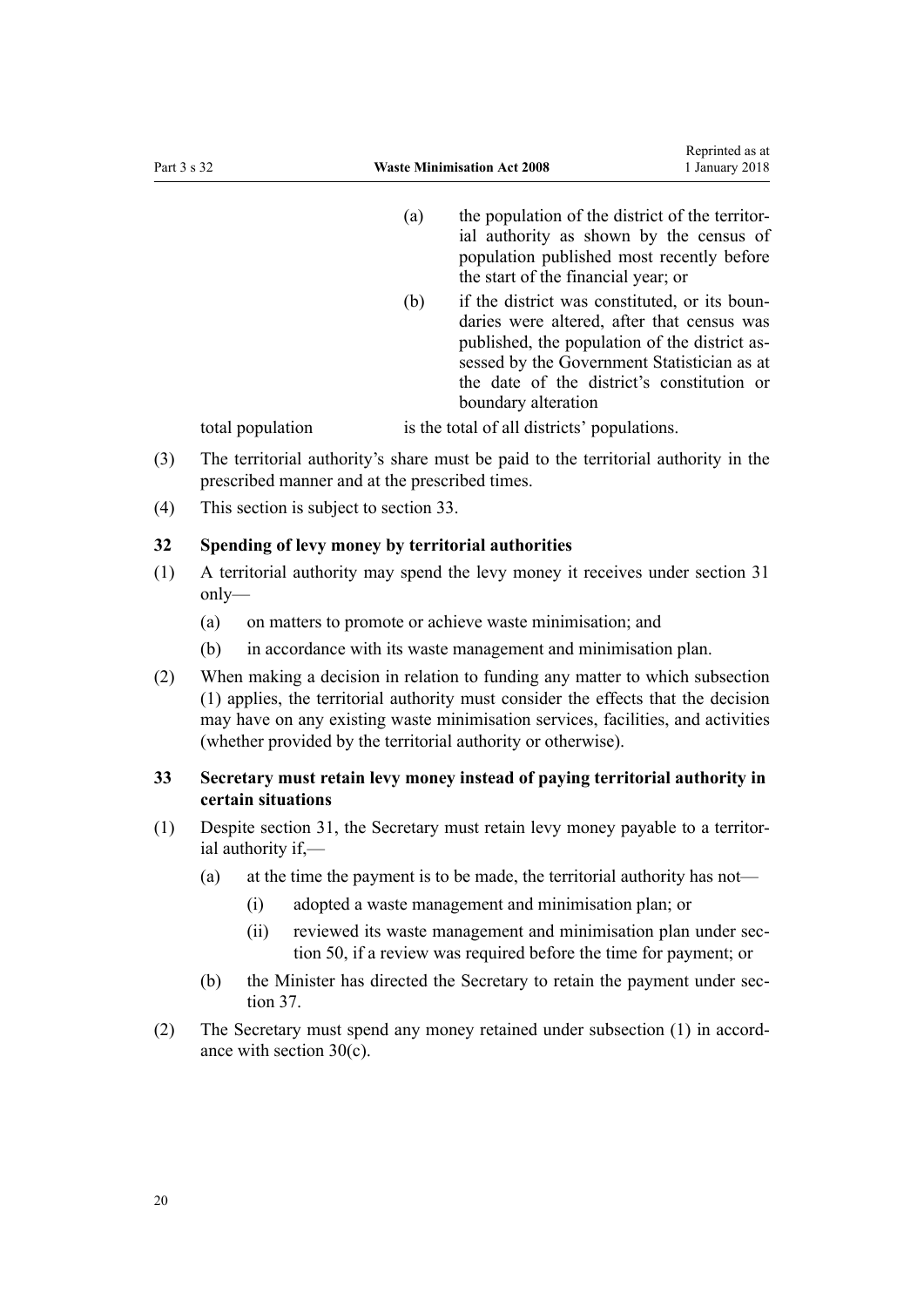# *Estimated levy and unpaid levy*

# <span id="page-20-0"></span>**34 Estimation of amount of levy payable**

- (1) This section applies if the levy collector considers that an amount of levy payable by an operator under [section 28](#page-17-0) cannot be accurately calculated because the operator—
	- (a) did not provide records or information in accordance with any prescribed requirement; or
	- (b) provided records or information that the levy collector considers, on reasonable grounds, to be incomplete or incorrect.
- (2) The levy collector may,—
	- (a) in the prescribed manner, estimate the amount of levy payable; and
	- (b) make a written demand for the amount from the operator.
- (3) Once the written demand is made, the estimated amount must be treated as the correct amount of levy payable by the operator under [section 28.](#page-17-0)

#### **35 Interest on unpaid levy**

(1) If the operator of a disposal facility does not fully pay an amount of levy (the **original amount**) by the close of the due day for payment, the levy owing is to be treated as having been increased by an amount calculated daily using the following formula:

amount of increase  $=$  unpaid amount  $\times$  prescribed rate

where—

|                 | unpaid amount is any part of the original amount that remains unpaid on |
|-----------------|-------------------------------------------------------------------------|
|                 | the day of calculation                                                  |
| prescribed rate | is the business lending rate published by the Reserve                   |

- Bank of New Zealand on the most recent 1 July before the day of calculation.
- (2) Any amount of increase calculated under subsection (1) is not itself subject to an increase under that subsection.

Section 35(1) formula: amended, on 1 January 2018, by [section 29](http://prd-lgnz-nlb.prd.pco.net.nz/pdflink.aspx?id=DLM6943370) of the Interest on Money Claims Act 2016 (2016 No 51).

#### **36 Unpaid levy is debt**

Any levy payable to a levy collector is recoverable as a debt by the levy collector in a court of competent jurisdiction.

*Minister's functions in relation to levy*

#### **37 Minister may direct Secretary to retain payment to territorial authority**

The Minister may direct the Secretary to retain 1 or more payments of levy money to a territorial authority in respect of a financial year if he or she is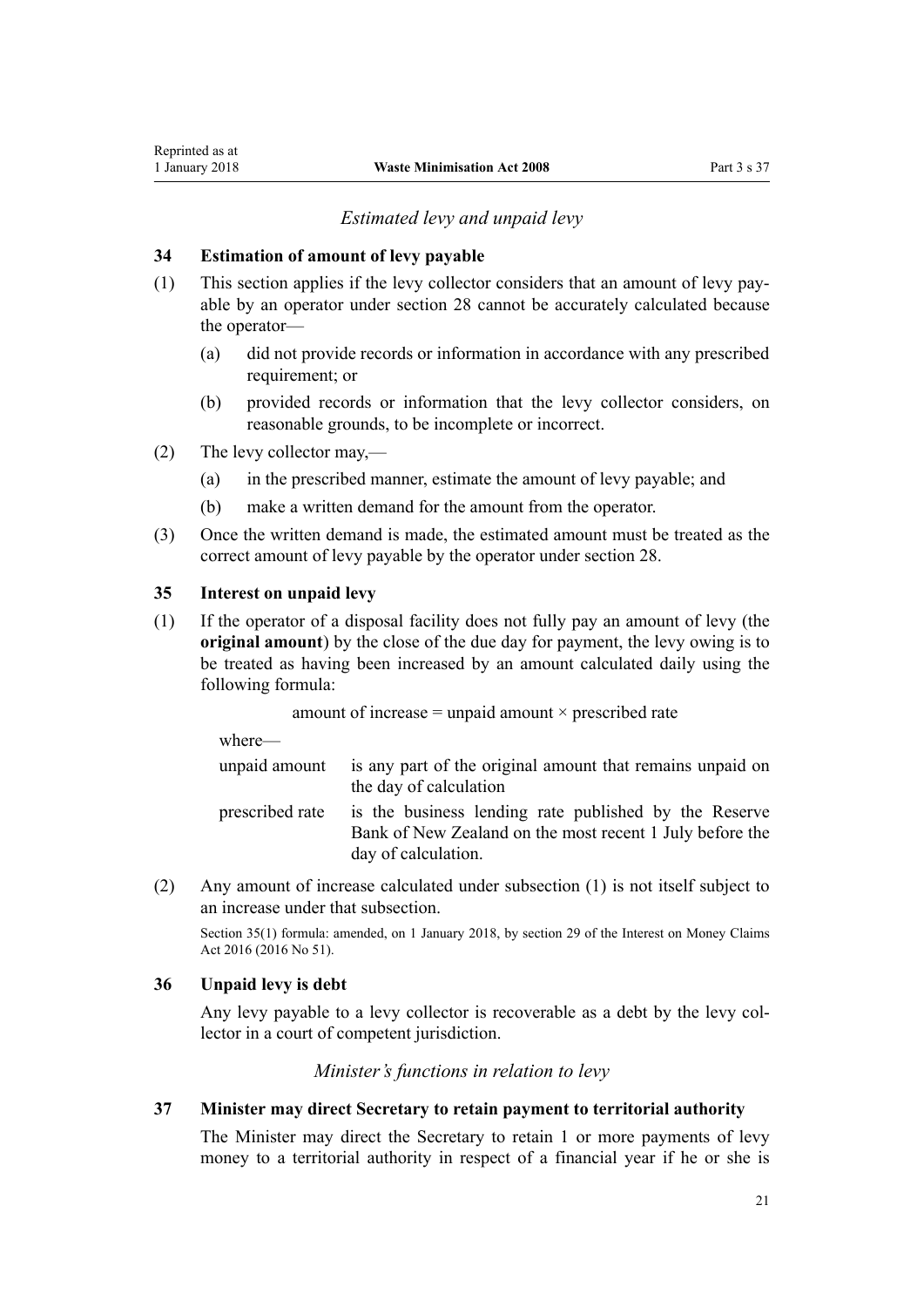<span id="page-21-0"></span>satisfied that the territorial authority has not met any of the following requirements or standards in respect of the previous financial year:

- (a) the requirement to spend levy money in accordance with [section 32:](#page-19-0)
- (b) a performance standard set by the Minister under [section 49:](#page-26-0)
- (c) any prescribed requirement to provide records or information.

# **38 Minister may approve funding of projects to promote or achieve waste minimisation**

- (1) The Minister may approve funding of any project to promote or achieve waste minimisation.
- (2) The Minister may approve funding of a project on any terms or conditions that he or she thinks fit.
- (3) In deciding whether to approve funding of a project, the Minister—
	- (a) must consider any criteria notified under subsection (4); and
	- (b) may consider any other matters that he or she thinks relevant.
- (4) The Minister may, by notice in the *Gazette*, set or vary criteria for approving funding of a project under this section.
- (5) Before setting or varying criteria, the Minister must obtain and consider the advice of the Waste Advisory Board.

# **39 Minister must review effectiveness of levy**

- (1) The Minister must review the effectiveness of the levy—
	- (a) not later than 2 years after the commencement of this Part; and
	- (b) then at intervals of not more than 3 years after the last review.
- (2) In undertaking a review, the Minister—
	- (a) must obtain and consider the advice of the Waste Advisory Board; and
	- (b) must consider whether the amount of waste disposed of in New Zealand has decreased since the last review (or the commencement of this Part, in the case of the first review); and
	- (c) must consider whether the amount of waste reused, recycled, or recovered in New Zealand has increased since the last review (or the commencement of this Part, in the case of the first review); and
	- (d) may consider any other matters that he or she thinks relevant.

#### **40 Minister may appoint levy collector**

- (1) The Minister may, by notice in the *Gazette*,—
	- (a) appoint a person (instead of the Secretary) to collect the levy from the operators of 1 or more disposal facilities; or
	- (b) remove the person from that appointment.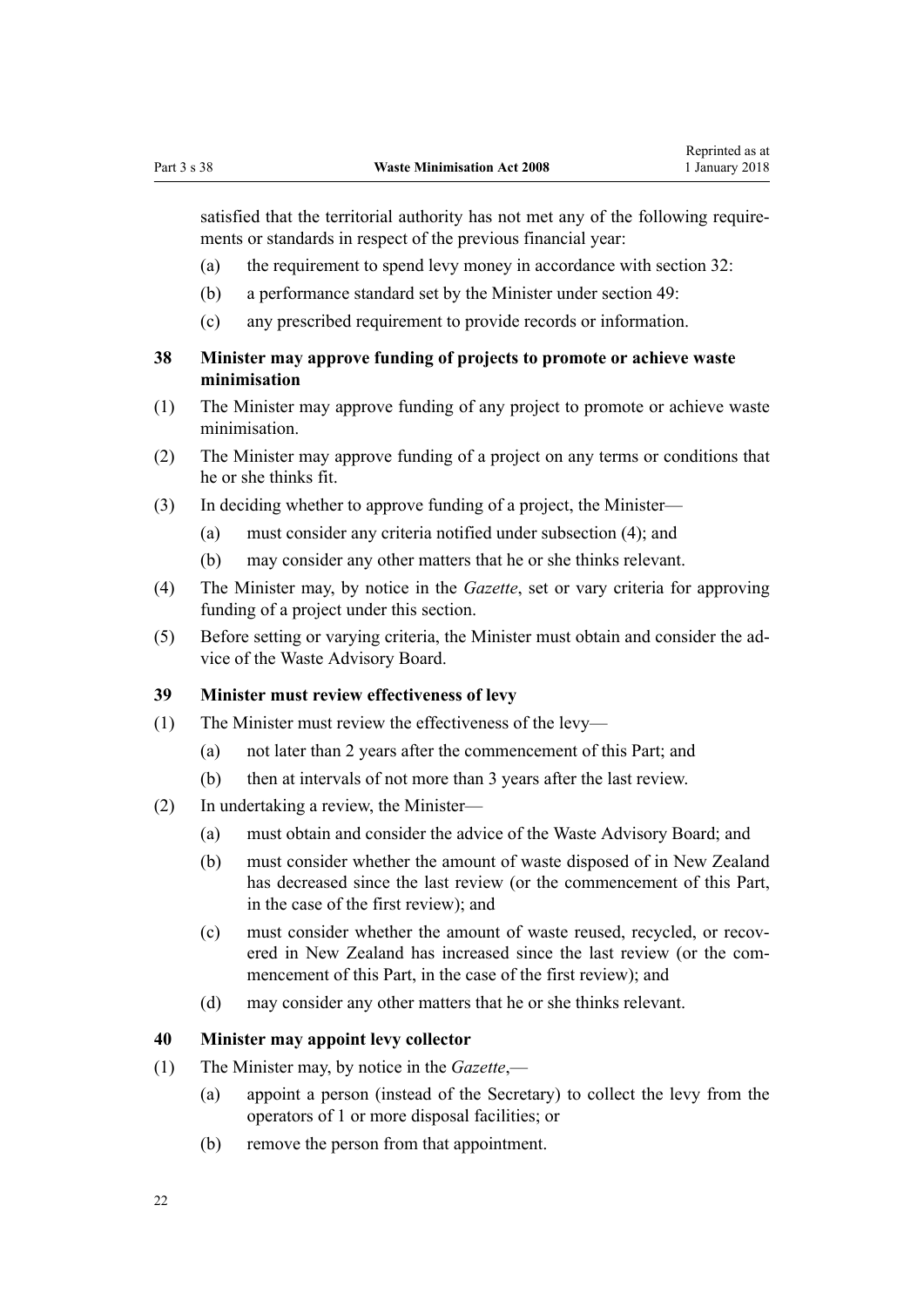- (2) The terms of appointment may permit the appointed person to retain part of the levy money collected as a collection fee.
- (3) Subject to subsection (2), an appointed person must—

<span id="page-22-0"></span>Reprinted as at

- (a) pay any levy money collected into a separate trust account to be held on trust for the Secretary; and
- (b) pay the levy money to the Secretary upon request.
- (4) The levy money in the trust account is not available to pay any creditor of the appointed person (other than the Secretary) and is not liable to be attached or taken in execution at the instance of any such creditor.
- (5) A person who ceases to be an appointed levy collector must maintain the trust account concerned until all the levy the collector was appointed to collect is collected and paid to the Secretary.

*Regulations in relation to waste disposal levy and related matters*

#### **41 Regulations in relation to waste disposal levy and related matters**

(1) The Governor-General may, by Order in Council made on the recommendation of the Minister, make regulations for 1 or more of the following purposes:

*Imposition of levy*

- (a) prescribing any facility, or class of facility, at which waste is disposed of as a disposal facility for the purposes of this Act:
- (b) specifying any disposal facility, or class of disposal facility, that is exempt from the levy:
- (c) specifying the type, volume, or weight of any waste that is exempt from the levy, whether generally or in respect of 1 or more disposal facilities: *Rate of levy*
- (d) specifying that a single levy rate applies, or different levy rates apply, to different disposal facilities, classes of disposal facility, or types of waste:
- (e) prescribing the rate of levy to apply to—
	- (i) 1 or more disposal facilities or classes of disposal facility; or
	- (ii) 1 or more types of waste:

*Calculation and payment of levy*

- (f) prescribing the manner in which the amount of levy payable by the operator of a disposal facility is calculated:
- (g) prescribing the manner in which, and the times at which, the operator of a disposal facility must pay the levy:
- (h) specifying when the operator of a disposal facility may be allowed more time to pay the levy, and any conditions that may apply to the payment: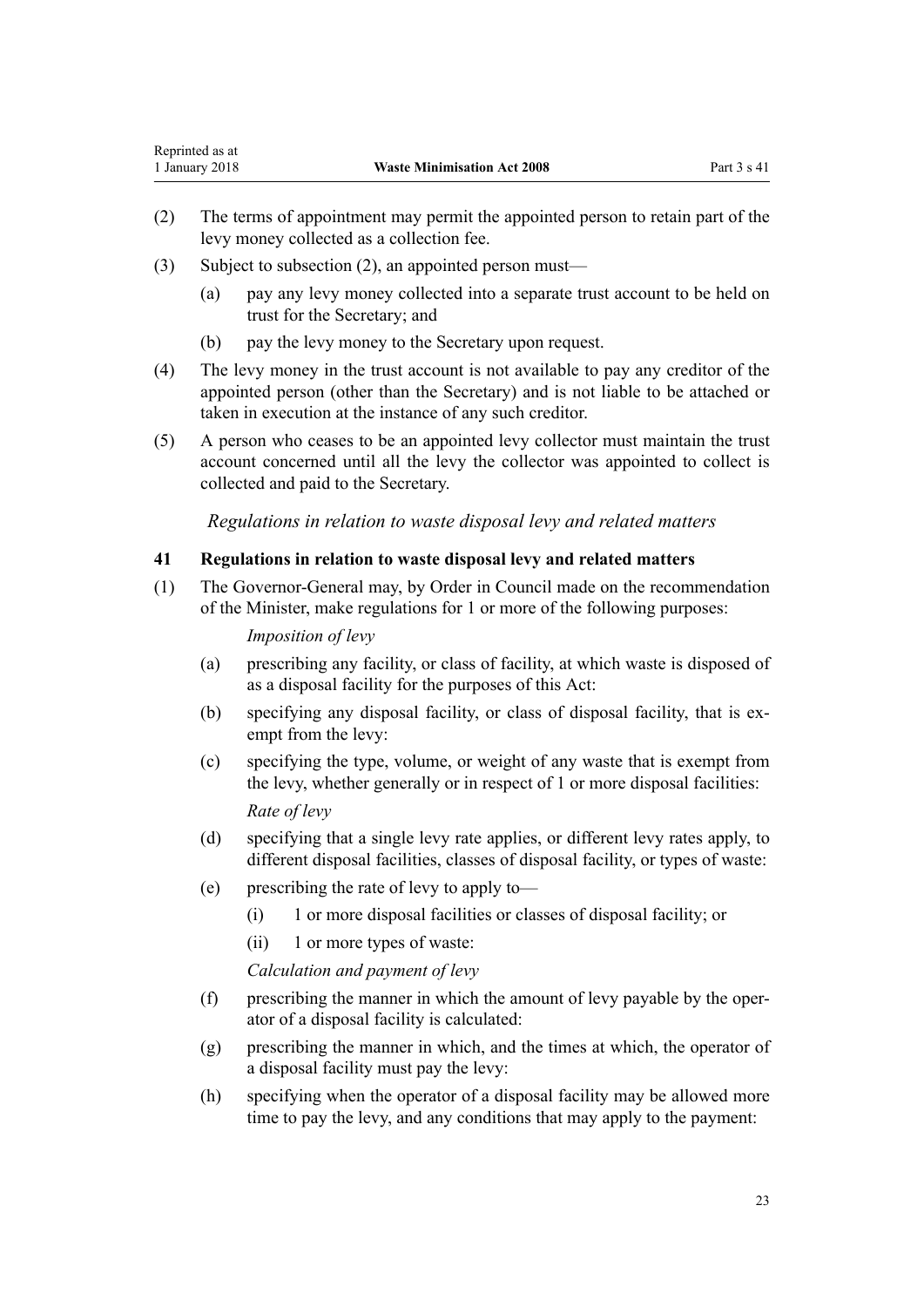- <span id="page-23-0"></span>(i) allowing an operator who objects on conscientious or religious grounds to paying the levy in the prescribed manner to pay it in another manner:
- (j) prescribing the manner in which a levy collector may estimate the amount of levy payable by the operator of a disposal facility: *Distribution and spending of levy money*
- (k) providing for the refund of all or part of a payment of levy money in any specific case or type of case:
- (l) prescribing the manner in which, and the times at which, the Secretary must pay a share of levy money to a territorial authority: *Miscellaneous*

(m) providing for any other matter contemplated by this Part.

- (2) Before recommending the making of regulations under subsection  $(1)(a)$ ,  $(b)$ ,  $(c)$ ,  $(d)$ , or  $(e)$ , the Minister must—
	- (a) obtain and consider the advice of the Waste Advisory Board; and
	- (b) be satisfied that there has been adequate consultation with persons or organisations who may be significantly affected by the regulations; and
	- (c) consider the costs and benefits expected from implementing the regulations.
- (3) The Minister must not recommend the making of regulations under subsection (1)(b), (c), or (k) unless he or she is satisfied that exceptional circumstances justify the exemption or refund.
- (4) *[Repealed]*
- (5) *[Repealed]*

Section 41(4): repealed, on 1 January 2016, by [section 14](http://prd-lgnz-nlb.prd.pco.net.nz/pdflink.aspx?id=DLM6681248) of the Legislation (Confirmable Instruments) Amendment Act 2015 (2015 No 120).

Section 41(5): repealed, on 1 January 2016, by [section 14](http://prd-lgnz-nlb.prd.pco.net.nz/pdflink.aspx?id=DLM6681248) of the Legislation (Confirmable Instruments) Amendment Act 2015 (2015 No 120).

# **41A Regulations under section 41(1)(e) are confirmable instruments**

The explanatory note of regulations made under section  $41(1)(e)$  must indicate that—

- (a) they are a confirmable instrument under [section 47B](http://prd-lgnz-nlb.prd.pco.net.nz/pdflink.aspx?id=DLM6705124) of the Legislation Act 2012; and
- (b) they are revoked at a time stated in the note, unless earlier confirmed by an Act of Parliament; and
- (c) the stated time is the applicable deadline under section  $47C(1)(a)$  or (b) of that Act.

Section 41A: inserted, on 1 January 2016, by [section 14](http://prd-lgnz-nlb.prd.pco.net.nz/pdflink.aspx?id=DLM6681248) of the Legislation (Confirmable Instruments) Amendment Act 2015 (2015 No 120).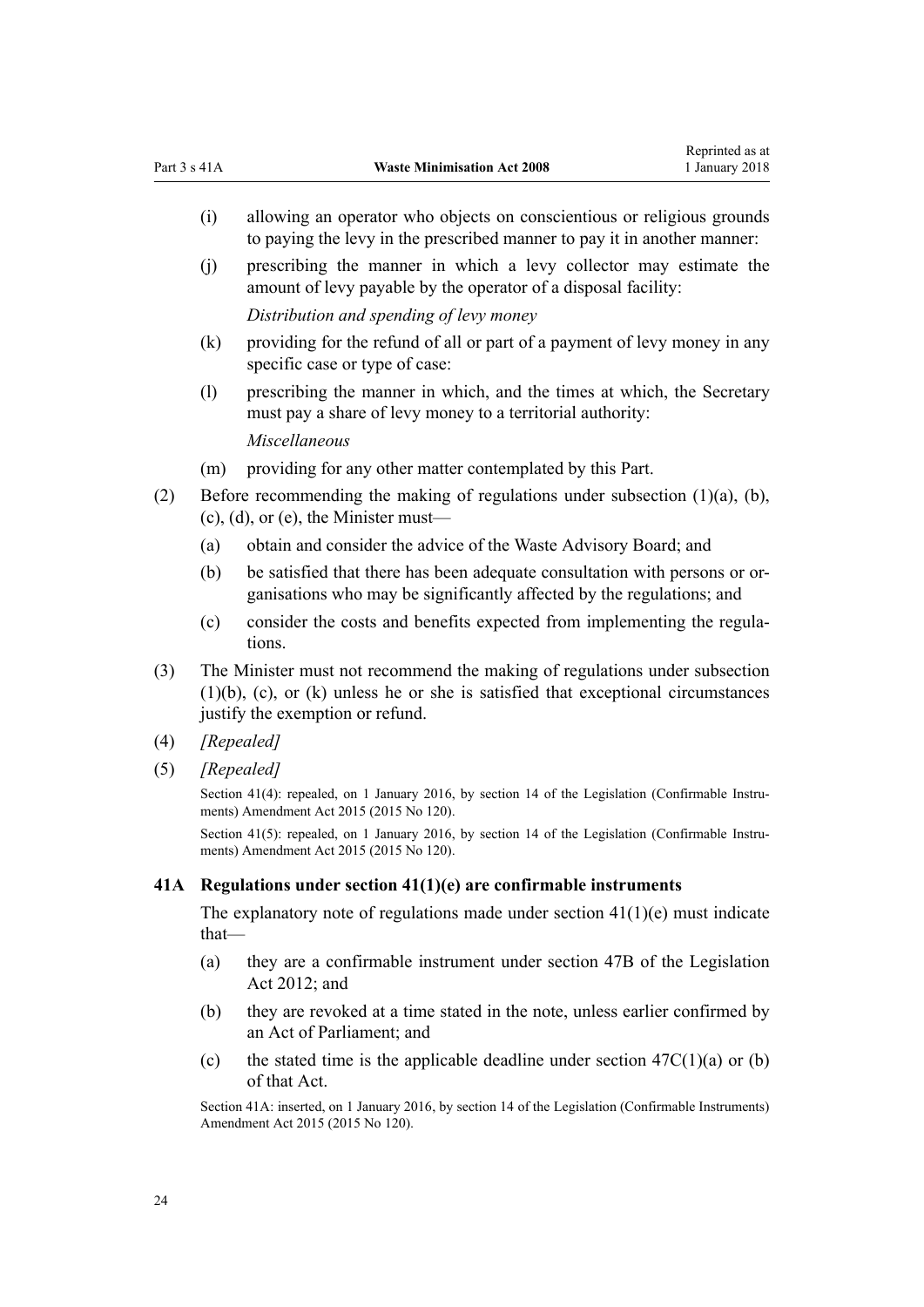# **Part 4**

# **Responsibilities of territorial authorities in relation to waste management and minimisation**

### **42 Territorial authorities to encourage effective and efficient waste management and minimisation**

A territorial authority must promote effective and efficient waste management and minimisation within its district.

Compare: 1974 No 66 [s 538](http://prd-lgnz-nlb.prd.pco.net.nz/pdflink.aspx?id=DLM421920)

<span id="page-24-0"></span>Reprinted as at

#### *Waste management and minimisation plans*

#### **43 Waste management and minimisation plans**

- (1) For the purposes of section 42, a territorial authority must adopt a waste management and minimisation plan.
- (2) A waste management and minimisation plan must provide for the following:
	- (a) objectives and policies for achieving effective and efficient waste management and minimisation within the territorial authority's district:
	- (b) methods for achieving effective and efficient waste management and minimisation within the territorial authority's district, including—
		- (i) collection, recovery, recycling, treatment, and disposal services for the district to meet its current and future waste management and minimisation needs (whether provided by the territorial authority or otherwise); and
		- (ii) any waste management and minimisation facilities provided, or to be provided, by the territorial authority; and
		- (iii) any waste management and minimisation activities, including any educational or public awareness activities, provided, or to be provided, by the territorial authority:
	- (c) how implementing the plan is to be funded:
	- (d) if the territorial authority wishes to make grants or advances of money in accordance with [section 47](#page-26-0), the framework for doing so.
- (3) A territorial authority may amend its waste management and minimisation plan or revoke it and substitute a new plan.
- (4) A waste management plan adopted under Part 31 of the Local Government Act 1974 as at the commencement of this section must be treated as if it were a waste management and minimisation plan adopted under this section, and this Part applies to the plan accordingly.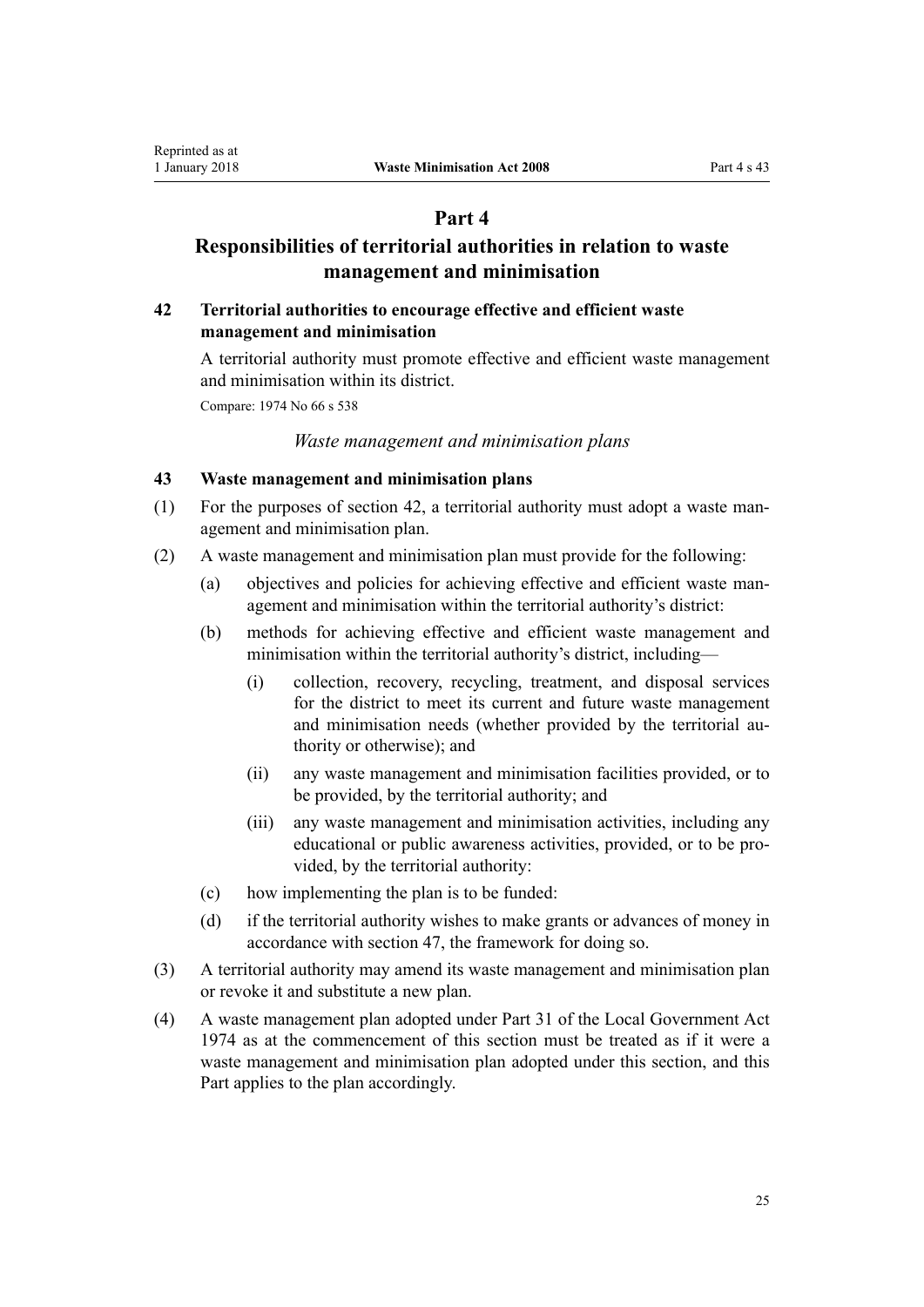# <span id="page-25-0"></span>**44 Requirements when preparing, amending, or revoking plans**

In preparing, amending, or revoking a waste management and minimisation plan, a territorial authority must—

- (a) consider the following methods of waste management and minimisation (which are listed in descending order of importance):
	- (i) reduction:
	- (ii) reuse:
	- (iii) recycling:
	- (iv) recovery:
	- (v) treatment:
	- (vi) disposal; and
- (b) ensure that the collection, transport, and disposal of waste does not, or is not likely to, cause a nuisance; and
- (c) have regard to the New Zealand Waste Strategy, or any government policy on waste management and minimisation that replaces the strategy; and
- (d) have regard to the most recent assessment undertaken by the territorial authority under [section 51;](#page-27-0) and
- (e) use the special consultative procedure set out in section 83 of the Local Government Act 2002 and, in doing so, the most recent assessment undertaken by the territorial authority under section 51 must be notified with the statement of proposal.

## **45 Joint plans**

Two or more territorial authorities may jointly prepare and adopt a waste management and minimisation plan for the whole or parts of their districts, and [sec](#page-24-0)[tions 43](#page-24-0) and 44 apply accordingly, with all necessary modifications.

#### **46 Funding of plans**

- (1) A territorial authority is not limited to applying strict cost recovery or user pays principles for any particular service, facility, or activity provided by the territorial authority in accordance with its waste management and minimisation plan.
- (2) Without limiting subsection (1), a territorial authority may charge fees for a particular service or facility provided by the territorial authority that is higher or lower than required to recover the costs of the service or facility, or provide a service or facility free of charge, if—
	- (a) it is satisfied that the charge or lack of charge will provide an incentive or disincentive that will promote the objectives of its waste management and minimisation plan; and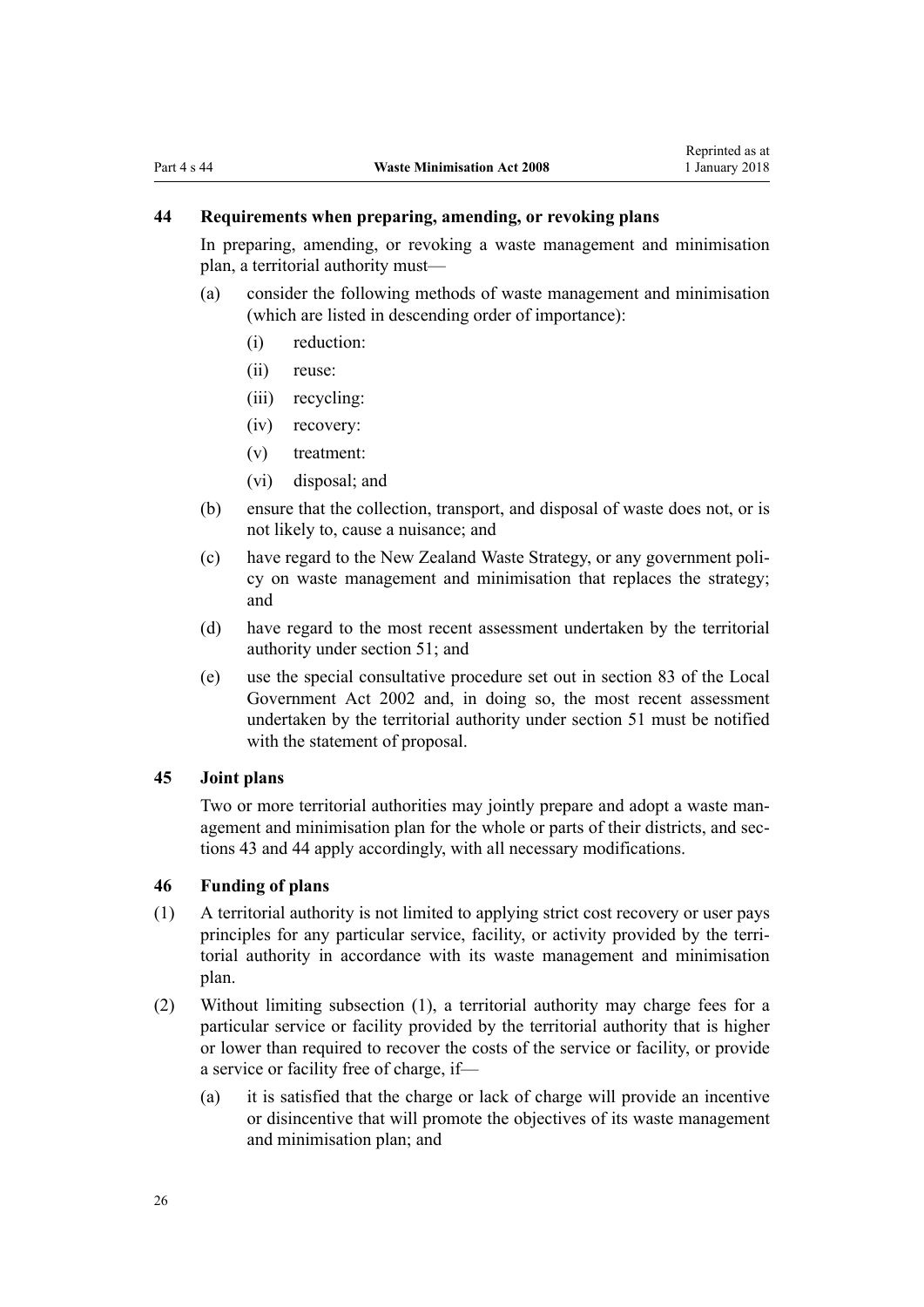<span id="page-26-0"></span>(b) the plan provides for charges to be set in this manner. Compare: 1974 No 66 [s 544](http://prd-lgnz-nlb.prd.pco.net.nz/pdflink.aspx?id=DLM421942)

# **47 Grants**

- (1) If authorised to do so by its waste management and minimisation plan, a territorial authority may make grants or advances of money to any person, organisation, group, or body of persons for the purpose of promoting or achieving waste management and minimisation.
- (2) A grant or advance of money may be made on any terms or conditions that the territorial authority thinks fit, including that an advance of money is free of interest.

Compare: 1974 No 66 [s 543](http://prd-lgnz-nlb.prd.pco.net.nz/pdflink.aspx?id=DLM421939)

# **48 Governor-General may give directions to territorial authority**

- (1) The Governor-General may, by Order in Council made on the recommendation of the Minister, direct a territorial authority to include, omit, or amend 1 or more provisions in its waste management and minimisation plan.
- (2) The Minister must not make a recommendation under subsection (1) unless he or she is satisfied that—
	- (a) the territorial authority's waste management and minimisation plan is inadequate to promote effective and efficient waste management and minimisation within its district; or
	- (b) the proposed changes to the waste management and minimisation plan will achieve or assist in achieving the New Zealand Waste Strategy, or any government policy on waste management and minimisation that replaces the strategy.
- (3) A territorial authority must, as soon as practicable, amend its waste management and minimisation plan to give effect to a direction given to it under subsection  $(1)$ .
- (4) [Section 44](#page-25-0) does not apply to an amendment to a waste management and minimisation plan made under this section.

#### **49 Minister may set performance standards for territorial authorities**

- (1) The Minister may, by notice in the *Gazette*, set performance standards for the implementation of waste management and minimisation plans.
- (2) A performance standard may apply generally, or to 1 or more territorial authorities.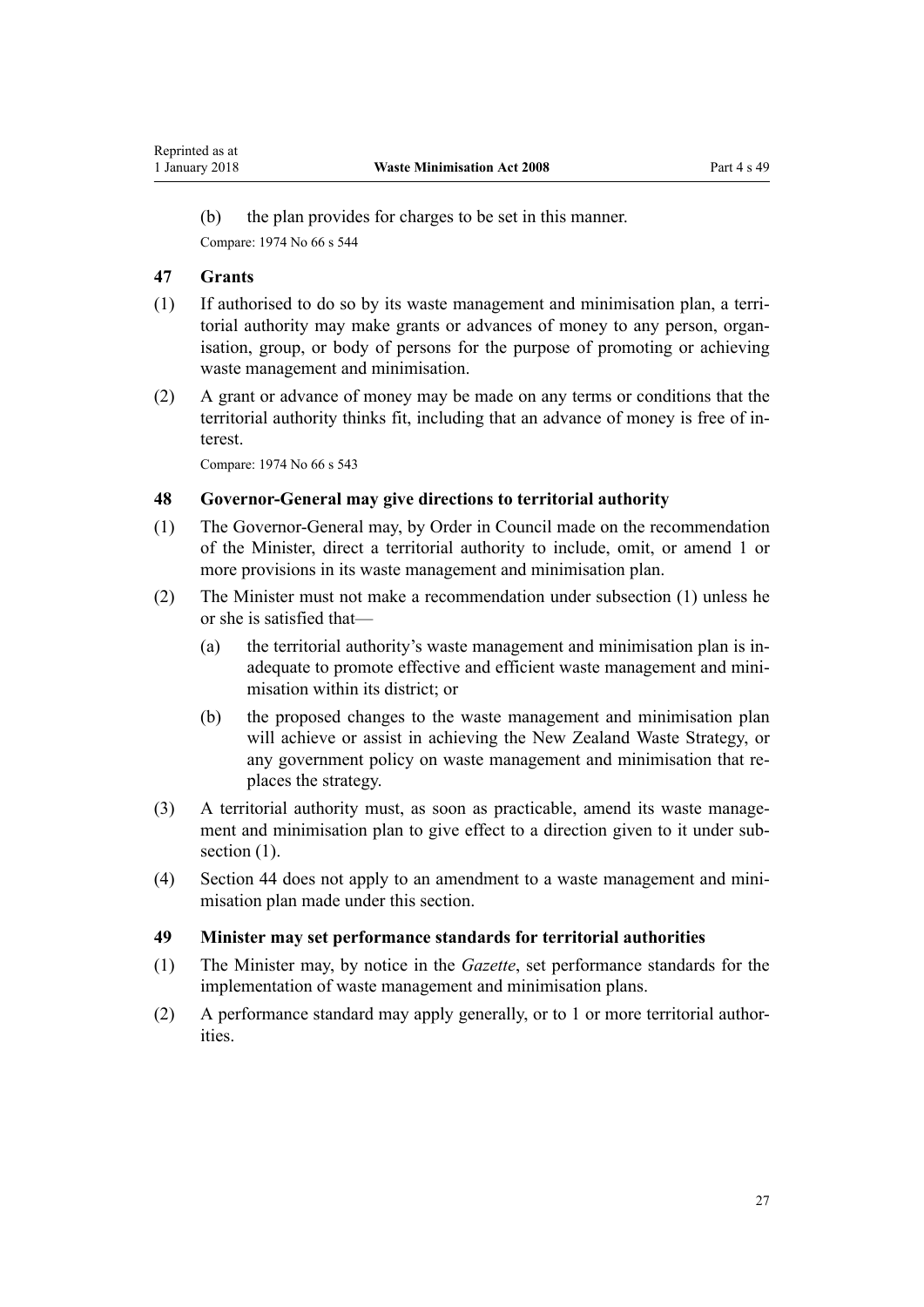*Review of waste management and minimisation plans*

# <span id="page-27-0"></span>**50 Review of waste management and minimisation plan**

- (1) A territorial authority must review its waste management and minimisation plan—
	- (a) not later than 1 July 2012; and
	- (b) then at intervals of not more than 6 years after the last review.
- (2) Before conducting a review, the territorial authority must make an assessment under section 51.
- (3) If, after the review, the territorial authority considers that the plan—
	- (a) should be amended or revoked and a new plan substituted, it must act under [section 44](#page-25-0):
	- (b) should continue without amendment, it must use the special consultative procedure set out in [section 83](http://prd-lgnz-nlb.prd.pco.net.nz/pdflink.aspx?id=DLM172328) of the Local Government Act 2002 and, in doing so, notify the assessment with the statement of proposal.

## **51 Requirements for waste assessment**

- (1) A waste assessment must contain—
	- (a) a description of the collection, recycling, recovery, treatment, and disposal services provided within the territorial authority's district (whether by the territorial authority or otherwise); and
	- (b) a forecast of future demands for collection, recycling, recovery, treatment, and disposal services within the district; and
	- (c) a statement of options available to meet the forecast demands of the district with an assessment of the suitability of each option; and
	- (d) a statement of the territorial authority's intended role in meeting the forecast demands; and
	- (e) a statement of the territorial authority's proposals for meeting the forecast demands, including proposals for new or replacement infrastructure; and
	- (f) a statement about the extent to which the proposals will—
		- (i) ensure that public health is adequately protected:
		- (ii) promote effective and efficient waste management and minimisation.
- (2) An assessment is not required to contain any assessment in relation to individual properties.
- (3) Information is required for an assessment to the extent that the territorial authority considers appropriate, having regard to—
	- (a) the significance of the information; and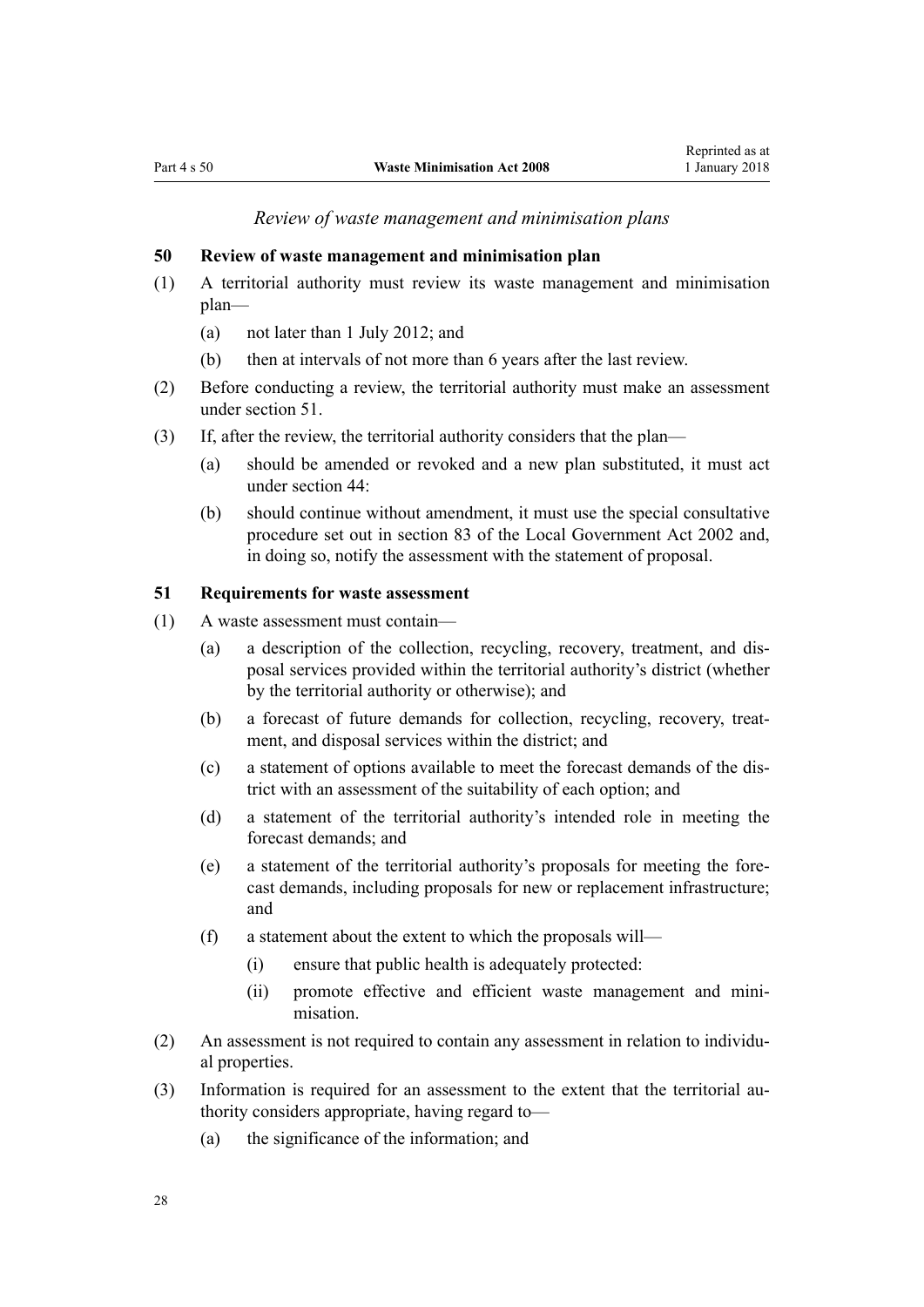- <span id="page-28-0"></span>(b) the costs of, and difficulty in, obtaining the information; and
- (c) the extent of the territorial authority's resources; and
- (d) the possibility that the territorial authority may be directed under the Health Act 1956 to provide the services referred to in that Act.
- (4) However, an assessment must indicate whether and, if so, to what extent, the matters referred to in subsection (3)(b) and (c) have impacted materially on the completeness of the assessment.
- (5) In making an assessment, the territorial authority must—
	- (a) use its best endeavours to make a full and balanced assessment; and
	- (b) consult the Medical Officer of Health.

*Waste management and minimisation services, facilities, and activities*

# **52 Waste management and minimisation services, facilities, and activities**

- (1) A territorial authority may undertake, or contract for, any waste management and minimisation service, facility, or activity (whether the service, facility, or activity is undertaken in its own district or otherwise).
- (2) A territorial authority must exercise a power under subsection (1), and charge fees associated with the exercise of the power, in accordance with its waste management and minimisation plan.

Compare: 1974 No 66 [s 540](http://prd-lgnz-nlb.prd.pco.net.nz/pdflink.aspx?id=DLM421926)

# **53 Proceeds from activities and services must be used in implementing waste management and minimisation plan**

A territorial authority may sell any marketable product resulting from any activity or service of the territorial authority carried out under this Part, but any proceeds of sale must be used in implementing its waste management and minimisation plan.

# *Collection and disposal of waste*

#### **54 Waste must be collected promptly, efficiently, and regularly**

A territorial authority that provides a service that collects waste, or any person who provides a service that collects waste on behalf of a territorial authority, must do so promptly, efficiently, and at regular intervals. Compare: 1974 No 66 [s 540A](http://prd-lgnz-nlb.prd.pco.net.nz/pdflink.aspx?id=DLM421929)

# **55 Health Protection Officer may serve notice on territorial authority for causing nuisance**

- (1) A Health Protection Officer may serve notice on a territorial authority if—
	- (a) the territorial authority provides a waste collection service to premises; and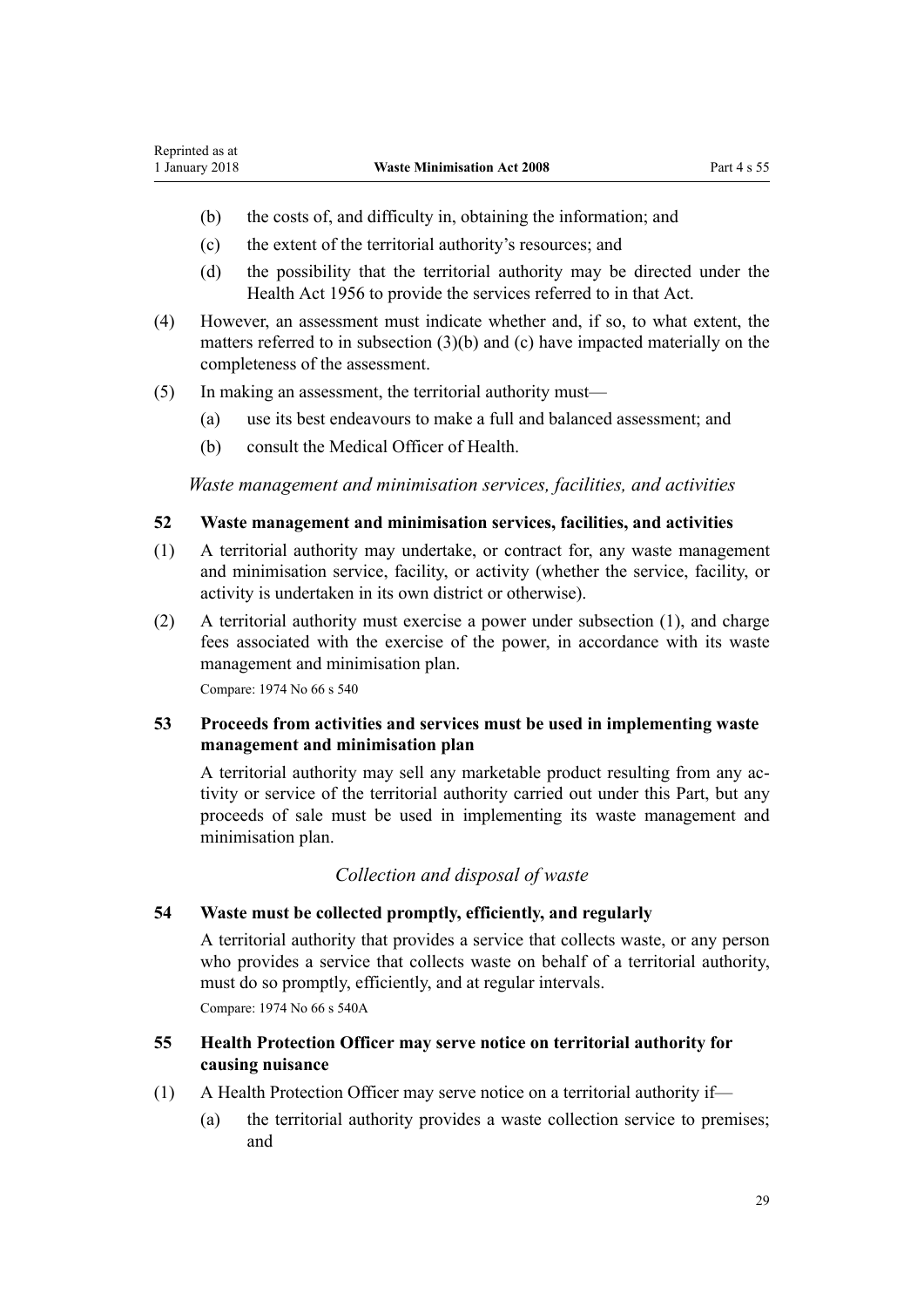- <span id="page-29-0"></span>(b) he or she considers that—
	- (i) the territorial authority has failed to collect waste from the premises promptly or efficiently; and
	- (ii) the failure to do so is causing, or is likely to cause, a nuisance.
- (2) The notice must state—
	- (a) the premises to which it relates; and
	- (b) a description of the waste that needs to be collected from the premises; and
	- (c) the time frame in which the Health Protection Officer expects the waste to be collected; and
	- (d) that failure to comply with the notice is an offence; and
	- (e) the Health Protection Officer's name and contact details.
- (3) On receipt of a notice under subsection (1), the territorial authority must—
	- (a) comply with the notice itself; or
	- (b) if applicable, give the notice to the person providing the waste collection service to the premises on its behalf and direct the person to comply with the notice.
- (4) The Medical Officer of Health may collect and dispose of the waste concerned, and may recover the reasonable costs of doing so, as a debt due, from a territorial authority if the territorial authority, or any person collecting the waste on its behalf, fails to comply with a notice given under subsection (1).
- (5) In this section, **Health Protection Officer** means a person designated by the chief executive of the Ministry of Health as a Health Protection Officer under the Health Act 1956.

#### *Bylaws*

#### **56 Bylaws**

- (1) A territorial authority may make bylaws for 1 or more of the following purposes:
	- (a) prohibiting or regulating the deposit of waste:
	- (b) regulating the collection and transportation of waste:
	- (c) regulating the manner of disposal of dead animals, including their shortterm storage pending disposal:
	- (d) prescribing charges to be paid for use of waste management and minimisation facilities provided, owned, or operated by the territorial authority: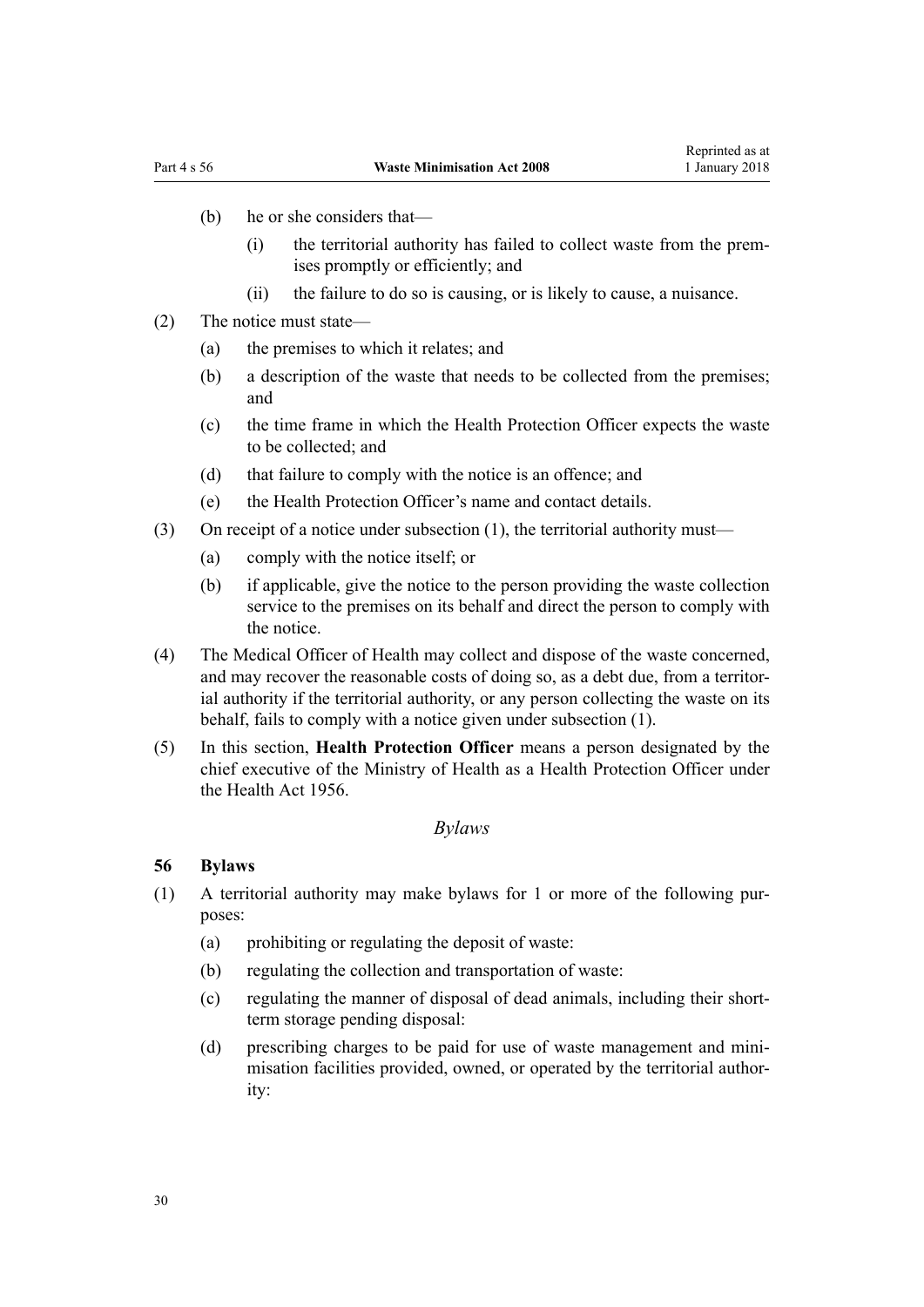- (e) prohibiting, restricting, or controlling access to waste management and minimisation facilities provided, owned, or operated by the territorial authority:
- (f) prohibiting the removal of waste intended for recycling from receptacles provided by the territorial authority by anyone other than—
	- (i) the occupier of the property from which the waste in the receptacle has come; or
	- (ii) a person authorised by the territorial authority to remove the waste.
- (2) A bylaw must not be inconsistent with the territorial authority's waste management and minimisation plan.
- (3) Bylaws made under subsection (1)(b) may provide for the licensing of persons who carry out the collection and transportation of waste, and the conditions specified in the bylaws as conditions of the licences may include conditions requiring each licensee—
	- (a) to provide a performance bond or security, or both, for the performance of the work licensed:
	- (b) to provide to the territorial authority, at times or periods specified in the bylaws, reports setting out the quantity, composition, and destination of waste collected and transported by the licensee (for example, household waste to a disposal facility).
- (4) In subsection (3), **persons**
	- (a) includes commercial and non-commercial collectors and transporters of waste (for example, community groups and not-for-profit organisations); but
	- (b) does not include individuals who collect and transport waste for personal reasons (for example, a person taking household garden waste to a landfill).
- (5) Despite anything to the contrary in the Local Government Act 2002, [sections](http://prd-lgnz-nlb.prd.pco.net.nz/pdflink.aspx?id=DLM172992) [151](http://prd-lgnz-nlb.prd.pco.net.nz/pdflink.aspx?id=DLM172992), [155,](http://prd-lgnz-nlb.prd.pco.net.nz/pdflink.aspx?id=DLM173401) and [156](http://prd-lgnz-nlb.prd.pco.net.nz/pdflink.aspx?id=DLM173404) of that Act apply, with all necessary modifications, to any bylaw made under this section.
- (6) To avoid doubt,—
	- (a) [section 46](#page-25-0) of this Act applies, but [section 150\(4\)](http://prd-lgnz-nlb.prd.pco.net.nz/pdflink.aspx?id=DLM172990) of the Local Government Act 2002 does not apply, to a territorial authority when making a bylaw under this section in relation to waste management and minimisation facilities provided, owned, or operated by the territorial authority:
	- (b) the power of a territorial authority to make bylaws under this section is in addition to its power to make bylaws under the Local Government Act 2002: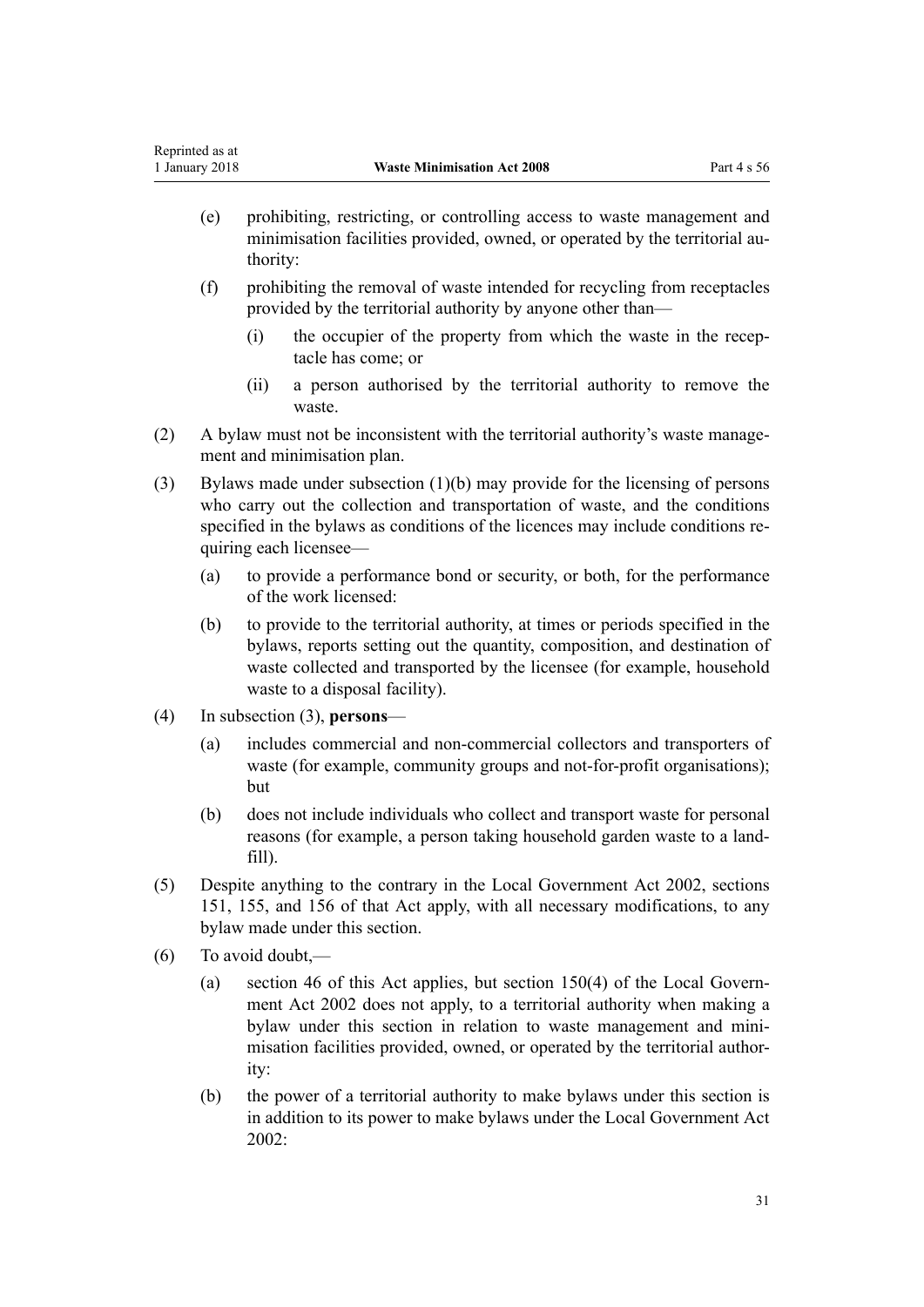<span id="page-31-0"></span>(c) subject to paragraph (a), this section does not limit any provisions of the Local Government Act 2002 that apply to a bylaw made under this section.

Compare: 1974 No 66 [s 542](http://prd-lgnz-nlb.prd.pco.net.nz/pdflink.aspx?id=DLM421936)

#### **57 Crown bound by bylaws**

- (1) The Crown is bound by any bylaw made by a territorial authority under [section](#page-29-0) [56.](#page-29-0)
- (2) However, the Minister may, by written notice to the territorial authority concerned, exempt the Crown from any bylaw by which it is bound under subsection (1), if he or she is satisfied that the exemption is in the national interest.
- (3) If a notice is given under subsection (2), the Minister must, as soon as practicable after giving the notice, publish in the *Gazette* and present to the House of Representatives a copy of the notice.

#### **58 Review of bylaws**

- (1) A territorial authority must review a bylaw made by it under [section 56—](#page-29-0)
	- (a) not later than 10 years after the bylaw was made; and
	- (b) then at intervals of not more than 10 years after the last review.
- (2) A territorial authority must review a bylaw to which [section 64](#page-32-0) applies—
	- (a) not later than 1 July 2012; and
	- (b) then at intervals of not more than 10 years after the last review.
- (3) For the purposes of subsections (1) and (2), [sections 160](http://prd-lgnz-nlb.prd.pco.net.nz/pdflink.aspx?id=DLM173414) and [160A](http://prd-lgnz-nlb.prd.pco.net.nz/pdflink.aspx?id=DLM173416) of the Local Government Act 2002 apply, with all necessary modifications.

#### **59 Regulations in relation to bylaws**

The Governor-General may, by Order in Council, make regulations for the following purposes:

- (a) prescribing offences against bylaws that are infringement offences under this Act:
- (b) prescribing infringement fees (not exceeding \$1,000) for infringement offences:
- (c) prescribing the form of, and any additional particulars required in, infringement notices issued under [section 74.](#page-37-0)

*Relationship of this Part with Local Government Act 2002*

#### **60 Relationship of this Part with Local Government Act 2002**

(1) In exercising its powers and performing its duties under this Part, a territorial authority must comply with the Local Government Act 2002.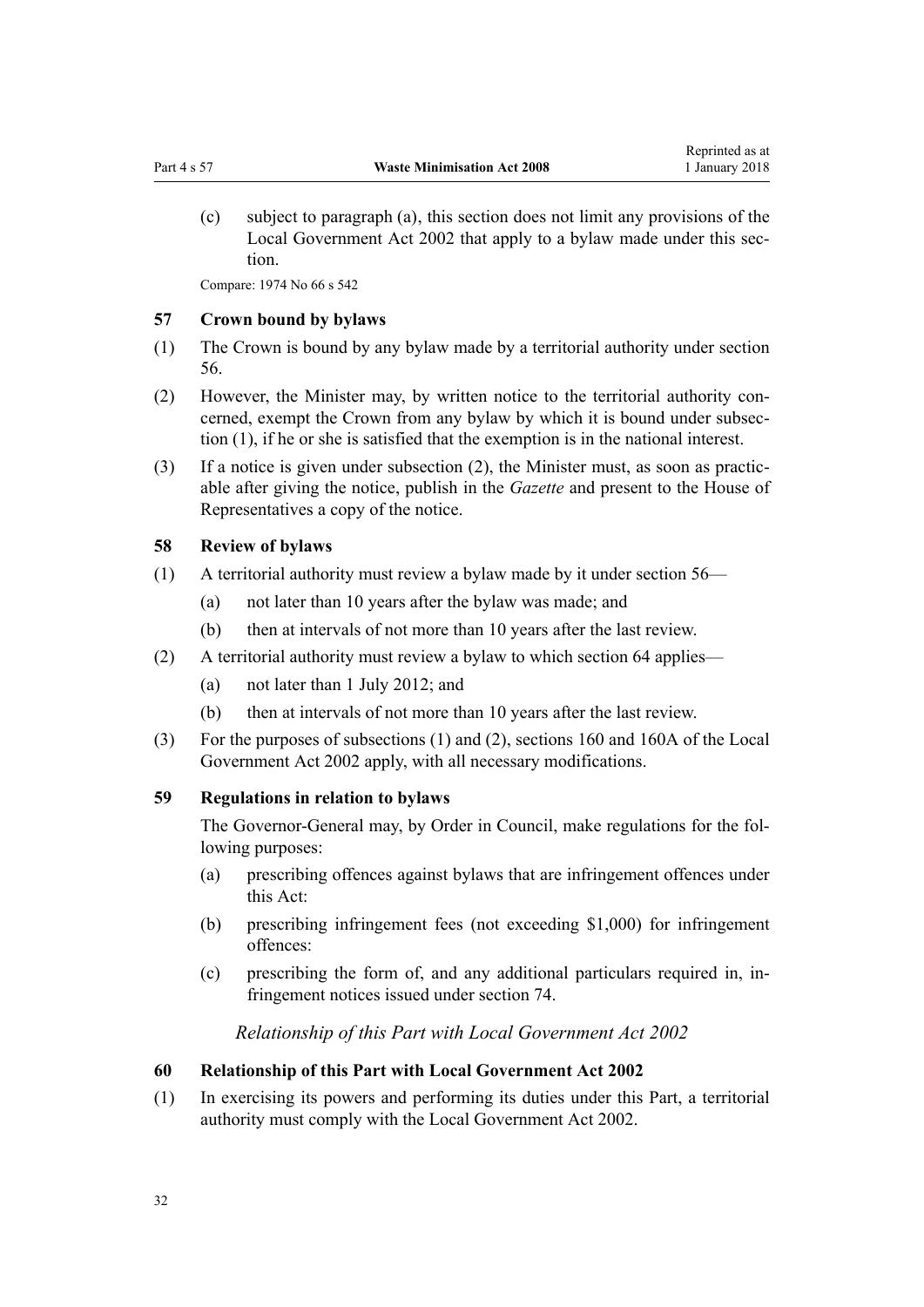(2) However, if a conflict arises between this Part and the Local Government Act 2002, this Part prevails.

# *Consequential and transitional provisions*

#### **61 Consequential repeal of Part 31 of Local Government Act 1974**

[Part 31](http://prd-lgnz-nlb.prd.pco.net.nz/pdflink.aspx?id=DLM421899) of the Local Government Act 1974 is consequentially repealed.

#### **62 Sanitary services**

<span id="page-32-0"></span>Reprinted as at

- (1) The definition of **sanitary services** in [section 124](http://prd-lgnz-nlb.prd.pco.net.nz/pdflink.aspx?id=DLM172912) of the Local Government Act 2002 is amended by omitting "(c),".
- (2) [Section 128\(3\)\(b\)](http://prd-lgnz-nlb.prd.pco.net.nz/pdflink.aspx?id=DLM172929) of the Local Government Act 2002 is repealed.

#### **63 Waste management plans**

- (1) [Clause 3\(1\)\(b\)](http://prd-lgnz-nlb.prd.pco.net.nz/pdflink.aspx?id=DLM3419212) of Part 1 of Schedule 10 of the Local Government Act 2002 is amended by omitting "plan in force under section 539 of the Local Government Act 1974" and substituting "and minimisation plan in force under section 43 of the Waste Minimisation Act 2008".
- (2) [Clause 3\(2\)](http://prd-lgnz-nlb.prd.pco.net.nz/pdflink.aspx?id=DLM3419212) of Part 1 of Schedule 10 of the Local Government Act 2002 is amended by omitting "waste management plan" in each place where it appears and substituting in each case "waste management and minimisation plan".
- (3) [Clause 3\(3\)](http://prd-lgnz-nlb.prd.pco.net.nz/pdflink.aspx?id=DLM3419212) of Part 1 of Schedule 10 of the Local Government Act 2002 is amended by omitting "waste management plan" and substituting "waste management and minimisation plan".

#### **64 Bylaws made under Local Government Act 1974**

- (1) Bylaws made under Part 31 of the Local Government Act 1974 that were in force immediately before the commencement of this section are deemed to be validly made under [section 56](#page-29-0) of this Act, and continue in force accordingly, if validly made under the Local Government Act 1974.
- (2) Legal proceedings in relation to bylaws continued by subsection (1) that are pending by or against a territorial authority on the commencement of this section may be carried on, completed, enforced, or defended by or against the territorial authority as if this Act had not been passed.

# **Part 5 Offences and enforcement**

*Offences*

#### **65 Offences**

(1) The following persons commit an offence and are liable on conviction to a fine not exceeding \$100,000: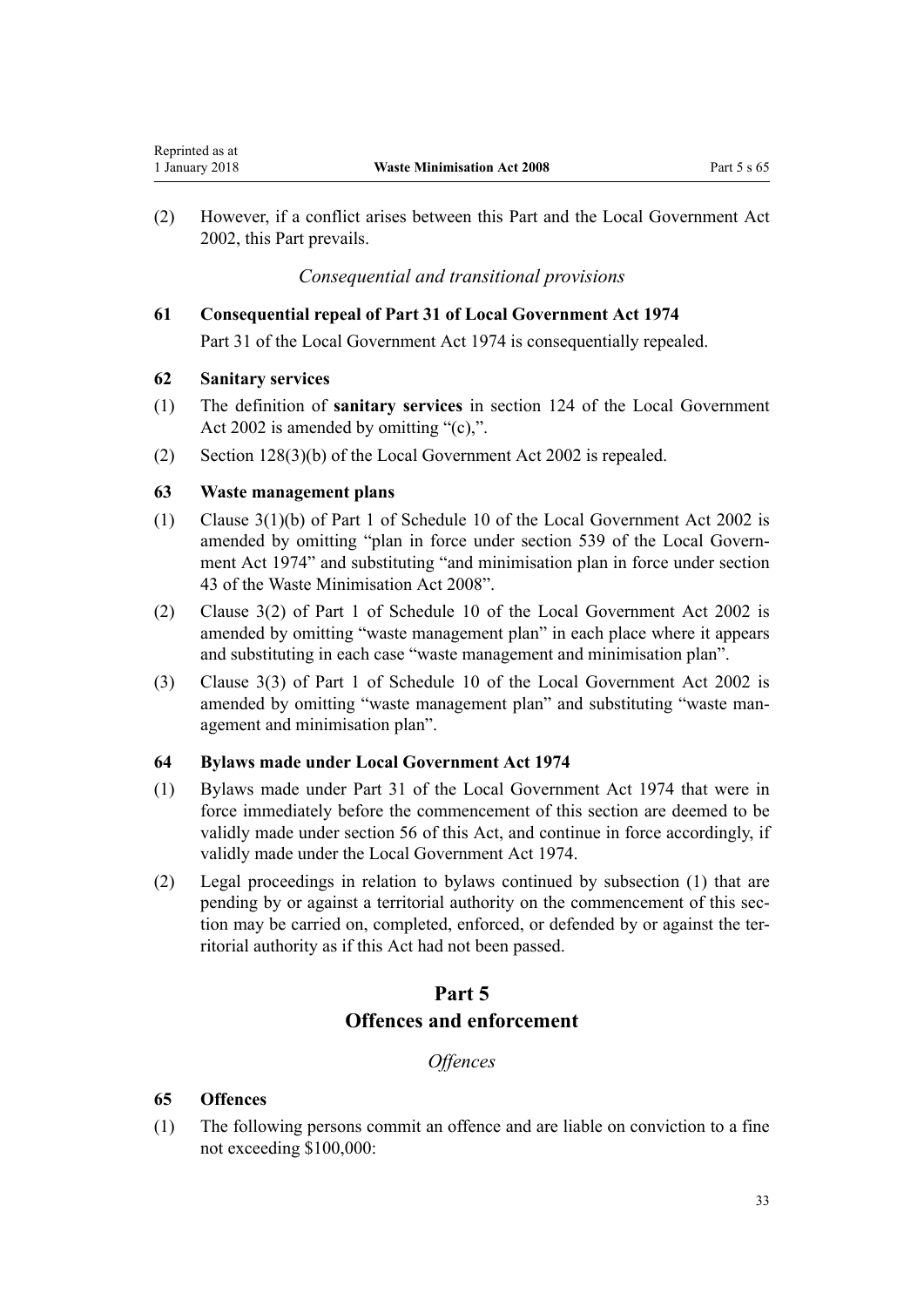- (a) a producer who contravenes regulations made under section  $22(1)(a)$ :
- (b) any person (other than a producer) who knowingly contravenes regulations made under section 22(1)(a):
- (c) a person who contravenes regulations made under section  $23(1)(c)$ , (d), (e), (f), or (i):
- (d) a person who knowingly contravenes regulations made under section  $23(1)(a)$ , (b), (g), or (h):
- (e) a person who contravenes regulations made under [section 86\(1\)\(a\)](#page-44-0) or (b):
- (f) a person who, in providing records or other information required by regulations made under section  $23(1)(i)$  or  $86(1)(a)$ , (b), or (c), knowing $lv-$ 
	- (i) supplies false or misleading information; or
	- (ii) makes any material omission.
- (2) A territorial authority that fails to comply with [section 55\(3\)](#page-28-0) commits an offence and is liable on conviction to a fine not exceeding \$20,000.
- (3) The following persons commit an offence and are liable on conviction to a fine not exceeding \$5,000:
	- (a) a person who intentionally prevents an enforcement officer or auditor from carrying out his or her statutory functions or duties; or
	- (b) a person who—
		- (i) refuses to give information when required to do so by an enforcement officer or auditor acting under [section 79](#page-39-0); or
		- (ii) intentionally supplies false or misleading information to an enforcement officer or an auditor acting under [section 79;](#page-39-0) or
	- (c) a person who incites any other person to do an act referred to in paragraph (a) or (b).
- (4) A territorial authority convicted of an offence under subsection (2) is liable, in addition to the penalty for the offence, for any reasonable costs incurred by the Medical Officer of Health in collecting and disposing of the waste to which the offence relates.
- (5) Costs under subsection (4) must be assessed by the court.

Section 65(1): amended, on 1 July 2013, by [section 413](http://prd-lgnz-nlb.prd.pco.net.nz/pdflink.aspx?id=DLM3360714) of the Criminal Procedure Act 2011 (2011) No 81).

Section 65(2): amended, on 1 July 2013, by [section 413](http://prd-lgnz-nlb.prd.pco.net.nz/pdflink.aspx?id=DLM3360714) of the Criminal Procedure Act 2011 (2011) No 81).

Section 65(3); amended, on 1 July 2013, by [section 413](http://prd-lgnz-nlb.prd.pco.net.nz/pdflink.aspx?id=DLM3360714) of the Criminal Procedure Act 2011 (2011) No 81).

Section  $65(3)(b)(i)$ : amended, on 1 October 2012, by section  $306(1)$  of the Search and Surveillance Act 2012 (2012 No 24).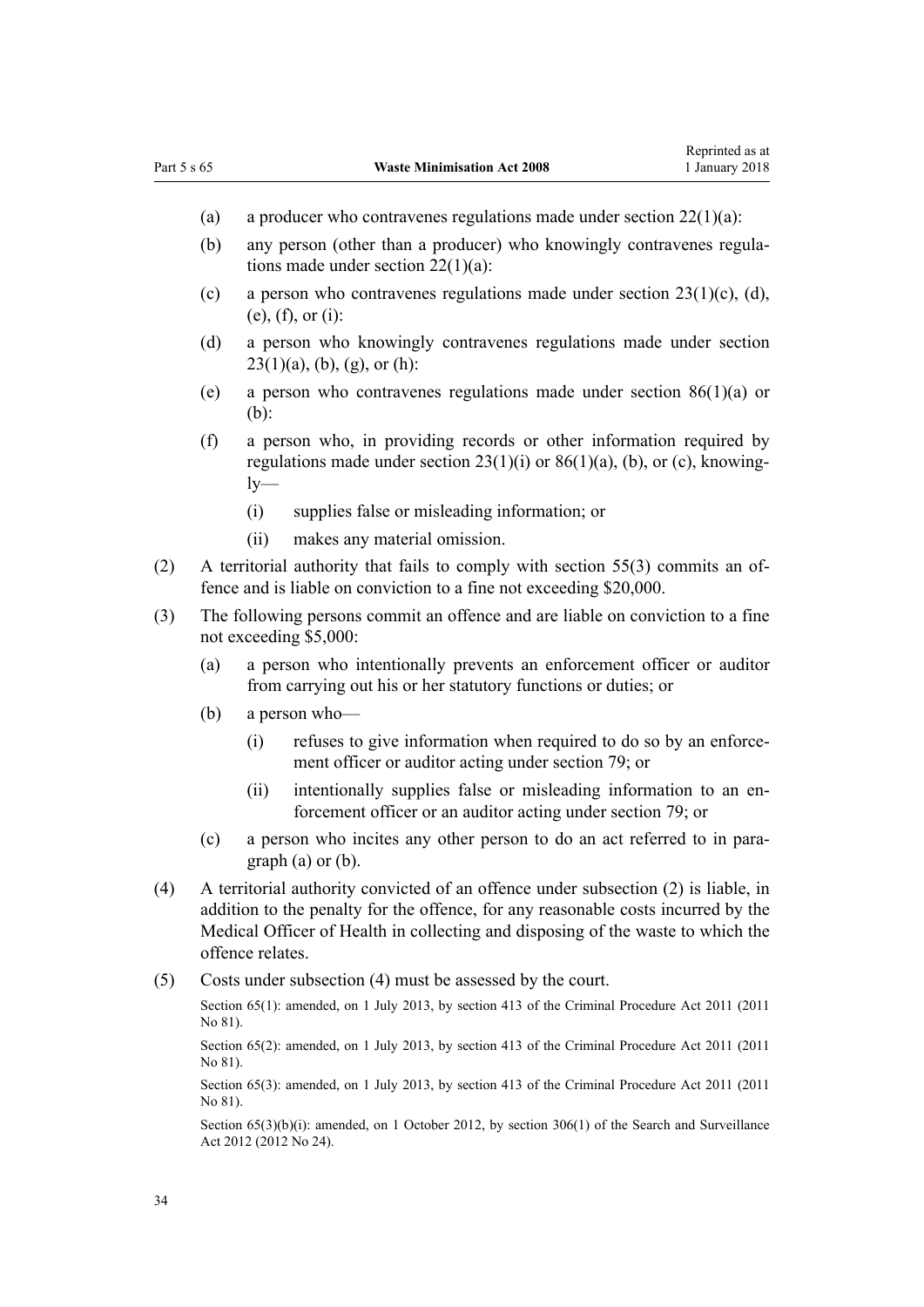<span id="page-34-0"></span>Section 65(3)(b)(ii): amended, on 1 October 2012, by [section 306\(1\)](http://prd-lgnz-nlb.prd.pco.net.nz/pdflink.aspx?id=DLM4356909) of the Search and Surveillance Act 2012 (2012 No 24).

#### **66 Offences against bylaws**

Every person commits an offence who breaches a bylaw made under [section 56](#page-29-0) and is liable on conviction to a fine not exceeding \$20,000.

Section 66: amended, on 1 July 2013, by [section 413](http://prd-lgnz-nlb.prd.pco.net.nz/pdflink.aspx?id=DLM3360714) of the Criminal Procedure Act 2011 (2011 No 81).

#### **67 Additional penalty for contravention involving commercial gain**

- (1) If a person is convicted of an offence under [section 65,](#page-32-0) the court may, on the application of the Secretary or the territorial authority, as the case may be, in addition to any penalty that the court may impose under that section, order the person to pay an amount not exceeding the value of any commercial gain resulting from the contravention, if the court is satisfied that the contravention occurred in the course of producing a commercial gain.
- (2) The value of any gain must be assessed by the court, and any amount ordered to be paid is recoverable in the same manner as a fine.
- (3) The standard of proof in proceedings under this section is the standard of proof that applies in civil proceedings.

# *Strict liability and defences*

#### **68 Strict liability**

In any prosecution for an offence specified in section  $65(1)(a)$ , (c), or (e), 65(2), or 66, it is not necessary to prove that the defendant intended to commit the offence.

#### **69 Defences**

- (1) It is a defence to an offence against this Act, or a bylaw made under [section 56](#page-29-0), if the court is satisfied—
	- (a) that—
		- (i) the act or omission giving rise to the offence was necessary—
			- (A) to save or protect life or health or prevent injury; or
			- (B) to prevent serious damage to property; or
			- (C) to avoid actual or likely significant harm to the environment; and
		- (ii) the conduct of the defendant was reasonable in the circumstances; and
		- (iii) the effects of the act or omission were adequately remedied or mitigated by the defendant after the offence occurred; or
	- $(b)$  that—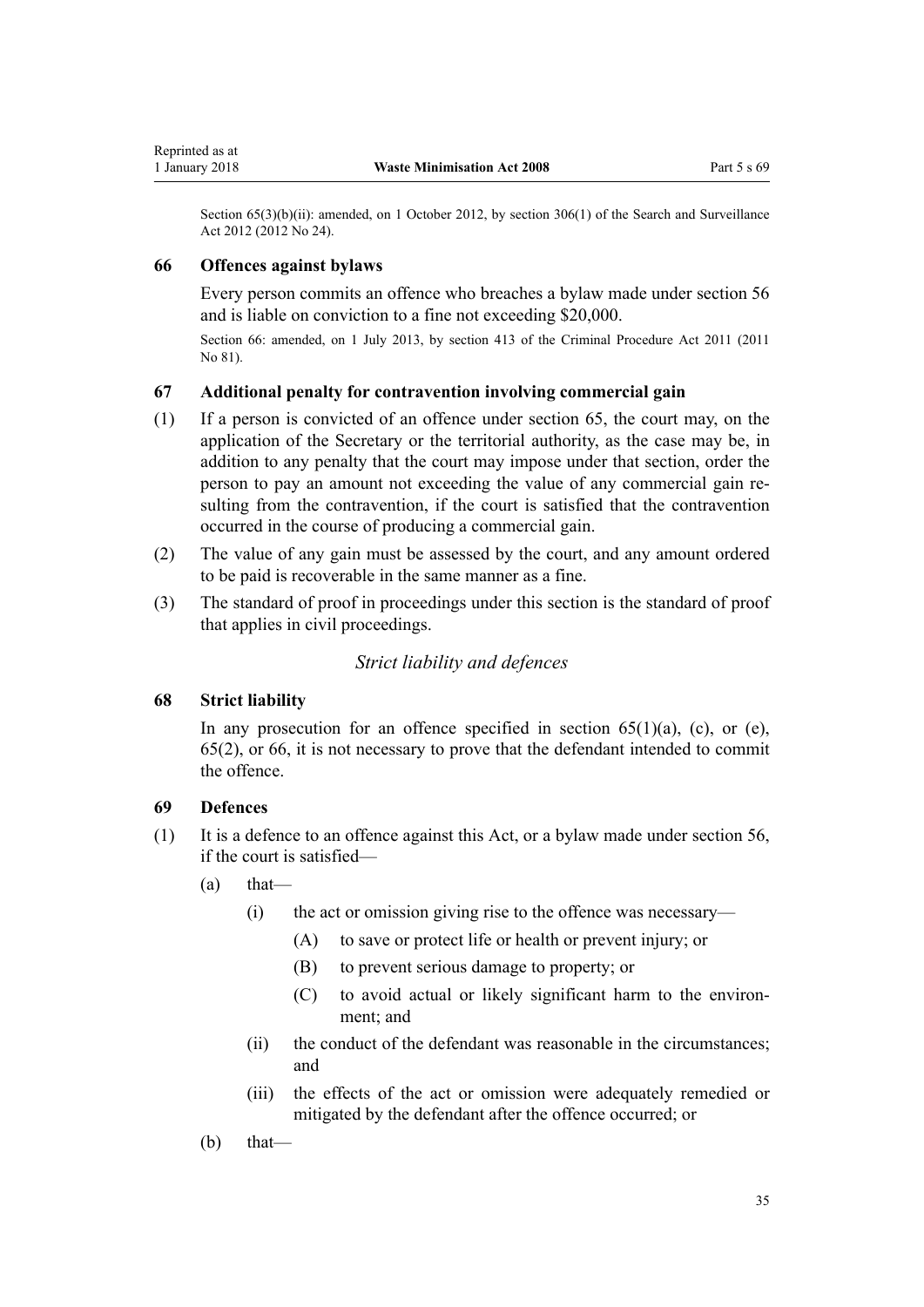- <span id="page-35-0"></span>(i) the act or omission giving rise to the offence was due to an action or event beyond the control of the defendant; and
- (ii) the action or event could not reasonably have been foreseen or prevented by the defendant; and
- (iii) the effects of the defendant's act or omission were adequately remedied or mitigated by the defendant after the offence occurred.
- (2) It is a defence to an offence against section  $65(1)(a)$ , (c), or (e) if the court is satisfied that—
	- (a) the defendant took all reasonable steps to prevent or stop the commission of the offence; and
	- (b) the effects of the defendant's act or omission giving rise to the offence were adequately remedied or mitigated by the defendant after the offence occurred.

# *Liability of principals for acts of agents*

# **70 Liability of principals for acts of agents**

- (1) The consequence specified in subsection (2) applies if a person (**person A**) commits an offence against this Act while acting as an agent (including a contractor) or employee of another person (**person B**).
- (2) Person B is liable under this Act in the same manner and to the same extent as if person B had personally committed the offence.
- (3) The liability of person B under subsection (2) is without prejudice to the liability of person A.
- (4) If any proceedings are brought by virtue of subsection (2), it is a defence if person B proves,—
	- (a) in the case of a natural person (including a partner in a firm), that—
		- (i) he or she did not know nor could reasonably be expected to have known that the offence was to be or was being committed; or
		- (ii) he or she took all reasonable steps to prevent the commission of the offence:
	- (b) in the case of a body corporate, that—
		- (i) neither the directors nor any person involved in the management of the body corporate knew or could reasonably be expected to have known that the offence was to be or was being committed; or
		- (ii) the body corporate took all reasonable steps to prevent the commission of the offence.
- (5) If a body corporate is convicted of an offence against this Act, every director and every person involved in the management of the body corporate is guilty of the same offence if it is proved—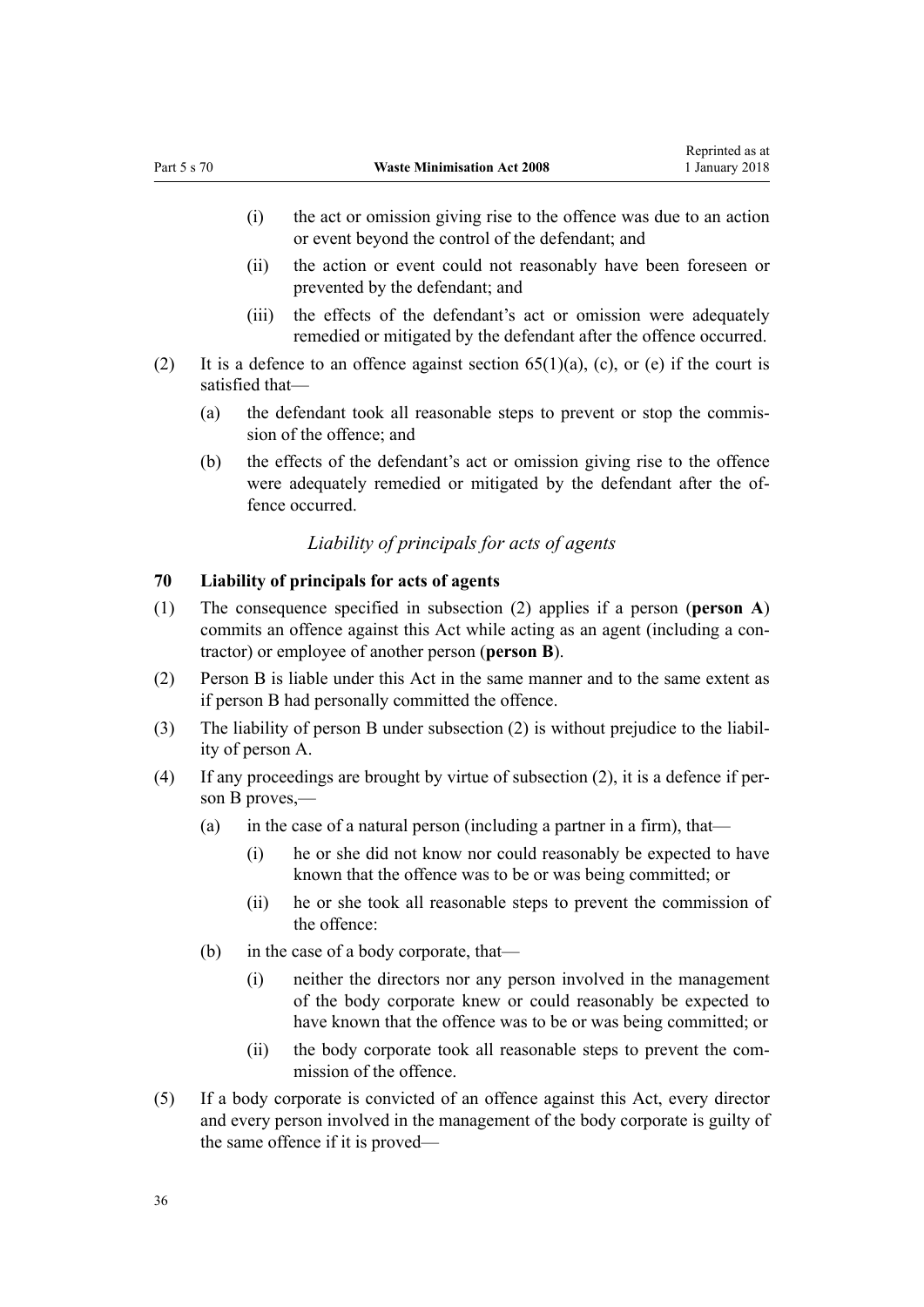- <span id="page-36-0"></span>(a) that the act or omission that constituted the offence took place with that person's authority, permission, or consent; or
- (b) that he or she knew or could reasonably have been expected to know that the offence was to be or was being committed and failed to take all reasonable steps to prevent or stop it.

# *Time for filing charge*

Heading: replaced, on 1 July 2013, by [section 413](http://prd-lgnz-nlb.prd.pco.net.nz/pdflink.aspx?id=DLM3360714) of the Criminal Procedure Act 2011 (2011 No 81).

# **71 Time for filing charge**

Despite anything to the contrary in [section 25](http://prd-lgnz-nlb.prd.pco.net.nz/pdflink.aspx?id=DLM3360067) of the Criminal Procedure Act  $2011$ , $-$ 

- (a) the limitation period in respect of an offence against this Act ends on the date that is 12 months after the date on which the matter giving rise to the charge first became known, or should have become known, to the person who commences the proceedings; and
- (b) the limitation period in respect of an offence against a bylaw made under [section 56](#page-29-0) ends on the date that is 6 months after the date on which the matter giving rise to the charge first became known, or should have become known, to the territorial authority that commences the proceedings.

Section 71: replaced, on 1 July 2013, by [section 413](http://prd-lgnz-nlb.prd.pco.net.nz/pdflink.aspx?id=DLM3360714) of the Criminal Procedure Act 2011 (2011 No 81).

# *Injunctions*

#### **72 Injunctions restraining commission of offence under section 65(2)**

- (1) The District Court may, on the application of the Medical Officer of Health, grant an injunction restraining a territorial authority from committing an offence against [section 65\(2\).](#page-32-0)
- (2) An injunction may be granted under subsection (1)—
	- (a) despite anything in any other enactment:
	- (b) whether or not proceedings in relation to the offence have been commenced:
	- (c) if a person is convicted of the offence,—
		- (i) in substitution for, or in addition to, any other penalty; or
		- (ii) in subsequent proceedings.

Section 72(1): amended, on 1 March 2017, by [section 261](http://prd-lgnz-nlb.prd.pco.net.nz/pdflink.aspx?id=DLM6942680) of the District Court Act 2016 (2016) No 49).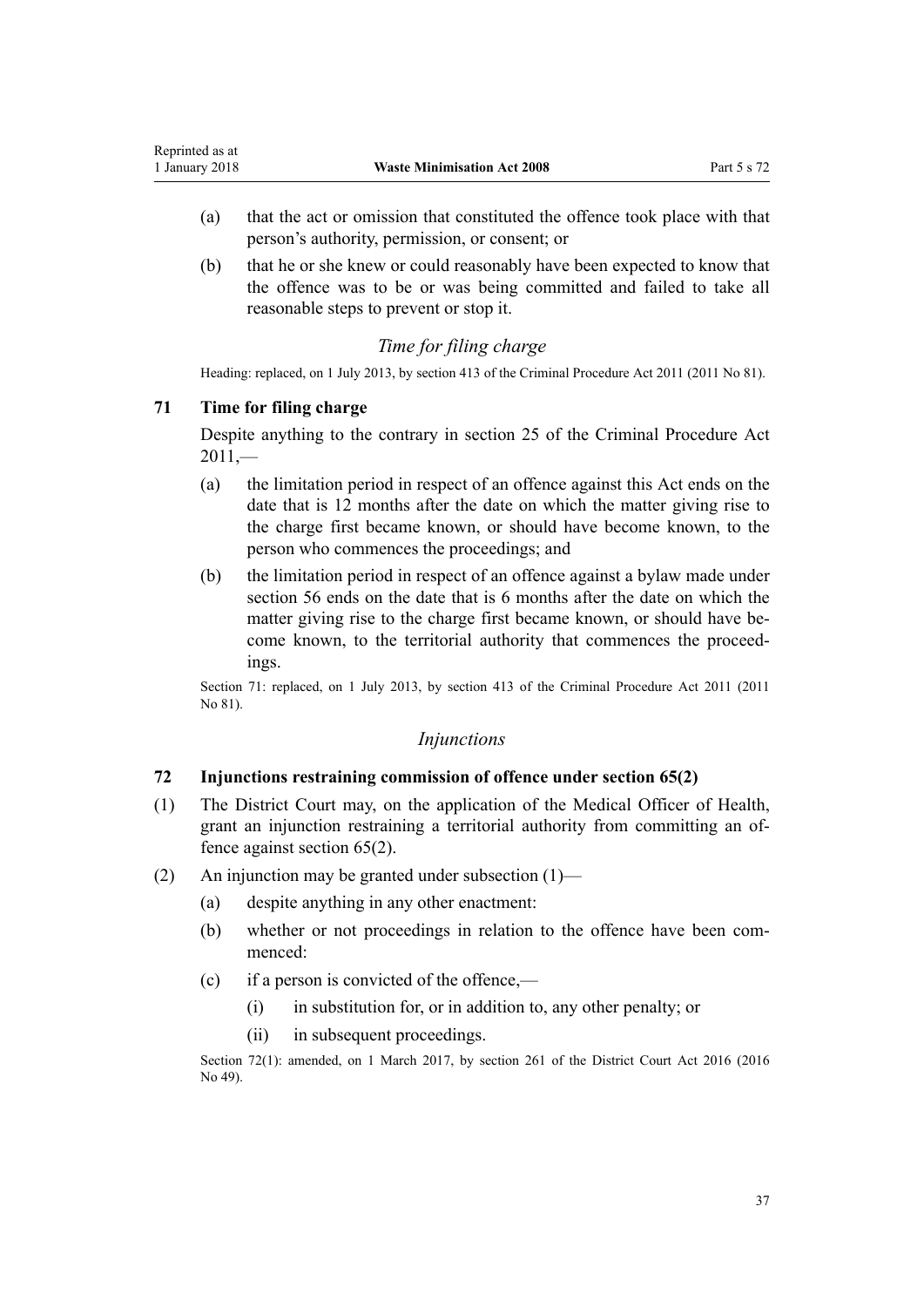# *Infringement offences*

### <span id="page-37-0"></span>**73 Proceedings for infringement offences**

A person who is alleged to have committed an infringement offence may either—

- (a) be proceeded against by filing a charging document under [section 14](http://prd-lgnz-nlb.prd.pco.net.nz/pdflink.aspx?id=DLM3360057) of the Criminal Procedure Act 2011; or
- (b) be served with an infringement notice under section 74.

Section 73(a): replaced, on 1 July 2013, by [section 413](http://prd-lgnz-nlb.prd.pco.net.nz/pdflink.aspx?id=DLM3360714) of the Criminal Procedure Act 2011 (2011) No 81).

# **74 Issue and service of infringement notices**

- (1) An infringement notice may be issued to a person if an enforcement officer—
	- (a) observes the person committing an infringement offence; or
	- (b) has reasonable cause to believe that an infringement offence is being or has been committed by the person.
- (2) An infringement notice may be served—
	- (a) by an enforcement officer (not necessarily the person who issued the notice) personally delivering it (or a copy of it) to the person alleged to have committed the infringement offence; or
	- (b) by post addressed to the person's last known place of residence or business.
- (3) An infringement notice sent to a person under subsection (2)(b) must be treated as having been served on the person when it was posted.
- (4) An infringement notice must be in the prescribed form and must contain the following particulars:
	- (a) details of the alleged infringement offence sufficient to fairly inform a person of the time, place, and nature of the alleged offence:
	- (b) the amount of the infringement fee specified for the offence:
	- (c) the time within which the infringement fee must be paid:
	- (d) the address of the place at which the infringement fee must be paid:
	- (e) a summary of [section 21\(10\)](http://prd-lgnz-nlb.prd.pco.net.nz/pdflink.aspx?id=DLM311346) of the Summary Proceedings Act 1957:
	- (f) a statement that the person served with the notice has a right to request a hearing:
	- (g) a statement of what will happen if the person served with the notice neither pays the infringement fee nor requests a hearing:
	- (h) any other particulars that are prescribed.
- (5) If an infringement notice has been served under this section,—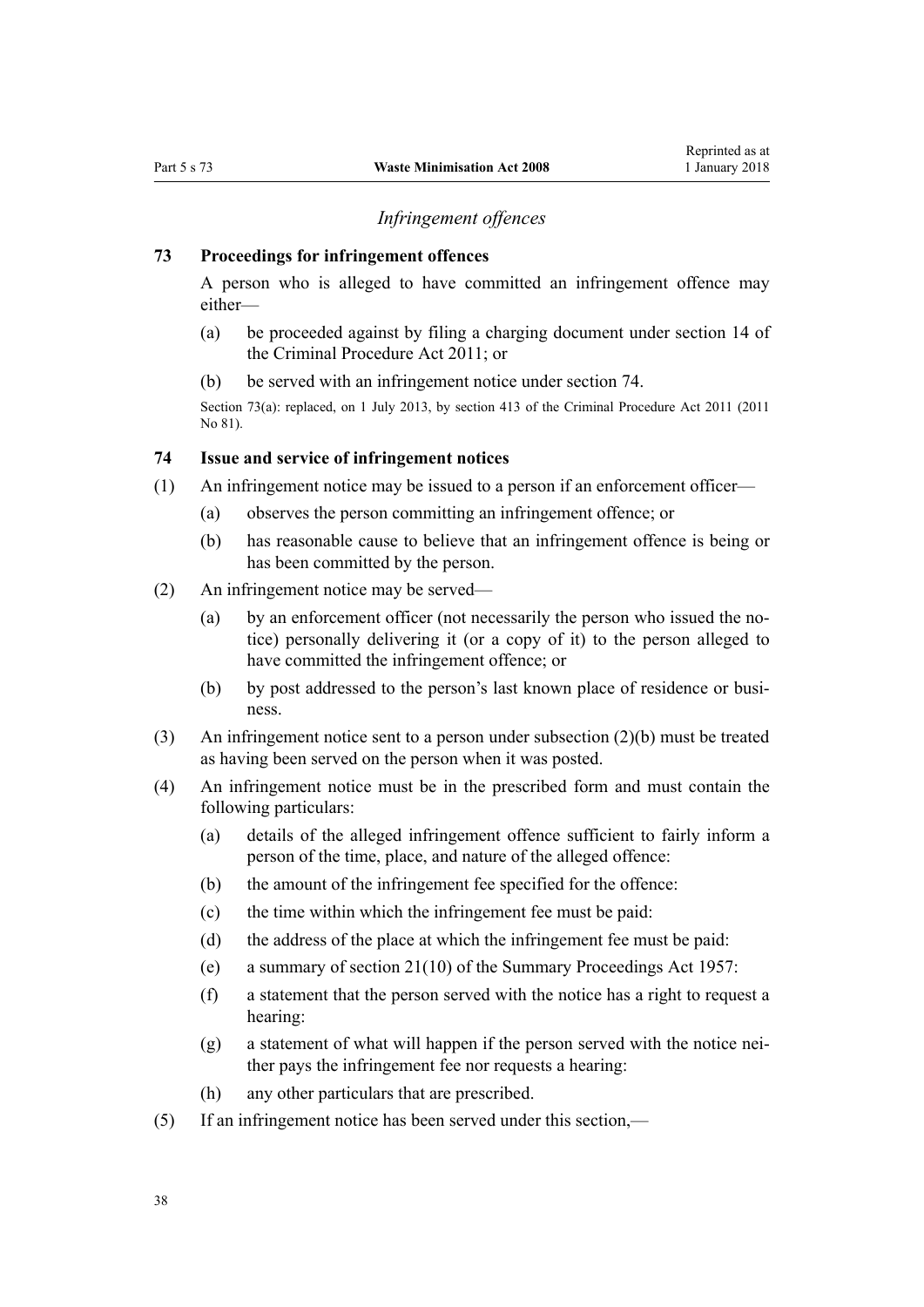- (a) proceedings in respect of the offence to which the notice relates may be commenced in accordance with [section 21](http://prd-lgnz-nlb.prd.pco.net.nz/pdflink.aspx?id=DLM311346) of the Summary Proceedings Act 1957; and
- (b) the provisions of that section apply with all necessary modifications.

Section 74(3): amended, on 1 July 2013, by [section 413](http://prd-lgnz-nlb.prd.pco.net.nz/pdflink.aspx?id=DLM3360714) of the Criminal Procedure Act 2011 (2011 No 81).

#### **75 Entitlement to infringement fees**

A territorial authority may retain the infringement fees received by it for any infringement offences resulting from infringement notices issued by enforcement officers appointed by the territorial authority.

# *Enforcement officers*

# **76 Enforcement officers**

<span id="page-38-0"></span>Reprinted as at

- (1) The Secretary may appoint—
	- (a) a person to be an enforcement officer for the purposes of ensuring compliance with regulations made under this Act (except any regulations made under section  $23(1)(a)$ ; or
	- (b) an auditor to be an enforcement officer for the purposes of exercising the power of entry under [section 79\(1\)\(a\)](#page-39-0) in relation to an audit.
- (2) A territorial authority may appoint a person to be an enforcement officer in its district—
	- (a) for the purposes of ensuring compliance with any regulations made under section  $23(1)(a)$ :
	- (b) for the purposes of ensuring compliance with any bylaw made by the territorial authority under [section 56.](#page-29-0)
- (3) A person must not be appointed as an enforcement officer unless the person has appropriate experience, technical competence, and qualifications relevant to the area of responsibilities proposed to be allocated to that person.
- (4) The Secretary or the territorial authority, as the case may be, must supply each enforcement officer with a warrant that states—
	- (a) the full name of the person; and
	- (b) the powers conferred on the person under this Act.
- (5) An enforcement officer who holds a warrant issued under this section must, on the termination of his or her appointment, surrender the warrant to the Secretary or the territorial authority, as the case may be.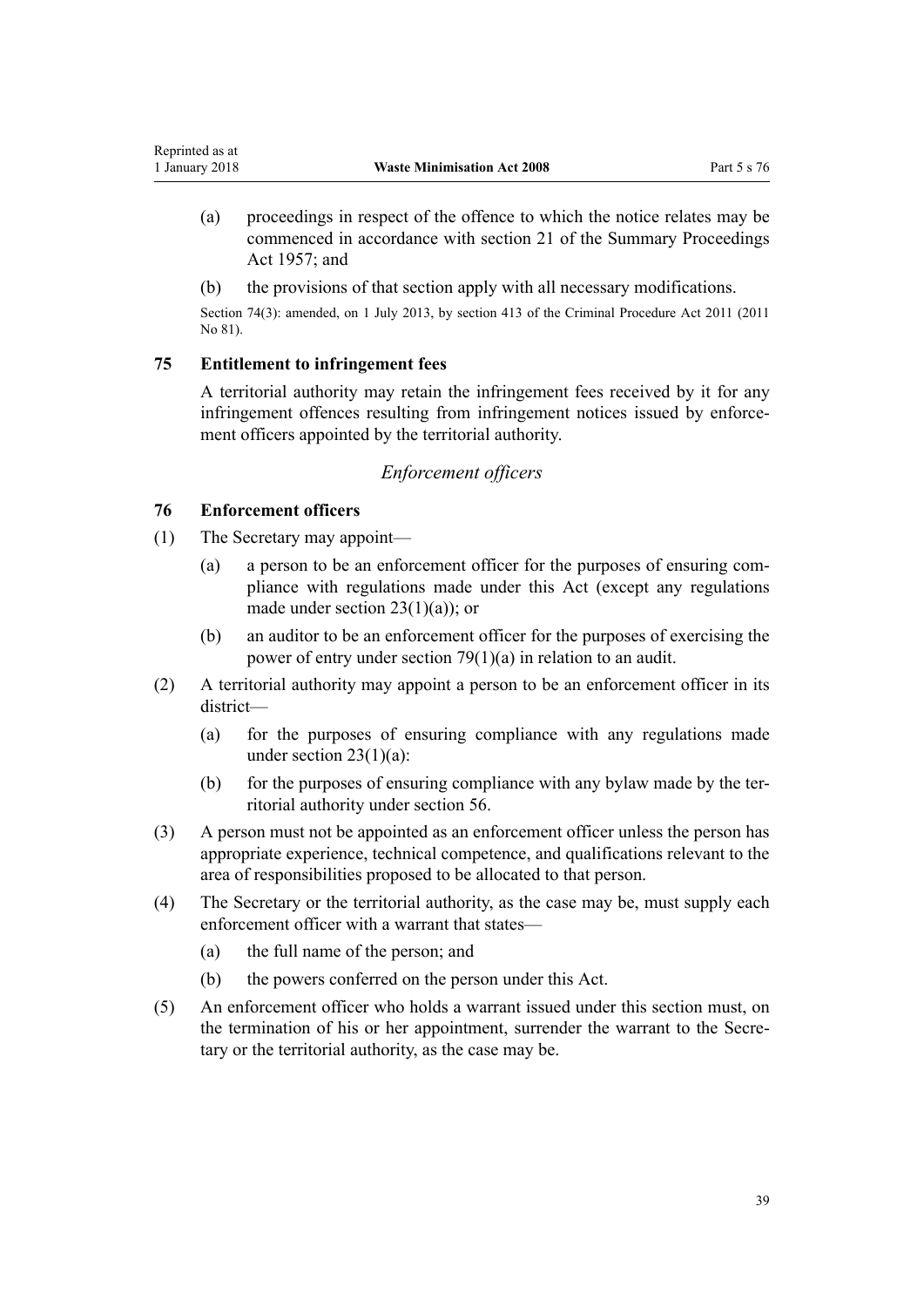#### *Enforcement officer powers*

## <span id="page-39-0"></span>**77 Exercise of powers**

#### *[Repealed]*

Section 77: repealed, on 1 October 2012, by [section 306\(2\)](http://prd-lgnz-nlb.prd.pco.net.nz/pdflink.aspx?id=DLM4356909) of the Search and Surveillance Act 2012 (2012 No 24).

#### **78 Power to require certain information**

#### *[Repealed]*

Section 78: repealed, on 1 October 2012, by [section 306\(2\)](http://prd-lgnz-nlb.prd.pco.net.nz/pdflink.aspx?id=DLM4356909) of the Search and Surveillance Act 2012 (2012 No 24).

#### **79 Power to inspect property and obtain information**

- (1) An enforcement officer may, if he or she believes on reasonable grounds that an offence against this Act or a bylaw made under [section 56](#page-29-0) has been or is being committed,—
	- (a) enter any land, building, or place at any reasonable time:
	- (b) inspect and examine any property and any books, accounts, records, or documents (including records or documents held in electronic or any other form):
	- (c) require any person to produce any books, accounts, records, or documents (including records or documents held in electronic or any other form) in that person's possession or under that person's control, and allow copies of or extracts from those books, accounts, records, or documents to be made or taken.
- (2) Before exercising the power in subsection  $(1)(a)$ , the officer must, if practicable, give reasonable notice to the occupier of the land, building, or place of the intention to exercise the power, unless the giving of notice would defeat the purpose of the entry.
- (2A) The provisions of [Part 4](http://prd-lgnz-nlb.prd.pco.net.nz/pdflink.aspx?id=DLM2136770) of the Search and Surveillance Act 2012 (except [sub](http://prd-lgnz-nlb.prd.pco.net.nz/pdflink.aspx?id=DLM2136781)[part 3](http://prd-lgnz-nlb.prd.pco.net.nz/pdflink.aspx?id=DLM2136781) and [sections 118](http://prd-lgnz-nlb.prd.pco.net.nz/pdflink.aspx?id=DLM2136813) and [119\)](http://prd-lgnz-nlb.prd.pco.net.nz/pdflink.aspx?id=DLM2136815) apply.
- (3) This section is subject to section 80.

Section 79(2A): inserted, on 1 October 2012, by [section 306\(3\)](http://prd-lgnz-nlb.prd.pco.net.nz/pdflink.aspx?id=DLM4356909) of the Search and Surveillance Act 2012 (2012 No 24).

#### **80 Consent or warrant required to inspect dwellinghouse or marae**

- (1) An enforcement officer may not exercise the power of entry under section  $79(1)(a)$  in relation to a dwellinghouse or marae-
	- (a) except with the consent of the occupier of the dwellinghouse or marae; or
	- (b) unless—
		- (i) authorised to do so by a warrant issued under subsection (2); and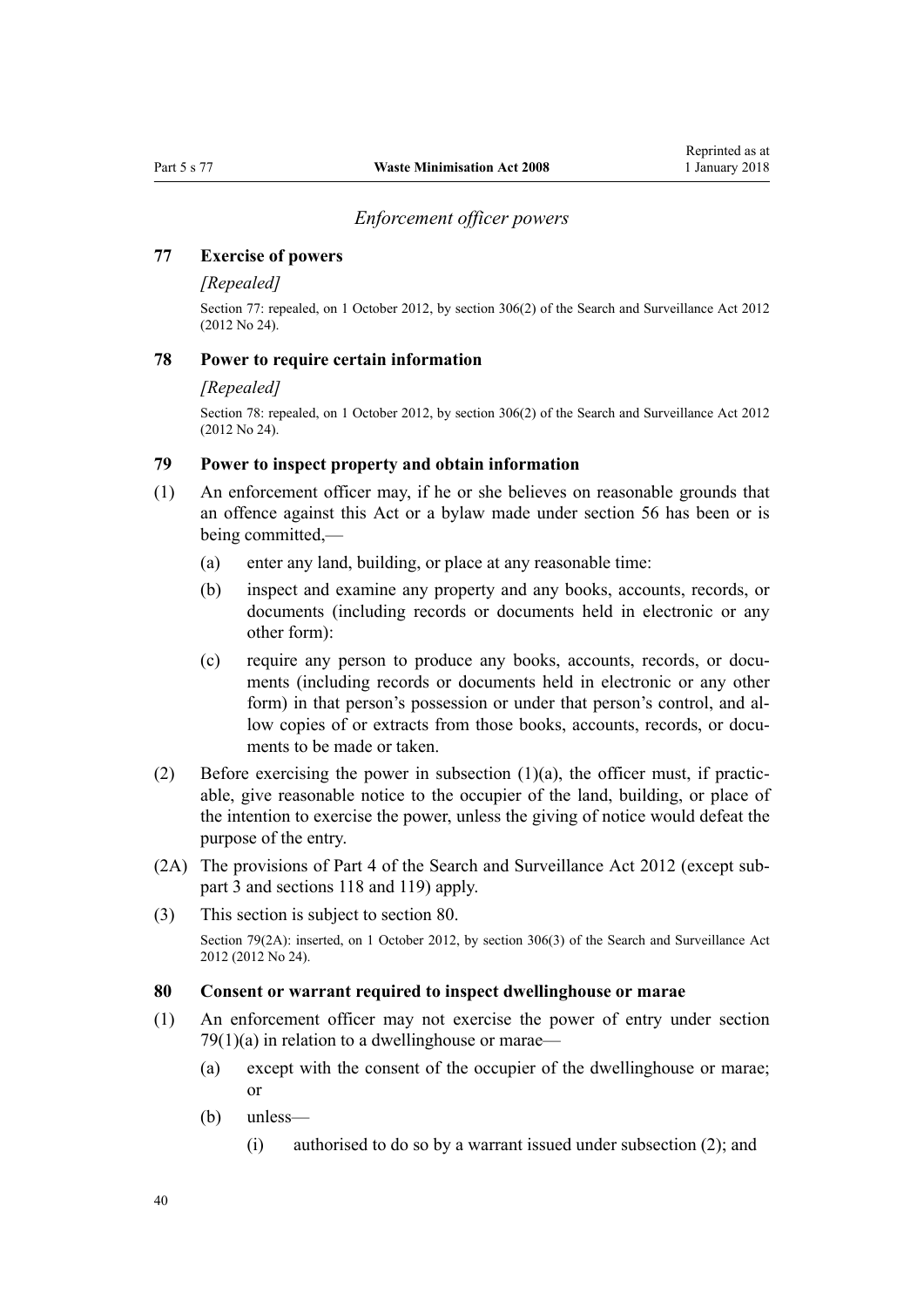- (ii) when exercising the power, the enforcement officer is accompanied by a constable.
- (2) An issuing officer (within the meaning of [section 3](http://prd-lgnz-nlb.prd.pco.net.nz/pdflink.aspx?id=DLM2136542) of the Search and Surveillance Act 2012) may, on the application of an enforcement officer made in the manner provided for an application for a search warrant in [subpart 3](http://prd-lgnz-nlb.prd.pco.net.nz/pdflink.aspx?id=DLM2136781) of Part 4 of that Act, issue a warrant authorising the enforcement officer to enter the dwellinghouse or marae specified in the application.
- (3) The issuing officer may issue a warrant under subsection (2)—
	- (a) only if he or she is satisfied that—
		- (i) the proposed entry is necessary for the purposes of [section](#page-39-0)  $79(1)(a)$ ; and
		- (ii) the enforcement officer has taken all reasonable steps to obtain the consent of the occupier to the proposed entry.
	- (b) *[Repealed]*
- (3A) The provisions of [Part 4](http://prd-lgnz-nlb.prd.pco.net.nz/pdflink.aspx?id=DLM2136770) of the Search and Surveillance Act 2012 (except [sec](http://prd-lgnz-nlb.prd.pco.net.nz/pdflink.aspx?id=DLM2136813)[tions 118](http://prd-lgnz-nlb.prd.pco.net.nz/pdflink.aspx?id=DLM2136813) and [119](http://prd-lgnz-nlb.prd.pco.net.nz/pdflink.aspx?id=DLM2136815)) apply as if a warrant issued under subsection (2) were a search warrant.
- (4) In this section,—

#### **dwellinghouse**—

- (a) means any building or any part of a building to the extent that it is occupied as a residence; and
- (b) in relation to a homeworker who works in a building that is not wholly occupied as a residence, excludes any part of the building not occupied as a residence

**marae** includes—

- (a) the buildings associated with a marae, for example, the wharenui (meeting house), the wharekai (dining room), and ablution blocks; and
- (b) the land on which the buildings are situated.

Section 80(1)(b)(ii): amended, on 1 October 2008, pursuant to [section 116\(a\)\(ii\)](http://prd-lgnz-nlb.prd.pco.net.nz/pdflink.aspx?id=DLM1102349) of the Policing Act 2008 (2008 No 72).

Section 80(2): replaced, on 1 October 2012, by [section 306\(4\)](http://prd-lgnz-nlb.prd.pco.net.nz/pdflink.aspx?id=DLM4356909) of the Search and Surveillance Act 2012 (2012 No 24).

Section 80(3): amended, on 1 October 2012, by [section 306\(5\)](http://prd-lgnz-nlb.prd.pco.net.nz/pdflink.aspx?id=DLM4356909) of the Search and Surveillance Act 2012 (2012 No 24).

Section 80(3)(a)(ii): amended, on 1 October 2012, by [section 306\(6\)](http://prd-lgnz-nlb.prd.pco.net.nz/pdflink.aspx?id=DLM4356909) of the Search and Surveillance Act 2012 (2012 No 24).

Section 80(3)(b): repealed, on 1 October 2012, by [section 306\(7\)](http://prd-lgnz-nlb.prd.pco.net.nz/pdflink.aspx?id=DLM4356909) of the Search and Surveillance Act 2012 (2012 No 24).

Section 80(3A): inserted, on 1 October 2012, by [section 306\(8\)](http://prd-lgnz-nlb.prd.pco.net.nz/pdflink.aspx?id=DLM4356909) of the Search and Surveillance Act 2012 (2012 No 24).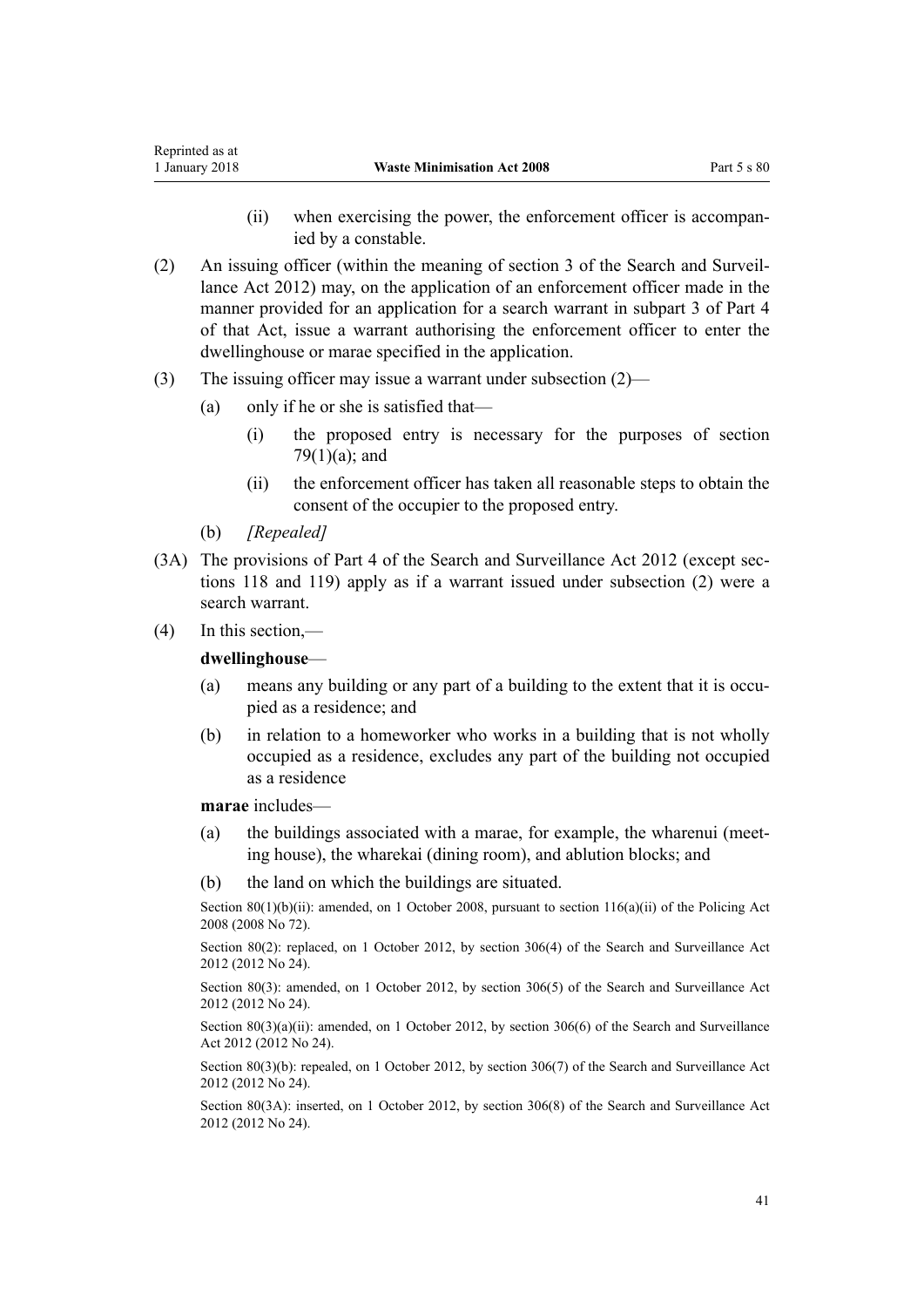# <span id="page-41-0"></span>**81 Seizure of property not on private land**

- (1) An enforcement officer may seize and impound property that is not on private land if—
	- (a) the property is materially involved in the commission of an offence; and
	- (b) it is reasonable in the circumstances to seize and impound the property; and
	- (c) the property is in possession of a person at the time the officer proposes to seize and impound it, and before seizing and impounding it, the officer—
		- (i) directs (orally or in writing) the person committing the offence to stop committing the offence; and
		- (ii) advises (orally or in writing) the person committing the offence that, if he or she does not stop committing the offence, the enforcement officer has the power to seize and impound the property; and
		- (iii) provides the person with a reasonable opportunity to stop committing the offence.
- (2) As soon as practicable after seizing and impounding property, an enforcement officer must give notice—
	- (a) to the person in possession of the property at the time it was seized and impounded; or
	- (b) to any person who the enforcement officer can ascertain is the owner of, or has an interest in, the property, if paragraph (a) does not apply.
- (3) A notice given in accordance with subsection (2)(b) must be delivered, or sent by registered mail, not later than 7 working days after the property concerned was seized.
- (4) A notice must—
	- (a) include a description of the property seized; and
	- (b) state the date and time that the property was seized; and
	- (c) state that the property was seized under this section; and
	- (d) state the name of the enforcement officer who seized the property; and
	- (e) include the address of the place where inquiries can be made in relation to the property.
- (5) In this section and [section 82](#page-42-0), **offence**
	- (a) means an offence against this Act; and
	- (b) includes an offence against a bylaw.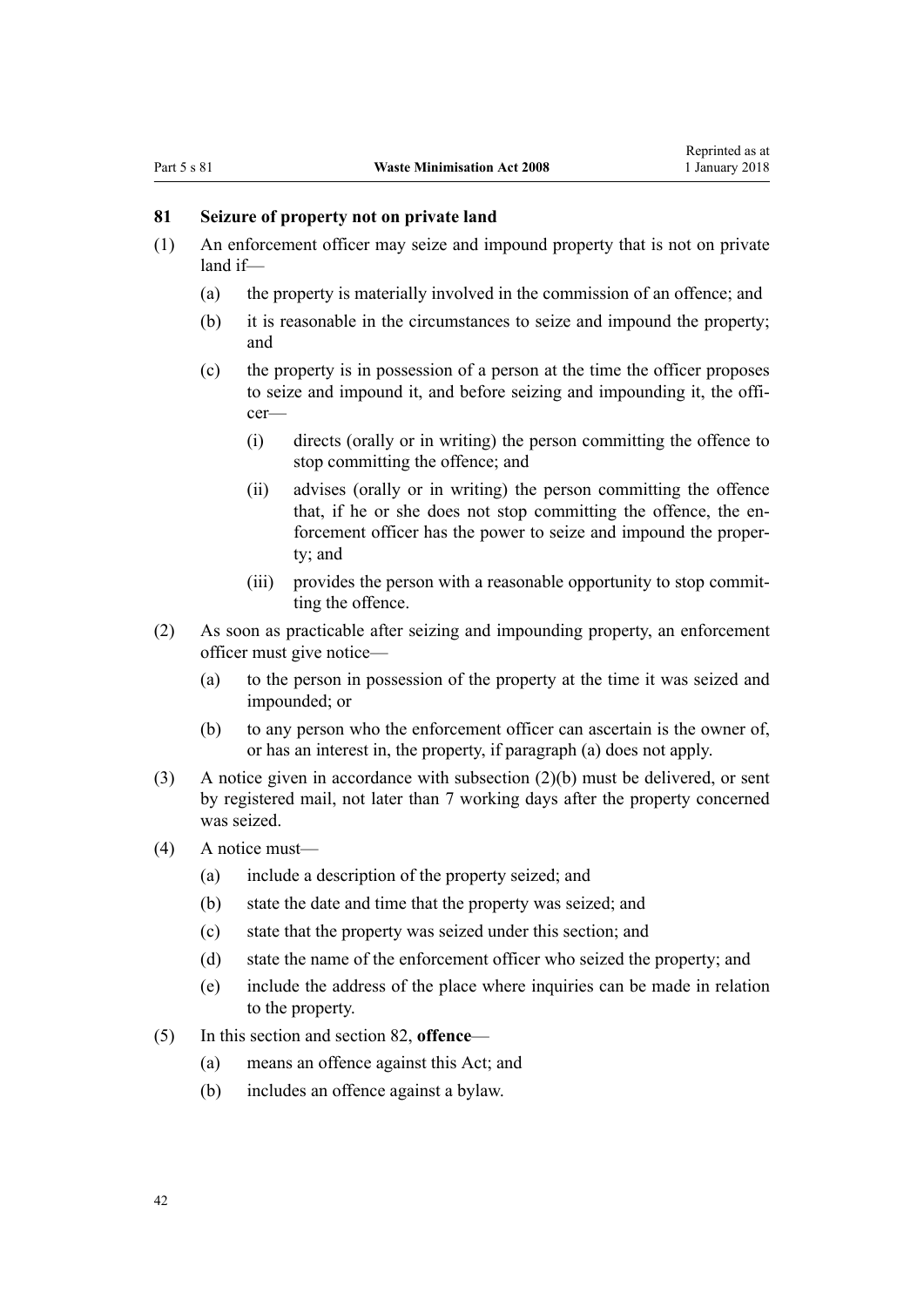<span id="page-42-0"></span>Reprinted as at

- (1) An issuing officer (within the meaning of [section 3](http://prd-lgnz-nlb.prd.pco.net.nz/pdflink.aspx?id=DLM2136542) of the Search and Surveillance Act 2012) may issue a warrant authorising an enforcement officer to enter private land and seize and impound property materially involved in the commission of an offence.
- (2) A warrant may be issued only if—
	- (a) the application for it is made in the manner provided for an application for a search warrant in [subpart 3](http://prd-lgnz-nlb.prd.pco.net.nz/pdflink.aspx?id=DLM2136781) of Part 4 of the Search and Surveillance Act 2012; and
	- (b) the issuing officer is satisfied that—
		- (i) the property is materially involved in the commission of an offence; and
		- (ii) it is reasonable in the circumstances for the property to be seized; and
		- (iii) the enforcement officer has—
			- (A) directed the person committing the offence to stop committing the offence; and
			- (B) advised the person that, if he or she fails to do so, the officer intends to apply for a warrant; and
			- (C) given the person committing the offence a reasonable opportunity to stop committing the offence.
- (3) The provisions of [Part 4](http://prd-lgnz-nlb.prd.pco.net.nz/pdflink.aspx?id=DLM2136770) of the Search and Surveillance Act 2012 (except [sec](http://prd-lgnz-nlb.prd.pco.net.nz/pdflink.aspx?id=DLM2136813)[tions 118](http://prd-lgnz-nlb.prd.pco.net.nz/pdflink.aspx?id=DLM2136813) and [119](http://prd-lgnz-nlb.prd.pco.net.nz/pdflink.aspx?id=DLM2136815)) apply as if a warrant issued under subsection (1) were a search warrant.
- (4) An enforcement officer executing a warrant issued under this section must be accompanied by a constable.

Section 82(1): amended, on 1 October 2012, by [section 307\(1\)](http://prd-lgnz-nlb.prd.pco.net.nz/pdflink.aspx?id=DLM4356910) of the Search and Surveillance Act 2012 (2012 No 24).

Section 82(2)(a): amended, on 1 October 2012, by [section 307\(2\)](http://prd-lgnz-nlb.prd.pco.net.nz/pdflink.aspx?id=DLM4356910) of the Search and Surveillance Act 2012 (2012 No 24).

Section 82(2)(b): amended, on 1 October 2012, by [section 307\(3\)](http://prd-lgnz-nlb.prd.pco.net.nz/pdflink.aspx?id=DLM4356910) of the Search and Surveillance Act 2012 (2012 No 24).

Section 82(3): replaced, on 1 October 2012, by [section 307\(4\)](http://prd-lgnz-nlb.prd.pco.net.nz/pdflink.aspx?id=DLM4356910) of the Search and Surveillance Act 2012 (2012 No 24).

Section 82(4): inserted, on 1 October 2012, by [section 307\(4\)](http://prd-lgnz-nlb.prd.pco.net.nz/pdflink.aspx?id=DLM4356910) of the Search and Surveillance Act 2012 (2012 No 24).

#### **83 Conditions for exercise of warrant to seize property on private land**

#### *[Repealed]*

Section 83: repealed, on 1 October 2012, by [section 307\(5\)](http://prd-lgnz-nlb.prd.pco.net.nz/pdflink.aspx?id=DLM4356910) of the Search and Surveillance Act 2012 (2012 No 24).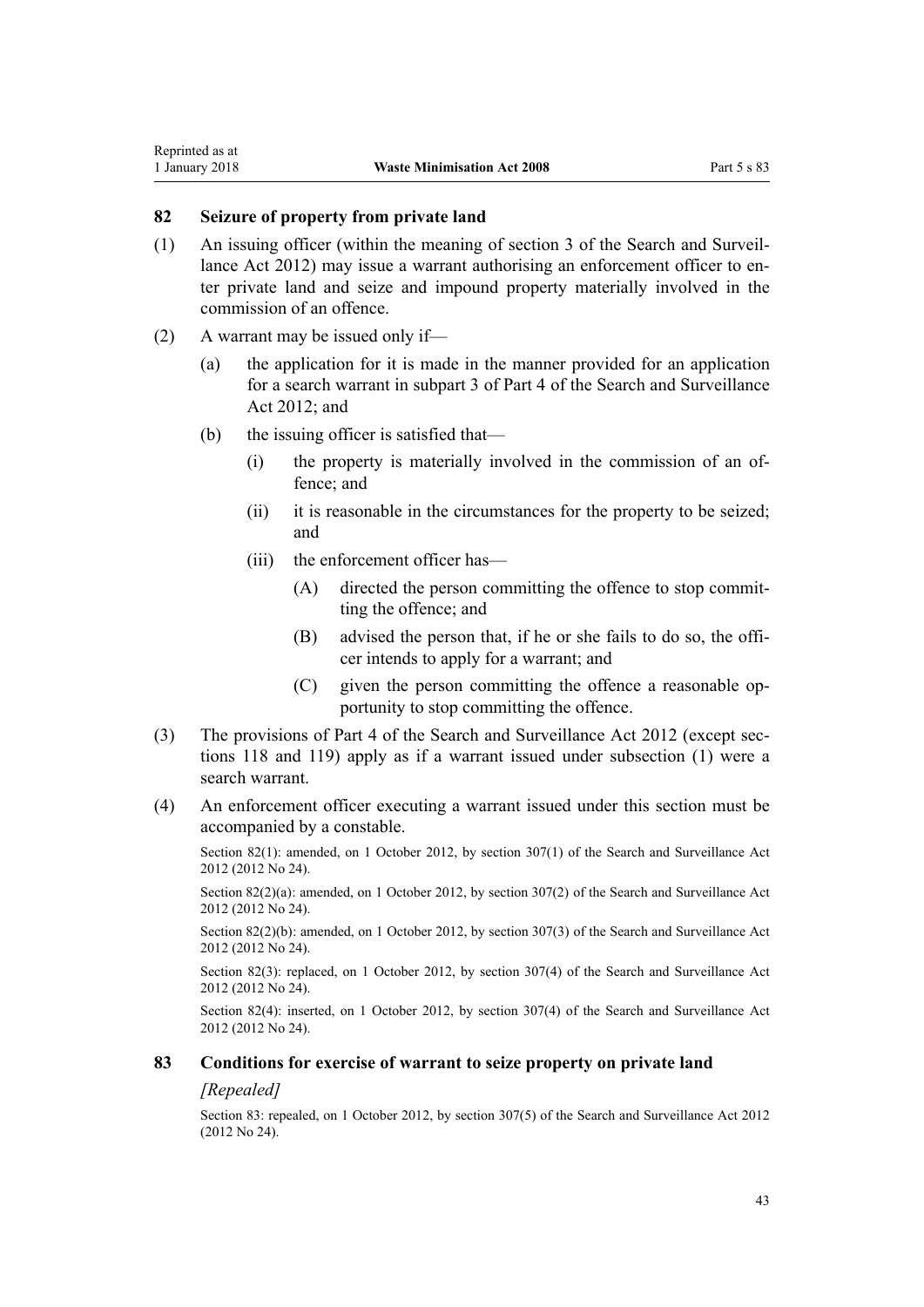# <span id="page-43-0"></span>**84 Return of property seized and impounded**

- (1) The owner of property that has been seized and impounded under [section 81,](#page-41-0) or the person from whom the property was seized, may request the Secretary or the territorial authority concerned, as the case may be, to return the property.
- (2) The Secretary or the territorial authority must return the property if—
	- (a) the property is not likely to be involved in the offence for which it was seized; and
	- (b) the owner or person has paid, or tenders with the request for payment of, the costs of the Secretary or the territorial authority in seizing, impounding, transporting, and storing the property.
- (3) If the Secretary or the territorial authority refuses to return the property, the owner or person from whom it was seized may apply to the District Court to review the Secretary's or the territorial authority's decision.
- (4) The District Court may—
	- (a) confirm the Secretary's or the territorial authority's decision; or
	- (b) order that the property be returned.

Section 84(1): amended, on 1 October 2012, by [section 307\(6\)](http://prd-lgnz-nlb.prd.pco.net.nz/pdflink.aspx?id=DLM4356910) of the Search and Surveillance Act 2012 (2012 No 24).

Section 84(3): amended, on 1 March 2017, by [section 261](http://prd-lgnz-nlb.prd.pco.net.nz/pdflink.aspx?id=DLM6942680) of the District Court Act 2016 (2016 No 49).

#### **85 Power to dispose of property seized and impounded under section 81**

- (1) The Secretary or a territorial authority, as the case may be, may dispose of property seized or impounded under [section 81](#page-41-0) that has not been returned within 6 months after it was seized and impounded.
- (2) The Secretary or the territorial authority must not dispose of property before giving the owner of the property and the person it was seized from not less than 14 working days' notice of his, her, or its intention to do so.
- (3) The Secretary or the territorial authority may dispose of the property by way of sale or otherwise as it thinks fit.
- (4) Any proceeds from the disposal of the property must be applied to pay,—
	- (a) first, the costs incurred in seizing, impounding, transporting, and storing the property:
	- (b) secondly, the costs of disposing of the property:
	- (c) thirdly, any surplus to the owner of the property or the person from whom it was seized.

Section 85 heading: amended, on 1 October 2012, by [section 307\(7\)](http://prd-lgnz-nlb.prd.pco.net.nz/pdflink.aspx?id=DLM4356910) of the Search and Surveillance Act 2012 (2012 No 24).

Section 85(1): amended, on 1 October 2012, by [section 307\(8\)](http://prd-lgnz-nlb.prd.pco.net.nz/pdflink.aspx?id=DLM4356910) of the Search and Surveillance Act 2012 (2012 No 24).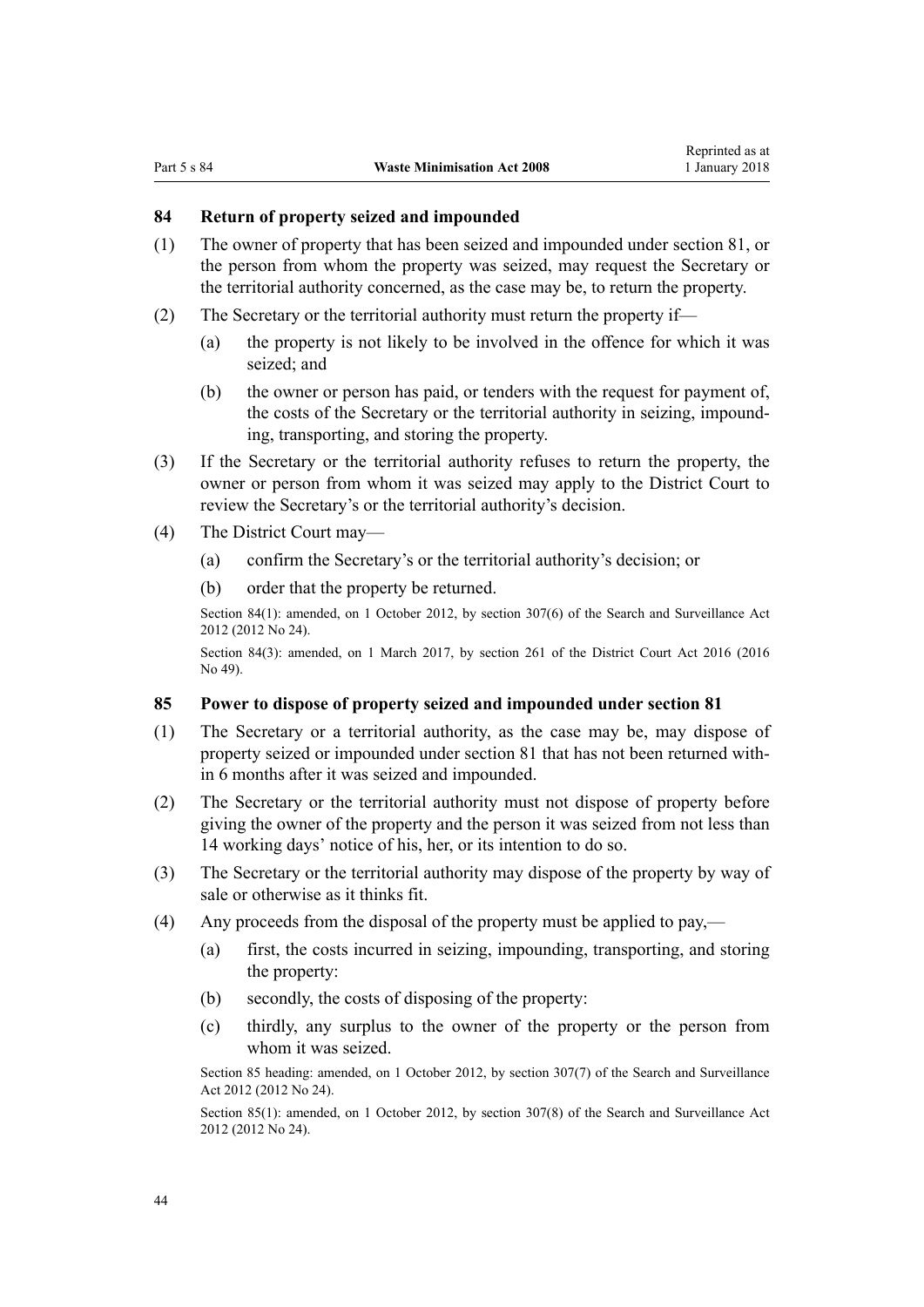# **Part 6 Reporting and audits**

## *Reporting*

#### <span id="page-44-0"></span>**86 Regulations in relation to records, information, and reports**

(1) The Governor-General may, by Order in Council made on the recommendation of the Minister, make regulations for 1 or more of the following purposes:

# *Information from operator of disposal facility*

(a) requiring the operator of a disposal facility to keep, and provide to the Secretary and any appointed levy collector, records and information to enable amounts of levy payable by the operator to be accurately calculated:

#### *Information from any class of person*

- (b) requiring any class of person to keep, and provide to the Secretary, records and information to assist the Secretary to compile statistics in order to—
	- (i) measure progress in waste management and minimisation:
	- (ii) report on the state of New Zealand's environment:
	- (iii) assess New Zealand's performance in waste minimisation and decreasing waste disposal:
	- (iv) identify improvements needed in infrastructure for waste minimisation:

*Information from territorial authority*

- (c) requiring a territorial authority to keep, and provide to the Secretary each year, records and information about the territorial authority's—
	- (i) spending of levy money; and
	- (ii) performance in achieving waste minimisation with the services, facilities, and activities provided or funded in accordance with its waste management and minimisation plan; and
	- (iii) performance as measured against any performance standards set by the Minister under [section 49](#page-26-0):

*Miscellaneous*

- (d) prescribing the form and manner in which, and the times at which, the records and information referred to in paragraph (a), (b), or (c) must be kept or provided:
- (e) prescribing requirements for a person to verify that records and information are correct before providing them under paragraph (a), (b), or (c):
- (f) providing for any other matter contemplated by this Part.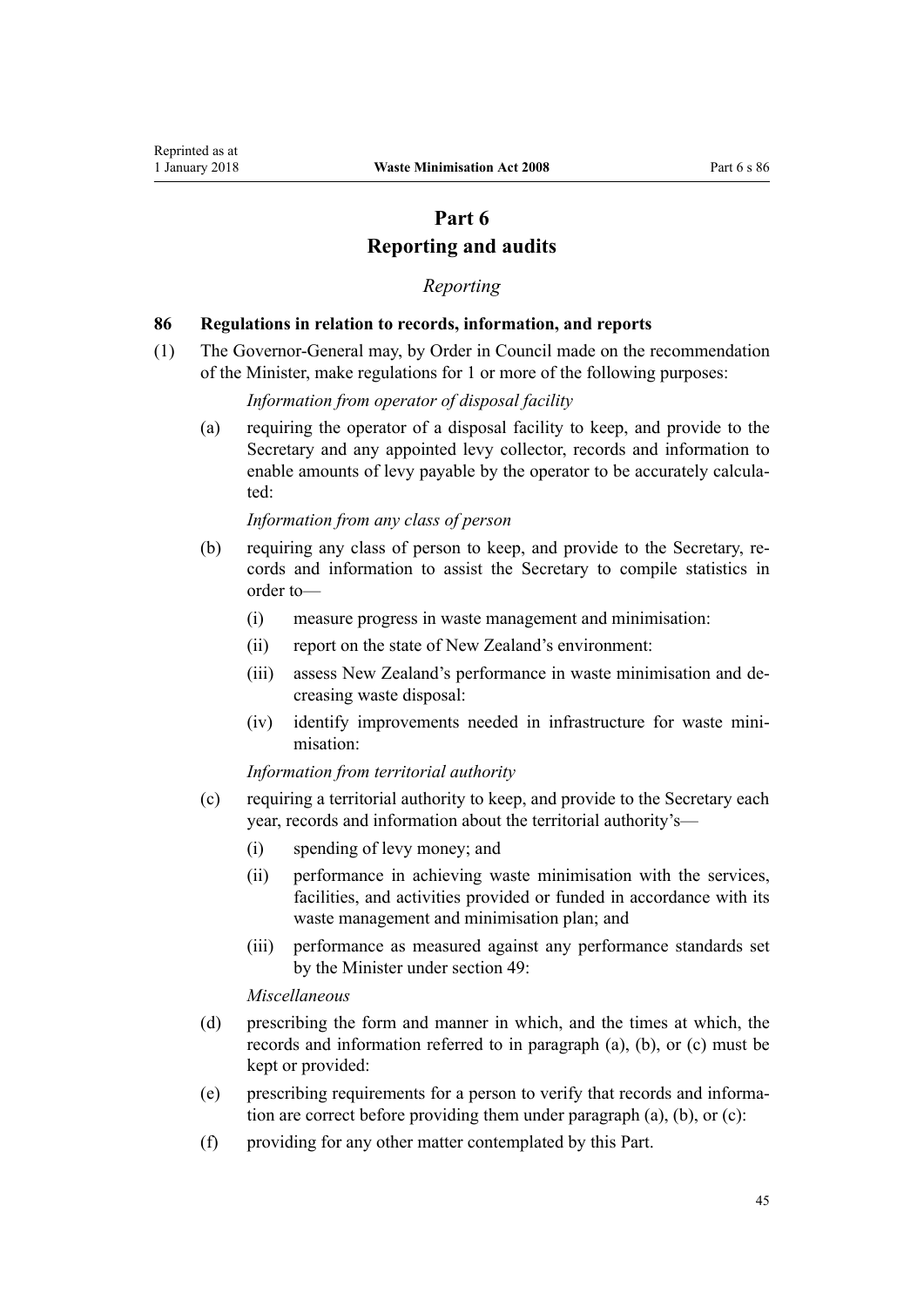- <span id="page-45-0"></span>(2) Before recommending the making of regulations under subsection (1), the Minister must—
	- (a) obtain and consider the advice of the Waste Advisory Board; and
	- (b) be satisfied that there has been adequate consultation with persons or organisations who may be significantly affected by the regulations; and
	- (c) consider the costs and benefits expected from implementing the regulations.
- (3) Before recommending the making of regulations under subsection (1)(b), the Minister must also consult the Government Statistician.

# *Audits*

## **87 Secretary may require audit**

- (1) The Secretary may appoint, in writing, 1 or more auditors to conduct an audit under section 88.
- (2) None of the following persons may be appointed as an auditor:
	- (a) a person who may be audited under section 88, or the person's officers or employees; or
	- (b) a person with a conflict of interest in respect of the audit for which the auditor is to be appointed.

#### **88 Audit in respect of certain matters relating to facility or person**

- (1) An auditor may audit the following facilities or persons for the purpose of obtaining, and reporting to the Secretary on, information about the matters specified in relation to the facility or person:
	- (a) a disposal facility, or its operator, in respect of—
		- (i) payment of the levy by the operator:
		- (ii) compliance by the operator with any prescribed requirement to keep or provide records or other information:
	- (b) any person, in respect of the person's compliance with any prescribed requirement to keep or provide records or other information:
	- (c) an appointed levy collector, in respect of the collection of levy that the collector is appointed to collect:
	- (d) a territorial authority that receives levy money, in respect of the spending of the levy money:
	- (e) any person who is paid levy money under section  $30(c)(ii)$ , in respect of the spending of the levy money:
	- (f) the scheme manager of an accredited scheme, or any person who has agreed to participate in the scheme, in respect of their compliance with the scheme's requirements to keep records or make reports: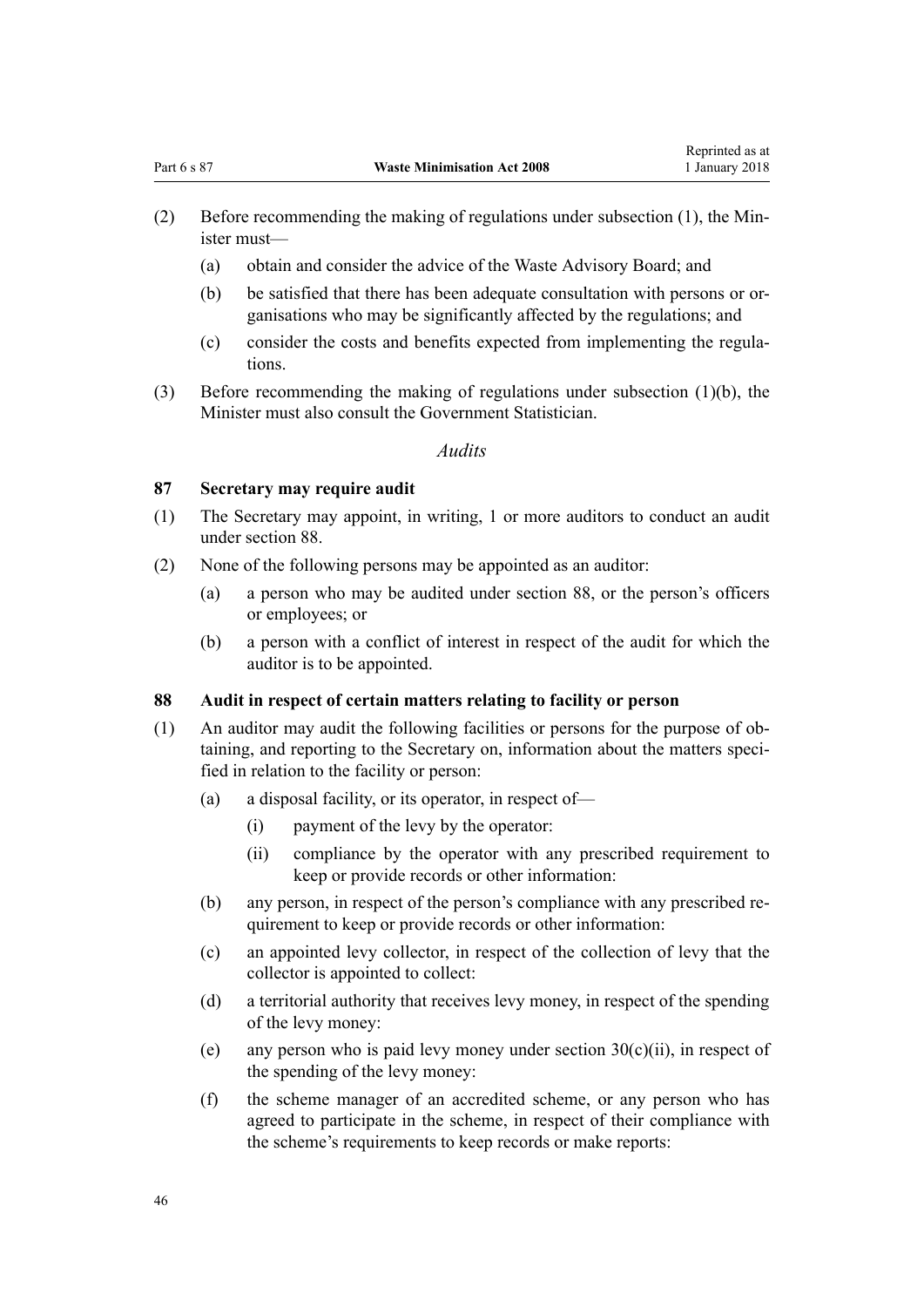- <span id="page-46-0"></span>(g) any person, in respect of the person's compliance with regulations made under section  $22(1)(a)$  or [23](#page-15-0).
- (2) For the purposes of subsection (1), an auditor may exercise—
	- (a) the power of entry under section  $79(1)(a)$  only if appointed an enforcement officer under [section 76\(1\)\(b\)](#page-38-0); or
	- (b) the powers of an enforcement officer under section  $79(1)(b)$  or (c), despite not being an enforcement officer, but must produce evidence of his or her identity and appointment as an auditor whenever reasonably required to do so.
- (3) An auditor must not disclose to any person information obtained in the exercise of the auditor's powers, except—
	- (a) in a prosecution under this Act; or
	- (b) in an action for the recovery of any amount due under this Act; or
	- (c) to the Secretary, the Minister, or a person authorised by the Secretary or the Minister to receive the information.

# **Part 7**

# **Waste Advisory Board**

# **89 Establishment of Waste Advisory Board**

This section establishes the Waste Advisory Board.

# **90 Function of Board**

- (1) The function of the Board is to provide advice to the Minister upon request, including advice about—
	- (a) declaring a product to be a priority product (under section  $9(3)(a)$ ):
	- (b) making guidelines about the contents and expected effects of product stewardship schemes for priority products (under [section 12\(4\)\(a\)](#page-10-0)):
	- (c) accrediting a product stewardship scheme that is not consistent with any guidelines published under section 12 (under [section 15\(2\)](#page-11-0)):
	- (d) recommending the making of regulations prohibiting the sale of a priority product except in accordance with an accredited scheme (under [sec](#page-14-0)tion  $22(2)(a)$ :
	- (e) recommending the making of regulations in relation to products (whether or not priority products), materials, and waste (under [section](#page-15-0)  $23(3)(a)$ :
	- (f) setting or varying criteria for approving funding of a project (under [sec](#page-21-0)[tion 38\(5\)\)](#page-21-0):
	- (g) reviewing the effectiveness of the levy (under section  $39(2)(a)$ ):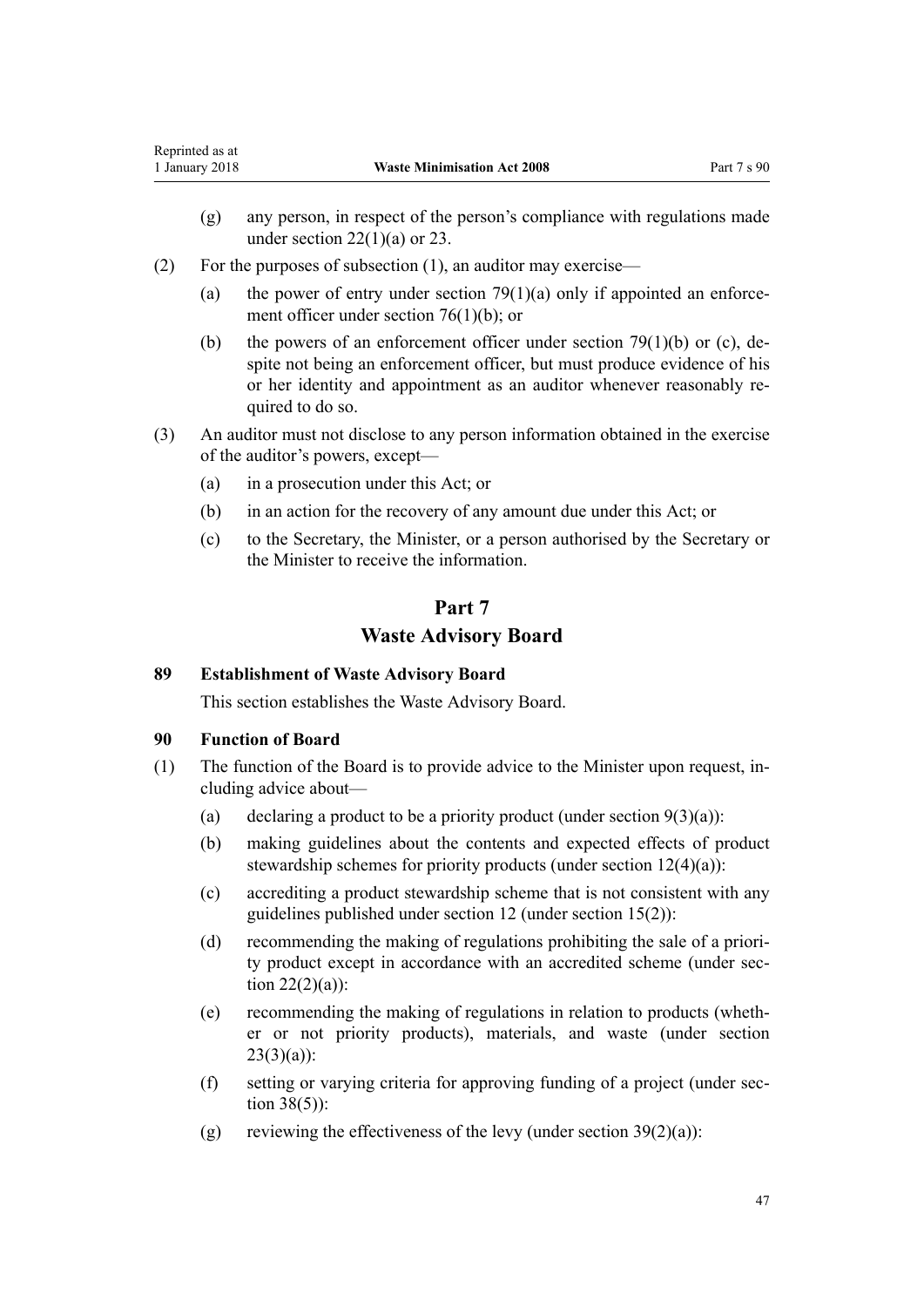- <span id="page-47-0"></span>(h) recommending the making of regulations in relation to the imposition of the waste disposal levy or the rate of the levy (under section  $41(2)(a)$ ):
- (i) recommending the making of regulations in relation to records, information, and reports (under [section 86\(2\)\(a\)](#page-44-0)).
- (2) The advice is to relate to waste minimisation or the functions of the Secretary or the Minister under this Act.
- (3) The Board must provide advice within terms of reference set by the Minister.

# **91 Terms of reference**

- (1) The Minister must, by written notice to the Board, set terms of reference for the advice to be provided under [section 90](#page-46-0).
- (2) The Minister may, by written notice to the Board, vary the terms of reference at any time.

#### **92 Minister to appoint members to Board**

- (1) The Minister must appoint at least 4, but not more than 8, members to the Board.
- (2) The Minister must appoint 1 member as the chairperson of the Board.
- (3) The Minister may reappoint a member for a further term or terms.
- (4) An appointment must be made by written notice to the person concerned.

# **93 How members appointed**

- (1) The Minister must comply with this section in appointing or reappointing members.
- (2) The Minister must request nominations for members of the Board, and allow 1 month to receive nominations, by giving public notice—
	- (a) in the *Gazette*; and
	- (b) in daily newspapers circulating in Auckland, Hamilton, Wellington, Christchurch, and Dunedin; and
	- (c) on a website maintained by, or on behalf of, the Ministry for the Environment.
- (3) However, the Minister may appoint a person as a member of the Board whether or not he or she receives a nomination for the person under subsection (2).
- (4) The Minister must consult the Minister of Māori Affairs before appointing any member to the Board.
- (5) In appointing members, the Minister must consider the need for the Board to have available to it, from its members, knowledge, skill, and experience relating to—
	- (a) this Act; and
	- (b) matters that are likely to come before the Board; and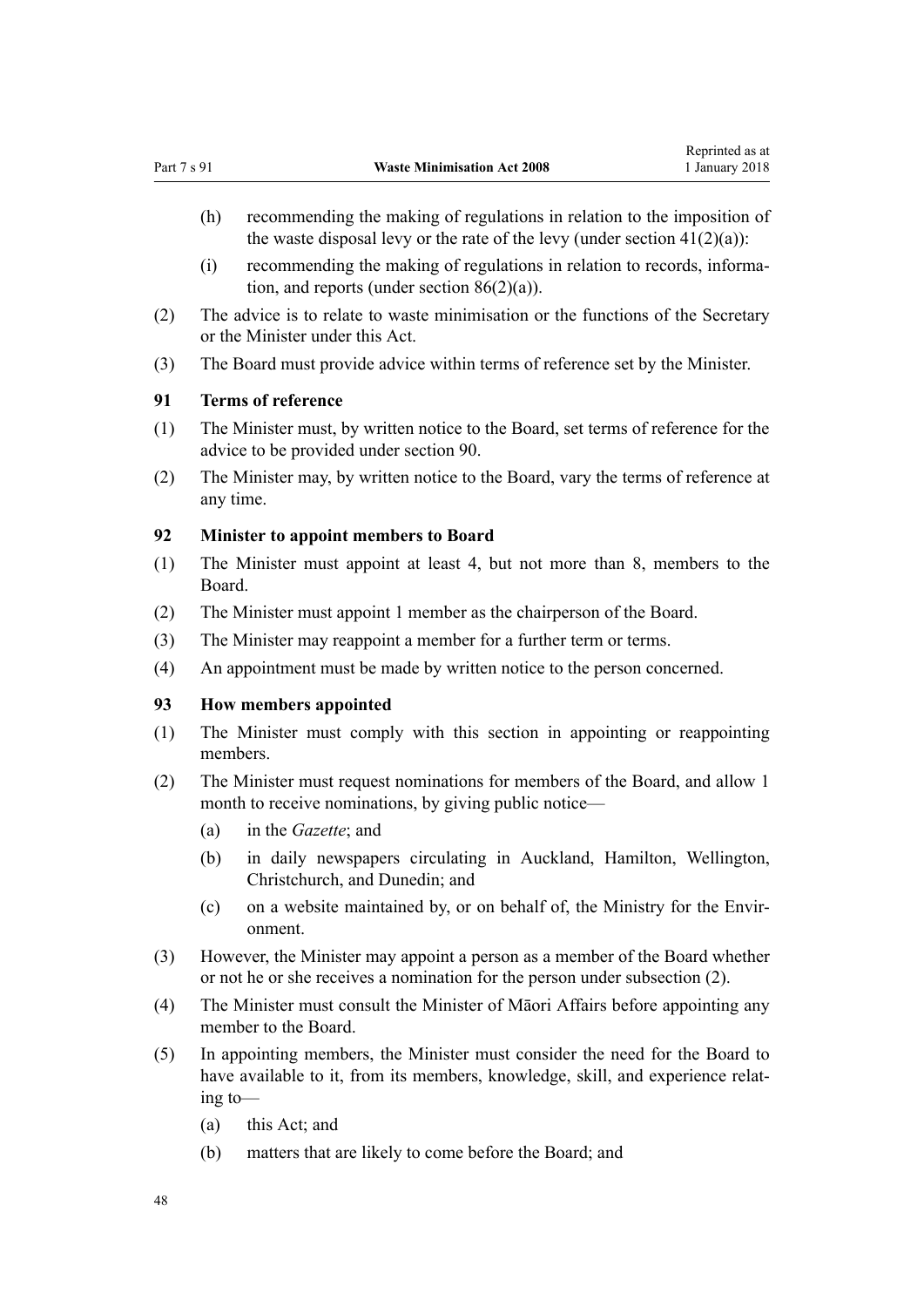- <span id="page-48-0"></span>(c) community projects for waste minimisation; and
- (d) industry, including the commercial waste industry; and
- (e) local government; and
- (f) tikanga Māori.
- (6) The Minister must notify an appointment in the *Gazette* as soon as practicable after appointing the member to the Board.

# **94 Term of office of members**

- (1) A member of the Board holds office for a term of 3 years, or any shorter term stated in his or her notice of appointment.
- (2) A member continues in office despite the expiry of the member's term of appointment until—
	- (a) a successor is appointed; or
	- (b) the Minister gives written notice to the member that the member is not to be reappointed and no successor is to be appointed at that time.
- (3) A member may resign from office by giving written notice to the Minister.

# **95 Removal of members**

- (1) The Minister may remove a member of the Board from office at any time, for just cause.
- (2) The removal must be made by written notice to the member stating the reasons for the removal.
- (3) The Minister must notify the removal in the *Gazette* as soon as practicable after giving the notice to the member.
- (4) In subsection (1), **just cause** includes misconduct, inability to perform the functions of office, neglect of duty, and breach of duty.

#### **96 No compensation for loss of office**

A member of the Board is not entitled to any compensation or other payment or benefit relating to his or her ceasing, for any reason, to hold office as a member.

# **97 Fees and expenses of members**

- (1) A member of the Board is entitled to be—
	- (a) paid fees at a rate set by the Minister, in accordance with the fees framework; and
	- (b) reimbursed for actual and reasonable travelling and other expenses incurred in carrying out the member's office, in accordance with the fees framework.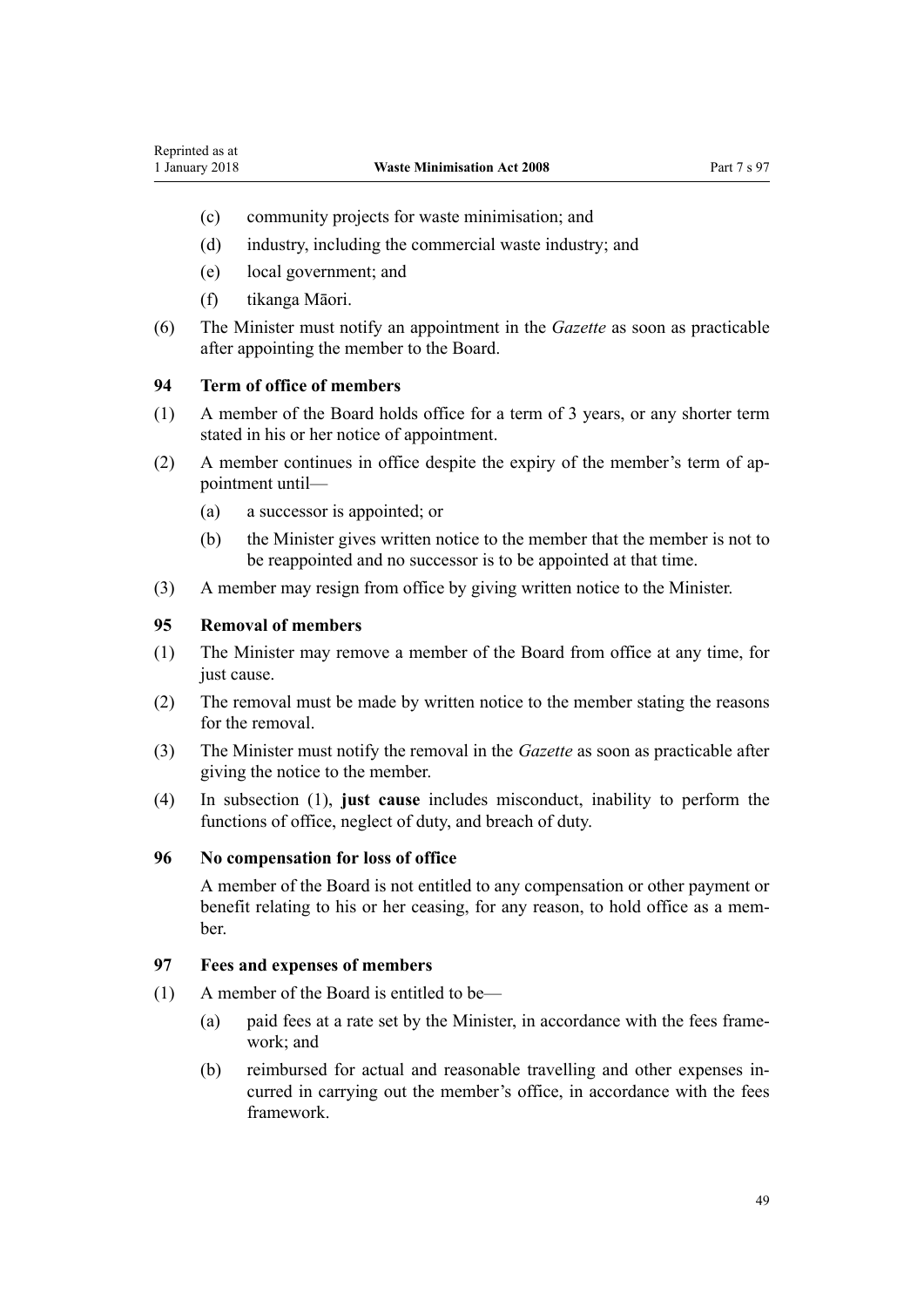<span id="page-49-0"></span>(2) In subsection (1), **fees framework** has the same meaning as in [section 10](http://prd-lgnz-nlb.prd.pco.net.nz/pdflink.aspx?id=DLM329649) of the Crown Entities Act 2004.

## **98 Proceedings of Board**

The Board may regulate its own proceedings, subject to the provisions of this Part.

# **99 Nominations before commencement of this Part must be treated as complying with section 93**

- (1) This section applies to any process undertaken before the commencement of this Part—
	- (a) in the manner set out in [section 93\(2\);](#page-47-0) and
	- (b) for the purpose of receiving nominations for members of the Board.
- (2) For the purposes of this Act, the process must be treated as complying with [section 93](#page-47-0).